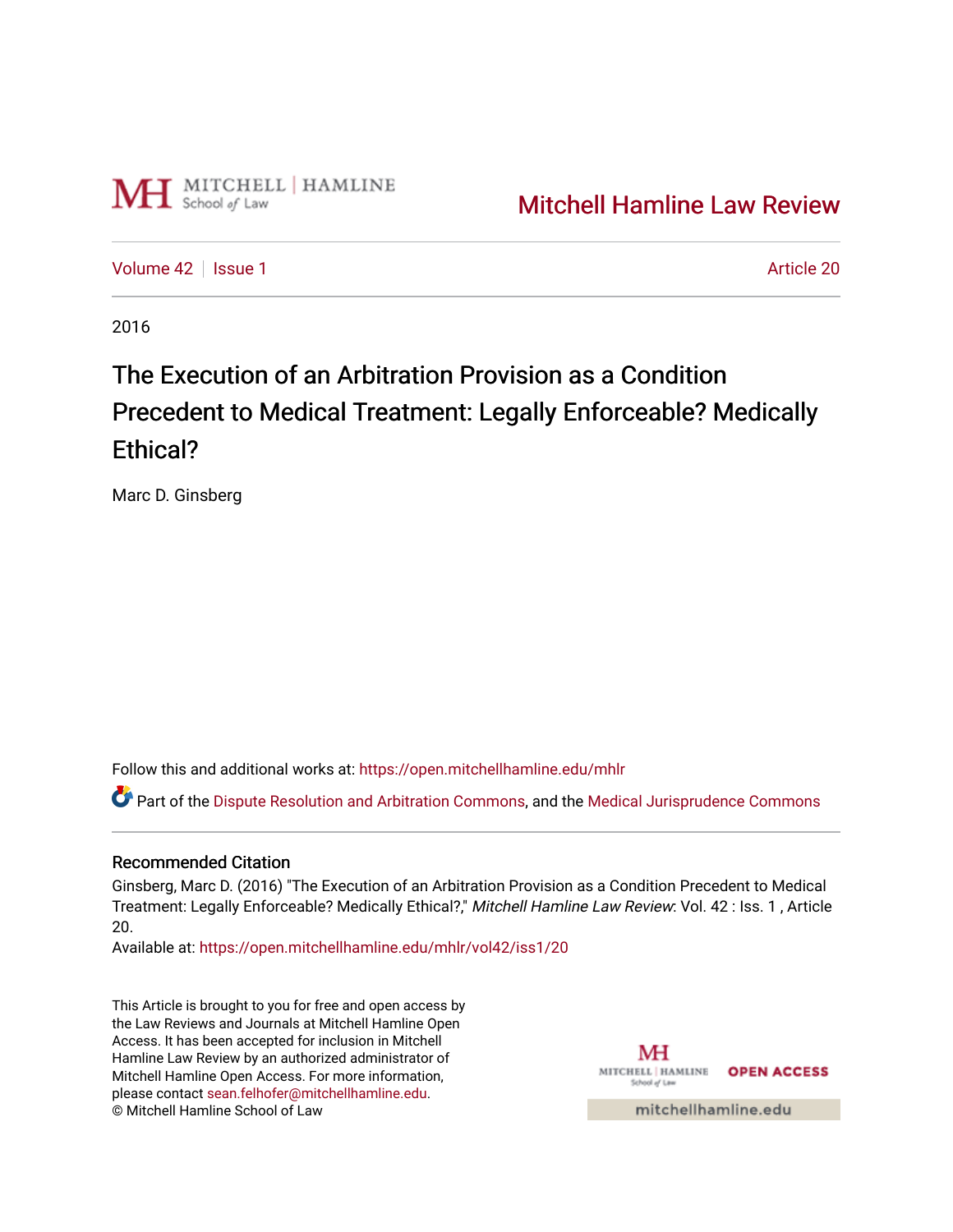# **THE EXECUTION OF AN ARBITRATION PROVISION AS A CONDITION PRECEDENT TO MEDICAL TREATMENT: LEGALLY ENFORCEABLE? MEDICALLY ETHICAL?**

Marc D. Ginsberg†

| $\mathbf{I}$ |                                                          |  |
|--------------|----------------------------------------------------------|--|
| II.          | REFLECTIONS ON THE PHYSICIAN-PATIENT RELATIONSHIP  276   |  |
| III.         |                                                          |  |
| IV.          |                                                          |  |
| V.           | THE FEDERAL ARBITRATION ACT (FAA)  279                   |  |
| VI.          | FUNDAMENTAL CONTRACT PRINCIPLES 283                      |  |
|              | A.                                                       |  |
|              | B.                                                       |  |
| VII.         |                                                          |  |
|              | $\mathcal{A}$                                            |  |
|              | <i>B.</i>                                                |  |
|              | $\overline{C}$                                           |  |
|              | D.                                                       |  |
|              | $E_{\cdot}$                                              |  |
|              | $F_{\cdot}$                                              |  |
|              | G.                                                       |  |
|              | $H_{-}$                                                  |  |
| VIII.        | THE MEDICAL PROFESSION HAS SUPPORTED BINDING             |  |
|              | ARBITRATION OF MEDICAL LIABILITY CLAIMS  305             |  |
| IX.          | IS THE PRACTICE OF REQUIRING PATIENTS TO EXECUTE         |  |
|              | ARBITRATION AGREEMENTS AS A CONDITION OF                 |  |
|              |                                                          |  |
|              | A.                                                       |  |
|              | American Medical Association (AMA) Code of Medical<br>B. |  |
|              |                                                          |  |
|              |                                                          |  |

 <sup>†</sup> Associate Professor of Law, The John Marshall Law School (Chicago). B.A., M.A., J.D., LL.M., (Health Law). The author thanks Professors Karen Halverson Cross and Gerald Berendt for their excellent counsel on the topic of arbitration. The author thanks his wife, Janice, for her inspiration and support. The author also thanks his research assistant, Ms. Tyler Duff, for her assistance in research, proofreading, and citation checking.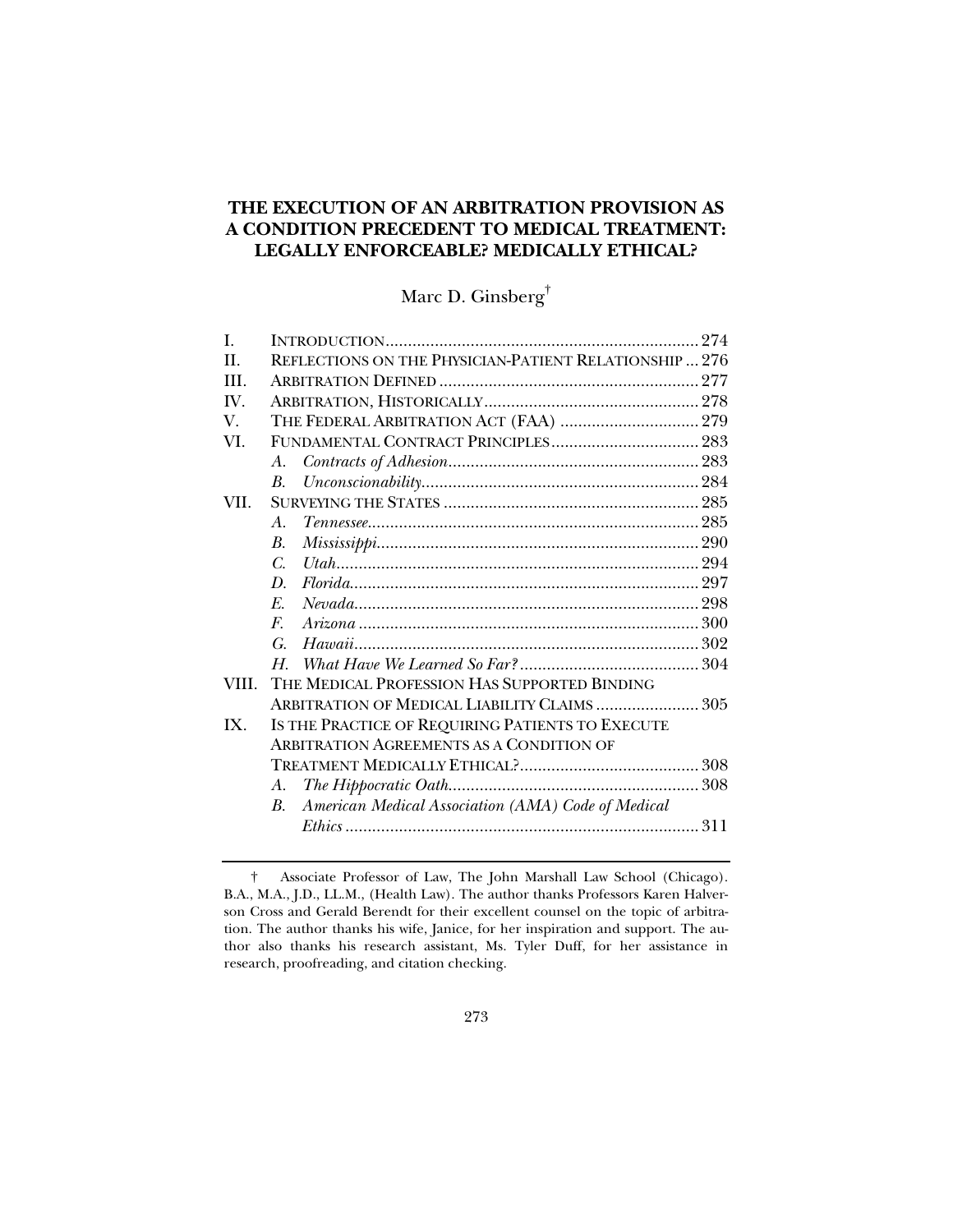|         | C. American College of Physicians (ACP) Ethics Manual  314 |
|---------|------------------------------------------------------------|
|         | D. American Academy of Orthopedic Surgeons (AAOS) Code     |
|         | of Ethics and Professionalism for Orthopedic Surgeons 315  |
| $X_{-}$ |                                                            |
| XI      |                                                            |

#### I. INTRODUCTION

"[T]he practice of medicine is not a business and can never be one . . . . Our fellow creatures cannot be dealt with as a man deals in corn and coal  $\dots$ ."

"The virtue-based physician could never see his patient as a 'customer,' consumer, insured life or any other commercialized, industrialized transformations of the ancient and respectable word 'patient."<sup>2</sup>

"Patients have always been consumers. Before health insurance was common, they shopped in a market for medical services just as they shopped in a market for toasters and tailors.'

In January 2011, a patient, a not yet pregnant mother (and her husband), went to a medical office in Florida seeking obstetrical care.<sup>4</sup> Upon becoming a patient of the office, she executed an arbitration agreement covering medical liability claims. Florida has a statute providing for voluntary arbitration of medical negligence claims but she never requested arbitration pursuant to this statute.<sup>5</sup> Although she "willingly signed the arbitration agreement," which stated, "the parties waive the right to a jury trial and consent to arbitrate all claims arising out of or related to medical care and

 <sup>1.</sup> THE QUOTABLE OSLER 53 (Mark E. Silverman et al. eds., 2008).

 <sup>2.</sup> Edmund D. Pellegrino, *Professionalism, Profession and the Virtues of the Good Physician*, 69 MT. SINAI J. MED. 382, 382 (2002).

 <sup>3.</sup> Mark A. Hall & Carl E. Schneider, *Patients as Consumers: Courts, Contracts, and the New Medical Marketplace*, 106 MICH. L. REV. 643, 644 (2008).

 <sup>4.</sup> Santiago v. Baker, 135 So. 3d 569, 570 (Fla. Dist. Ct. App. 2014).

 <sup>5.</sup> FLA. STAT. ANN. § 766.207 (West 2011).

 <sup>6.</sup> *Santiago,* 135 So. 3d at 571. The opinion states that "[the] record reflects no coercion or duress." *Id.*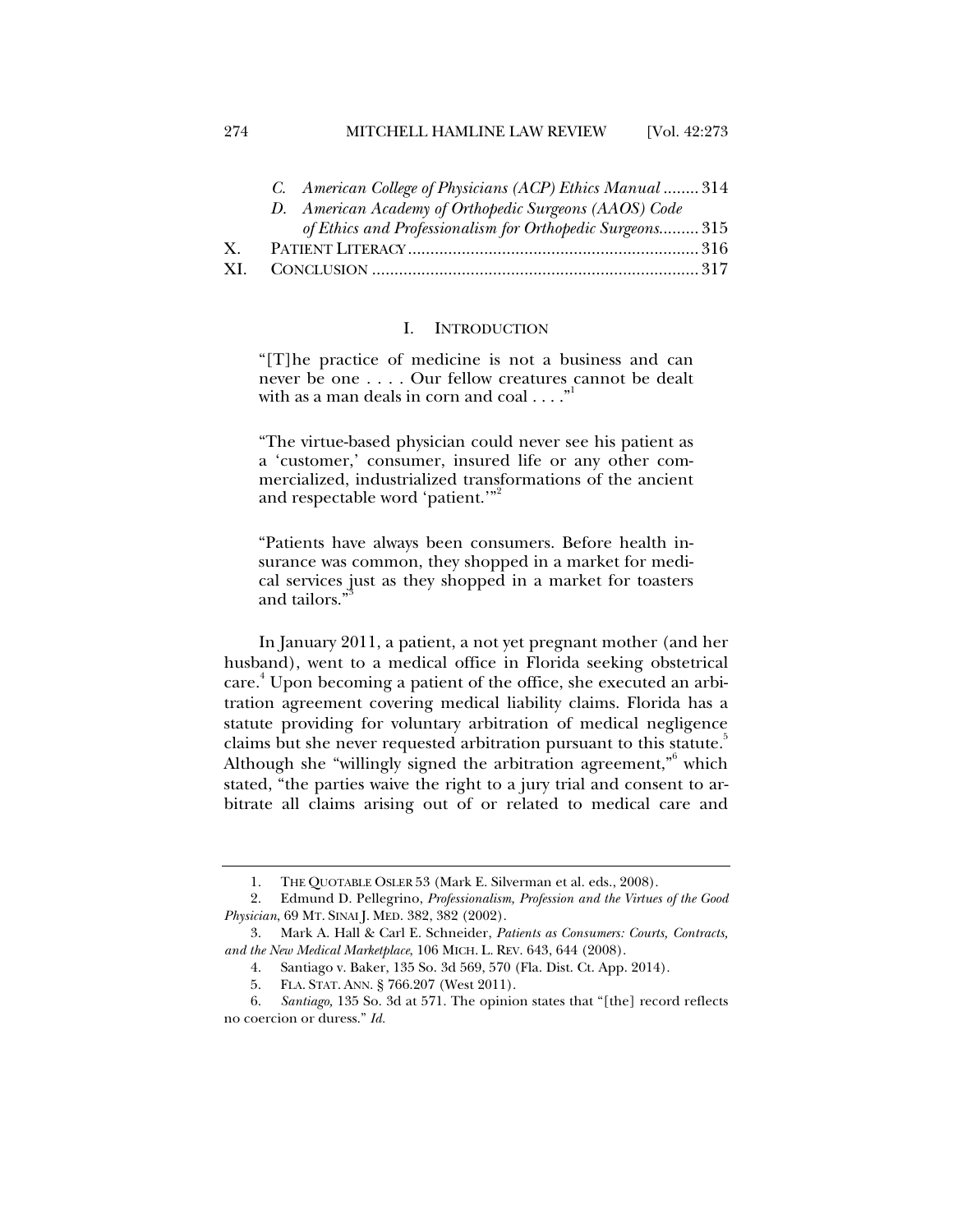treatment,"<sup>7</sup> one wonders if the execution of the arbitration agreement was a condition of treatment; $^{\rm 8}$  an assumption to which I will adhere for the purposes of this paper.

The patient had been taking a medication "to treat a chronic disease."<sup>9</sup> She took an at-home pregnancy test, which returned a positive result.10 The clinic, however, advised the patient "that the pregnancy was nonviable, $\overline{p}^{11}$  and recommended a D & C procedure, $\frac{12}{3}$  which the patient refused. The patient "resumed taking the drug, allegedly believing that spontaneous passage of the fetus would occur.<sup>"13</sup> The patient "also alleged that she was unaware of the possible adverse effects the drug might have on a fetus."<sup>14</sup> In fact, the patient remained pregnant and gave birth to a child with severe birth defects.<sup>15</sup>

Thereafter, the patient and her husband sued the clinic and her attending physician for medical negligence. The clinic "successfully moved to compel arbitration."16 The order compelling arbitration was appealed and the trial court's order was affirmed on appeal. $17$ 

Is it reasonable for a physician to condition treatment upon the patient's execution of an arbitration agreement? Is such an agreement enforceable? Is such an agreement medically ethical? This paper will address these topics (and others) in an effort to determine whether a treatment conditioned upon the execution of an arbitration agreement covering medical liability claims is consistent with, and should be a defensible component of the physician-patient relationship.

<sup>7</sup>*. Id.*

 <sup>8.</sup> The *Santiago* occurrence at least suggested so. There, the Court stated: "this agreement may reflect Dr. Baker's 'intention' to require her patients to forego their constitutional rights in order to receive medical service." *Id.* at 572.

 <sup>9.</sup> *Id.* at 570.

 <sup>10.</sup> *Id.*

 <sup>11.</sup> *Santiago,* 135 So. 3d at 570*.*

 <sup>12.</sup> *Id.* "D&C is a surgical procedure in which the *cervix* is opened (dilated) and a thin instrument is inserted into the *uterus*. This instrument is used to remove tissue from the inside of the uterus (curettage)." The American College of Obstetricians & Gynecologists, FREQUENTLY ASKED QUESTIONS: SPECIAL PROCEDURES (May, 2012), http://www.acog.org/Patients/FAQs/Dilation-and-Curettage-DandC.

 <sup>13.</sup> *Santiago*, 135 So. 3d at 570.

 <sup>14.</sup> *Id.*

<sup>15</sup>*. Id.*

 <sup>16.</sup> *Id.*

 <sup>17.</sup> *Id.*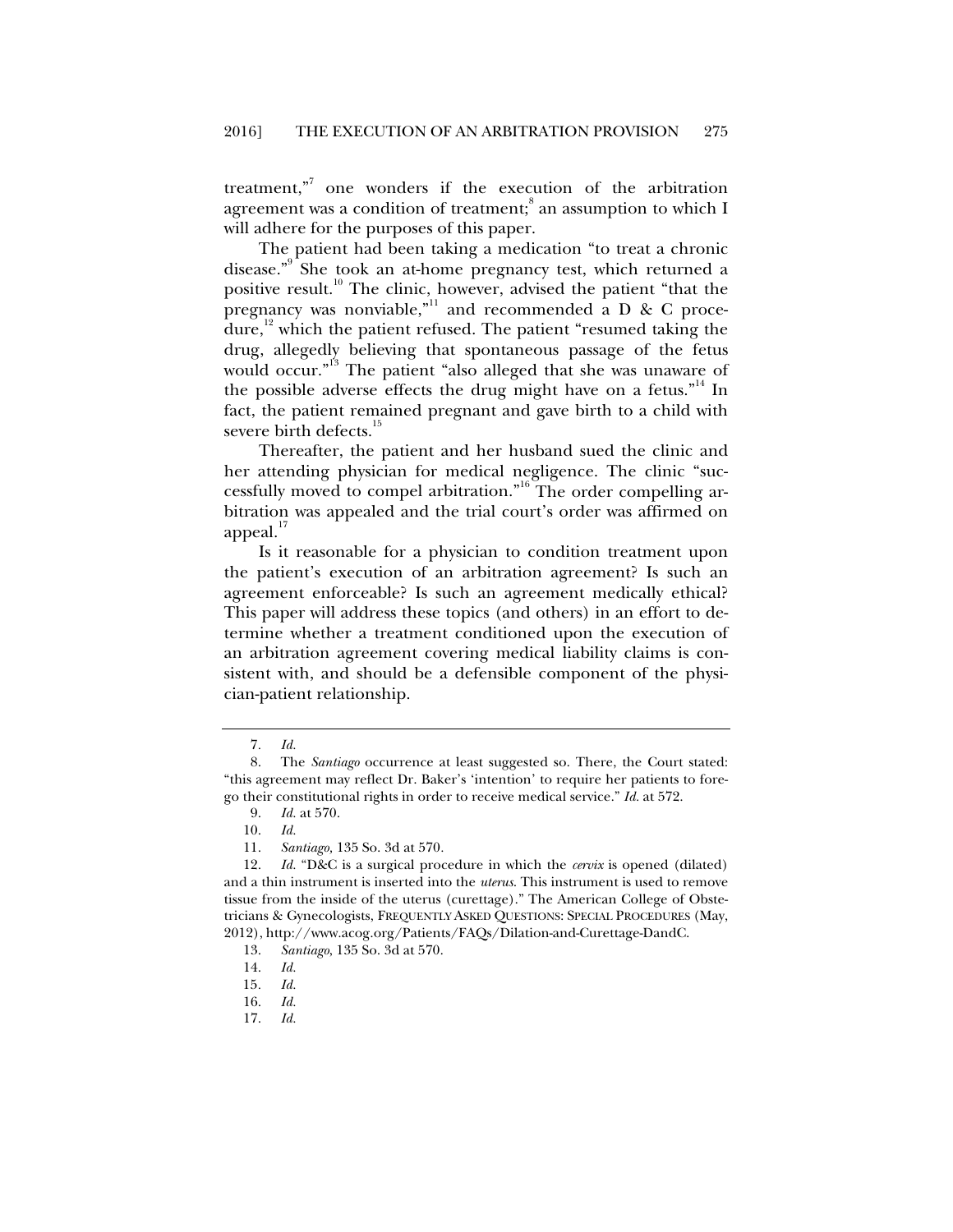# II. REFLECTIONS ON THE PHYSICIAN-PATIENT RELATIONSHIP

Before examining the arbitration process and the practice of conditioning medical treatment on the execution of an arbitration agreement, it is useful to examine the physician-patient relationship, at least in part from the patient's perspective. The patient arrives at a physician's office and is required to provide medical information to the office by completing forms. This process may be challenging due to well-described general-literacy and healthliteracy issues.<sup>18</sup> Nevertheless, the patient will complete a medical history and provide medical insurance information. These forms are significant as they relate to treatment and billing. It is hoped, and, perhaps, it is reasonable to expect that patients are able to comprehend the forms and complete them, or ask for assistance in order to do so. Historically, patients have provided this information to physicians' offices. Despite literacy issues, it is the custom and practice involving the creation of the physician-patient relationship. Frankly, I do not believe that the formation of the physicianpatient relationship contemplates the execution of a legal document—an arbitration agreement—which will so affect the legal rights of the patient, should a claim for medical liability arise.

It has been keenly observed that, "[t]he patient is not just a group of symptoms, damaged organs and altered emotions. The patient is a human being, at the same time worried and hopeful, who is searching for relief, help and trust."<sup>19</sup> As will be discussed later in this paper, various codes and principles of medical ethics, which will neither bind physicians nor courts, $20$  implore, or at least encourage, physicians to act as patient advocates and assist with patient access to health care. It is fair to question whether conditioning treatment on the execution of an arbitration provision is consistent with the patient advocacy role of the physician.

Some years ago, Ezekiel and Linda Emanuel outlined "four models of the patient-physician interaction, $n^2$  the paternalistic

 <sup>18.</sup> Ruth Parker, *Health literacy: A Challenge for American Patients and Their Health Care Providers*, 15 HEALTH PROMOTION INT'L. 277, 277 (2000).

 <sup>19.</sup> R. Kaba & P. Sooriakumaran, *The Evolution of the Doctor-Patient Relationship*, 5 INT'L J. SURGERY 57, 57 (2007).

 <sup>20.</sup> *See* Smith v. Radecki, 238 P.3d 111, 115–16 (Ala. 2010) (noting that the AMA's ethics guidelines are "a non-binding code for ethical behavior by member physicians."); Bryson v. Tinninghast, 749 P.2d 110, 114 (Okla. 1988) (noting that medical "ethical standards are aspirational in nature and not enforceable by law).

 <sup>21.</sup> Ezekiel J. Emanuel & Linda L., *Four Models of the Physician-Patient Relation-*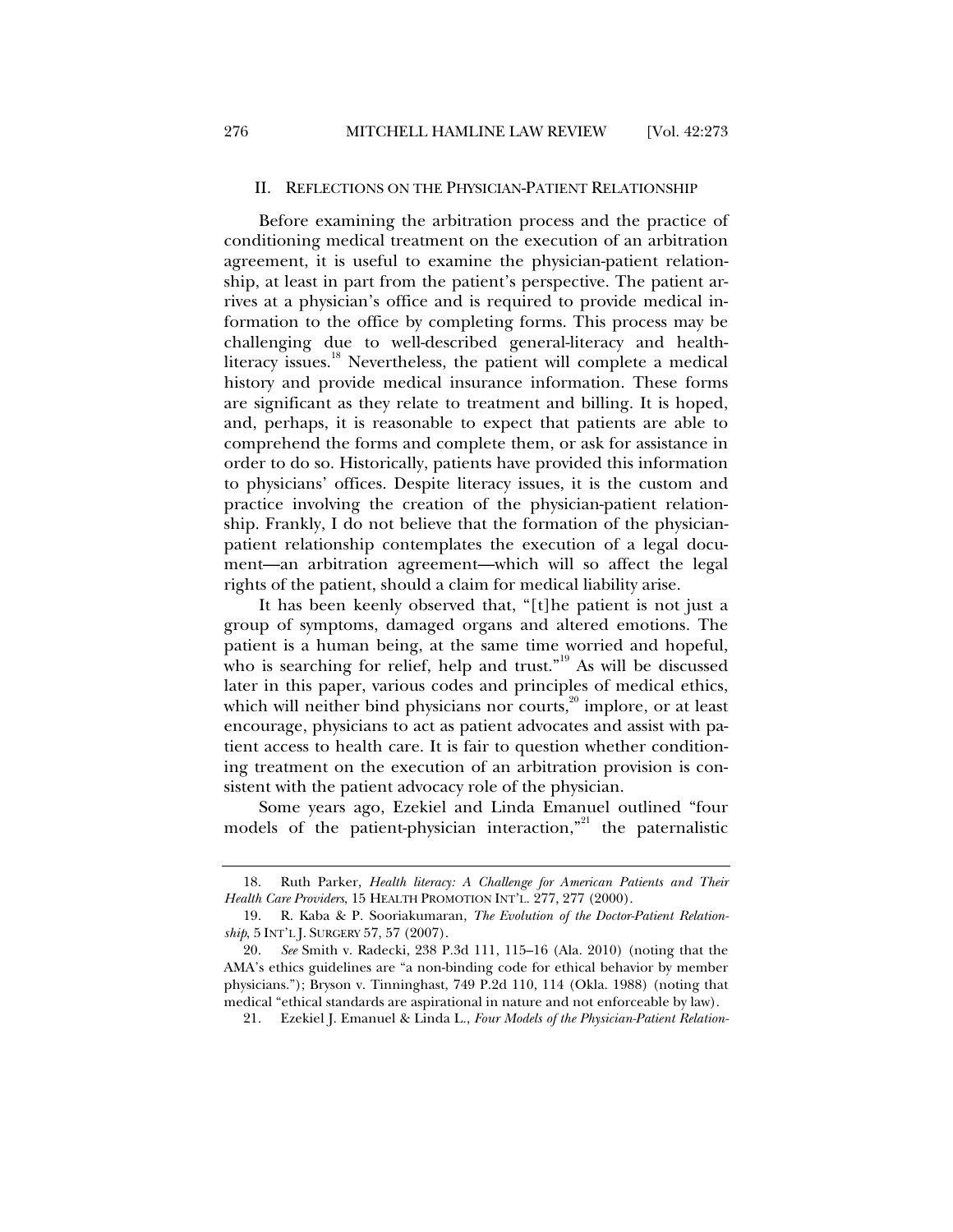model, the informative model, the interpretive model, and the deliberative model. $22$  The paternalistic model envisions the physician as guardian.<sup>23</sup>The informative model contemplates the physician as a fact provider, allowing the patient to utilize his or her values in opting for treatment.<sup>24</sup> The interpretive model contemplates that the physician will assist the patient "in elucidating and articulating his or her values and in determining what medical interventions best realize the specified values, thus helping to interpret the patient's values for the patient."<sup>25</sup> The deliberative model contemplates "the physician . . . as a teacher or friend, engaging the patient in dialogue on what course of action would be best."

These models represent reasonable approaches to the physician-patient relationship. These models largely involve the physician assisting the patient with health care decision-making. They do not involve the physician attempting to alter the legal relationship with the patient by compelling the execution of an arbitration agreement.

Having reflected on the physician-patient relationship, it is time to leave this topic and commence the examination of arbitration. The physician-patient relationship will be re-examined later in this paper.

#### III. ARBITRATION DEFINED

Prior to a discussion of arbitration in the context of medical liability claims, there is value in defining the concept. Quite fundamentally, arbitration, along with negotiation and mediation, is a form or model of alternative dispute resolution.<sup>27</sup> More specifically, it has been defined "as a process for hearing and deciding controversies of economic consequence arising between parties"<sup>28</sup> which "begins with and depends upon an agreement of the parties to submit their claims to one or more persons chosen by them to

 27. Kathleen A. Devine, *Alternative Dispute Resolution: Policies, Participation, and Proposals*, 11 REV. LITIG. 83, 93 (1991).

 28. Wesley A. Sturges, *Arbitration—What Is It?*, 35 N.Y.U. L. REV. 1031, 1031 (1960).

*ship*, 267 JAMA 2221 (1992).

 <sup>22.</sup> *Id.* 

 <sup>23.</sup> *Id.*

 <sup>24.</sup> *Id.* at 2222.

 <sup>25.</sup> *Id.*

 <sup>26.</sup> *Id.*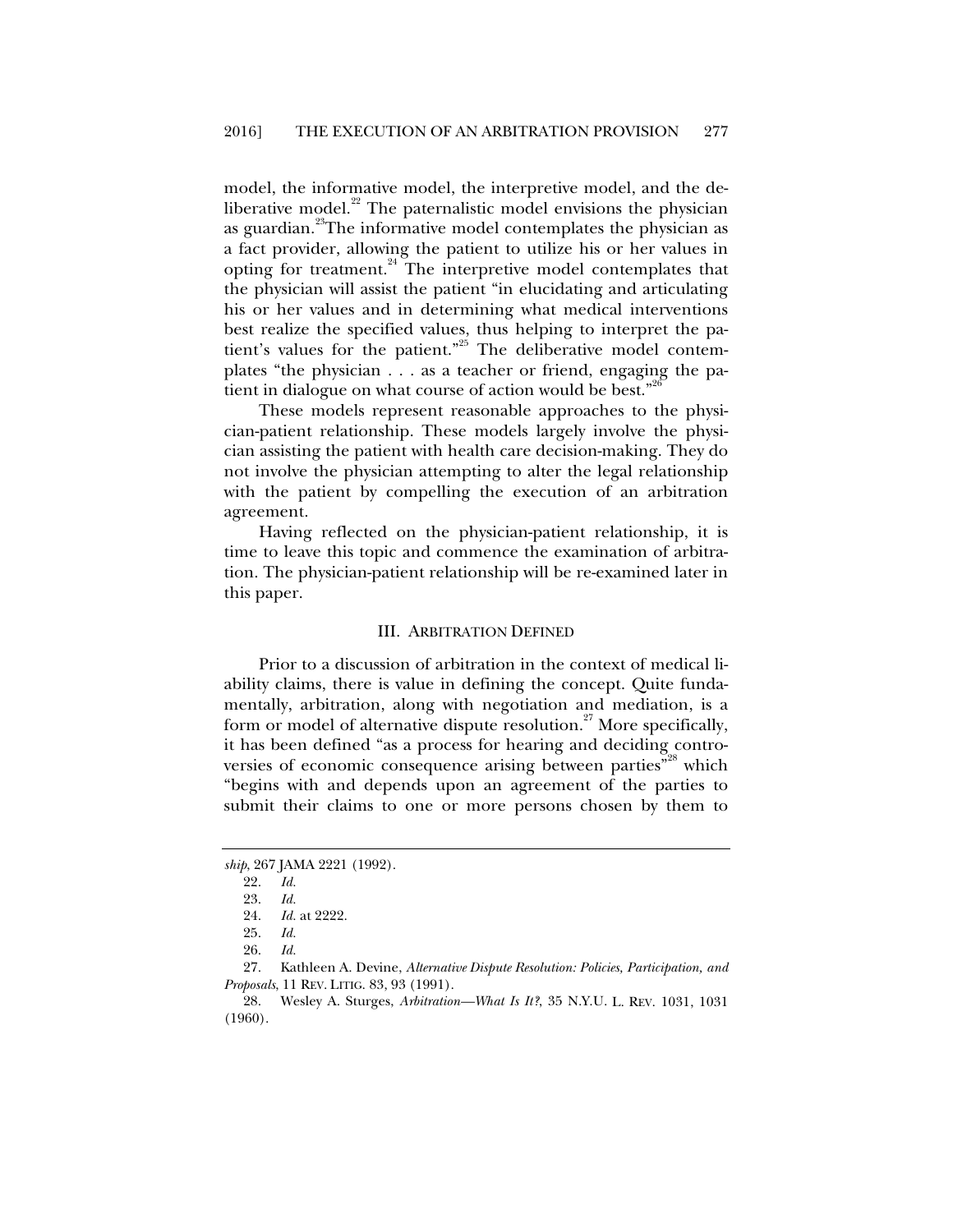serve as their arbitrator."<sup>29</sup> Arbitration, as a form of alternative dispute resolution, is intended as a substitute for trial.<sup>30</sup> The arbitration process, consisting "of six stages; initiation, preparation, prehearing conferences, hearing, [decision-making] and award<sup>31</sup> has been described in the literature.<sup>32</sup>

It has been urged that "arbitration is an expression of party autonomy."33 The idea here is that arbitration is "a contractual and consensual mechanism that grants very broad freedom to the parties to define the manner of dispute resolution  $\ldots$  ..."<sup>34</sup> This paper will explore whether this arbitration characteristic realistically applies to medical negligence claims and concludes with the suggestion that arbitration of medical liability claims is likely unconscionable and medically unethical.

## IV. ARBITRATION, HISTORICALLY

A confession, of sorts, is appropriate here. Until I happened upon *Santiago v. Baker*,<sup>35</sup> despite many years of representing physicians in professional negligence litigation, I was unaware that physicians around the county had sought, and were seeking, from patients the execution of arbitration agreements, which would apply to professional negligence claims.<sup>36</sup> This topic has received atten-

 <sup>29.</sup> *Id.*; *see also* Edward C. King & Don W. Sears, *The Ethical Aspects of Compromise, Settlement And Arbitration*, 25 ROCKY MTN. L. REV. 454, 458 (1953).

 <sup>30.</sup> Sturges, *supra* note 28 at 1032.

 <sup>31.</sup> John W. Cooley, *Arbitration vs. Mediation—Explaining The Differences*, 69 JUDICATURE 263, 264 (1986).

 <sup>32.</sup> *Id.* at 264–66

 <sup>33.</sup> Gary B. Born, *Keynote Address: Arbitration and the Freedom to Associate*, 38 GA. J. INT'L & COMP. L. 7, 15 (2009).

 <sup>34.</sup> *Id.*

 <sup>35. 135</sup> So. 3d 569 (Fla. Dist. Ct. App. 2014).

 <sup>36.</sup> The author's prior professional life focused on representing physicians in Chicago, Illinois, a non-tort reform state. *See* Lebron v. Gottlieb Mem'l. Hosp., 930 N.E.2d 895 (Ill. 2010) (finding Illinois statutes instituting caps on non-economic damages unconstitutional); Best v. Taylor Mach. Works, 689 N.E.2d 1057 (Ill. 1997) (invalidating reform measures on medical review panels, medical insurance and damage caps); Wright v. Cent. DuPage Hosp., 347 N.E.2d 736 (Ill. 1976) (invalidating newly enacted statutory provisions for medical review panels and procedures); *see also* David M. Goldhaber & David Grycz, *Three Strikes and You're Out: Illinois Supreme Court Invalidates Damage Cap*, 24 CHI. B. ASS'N REC. 30 (2010); Marc D. Ginsberg, *The Locality Rule Lives! Why? Using Modern Medicine to Eradicate an Unhealthy Law*, 61 DRAKE L. REV. 321 (2013) (referring to the above cited case and literature regarding tort reform efforts in Illinois). Medical (including hospital) neg-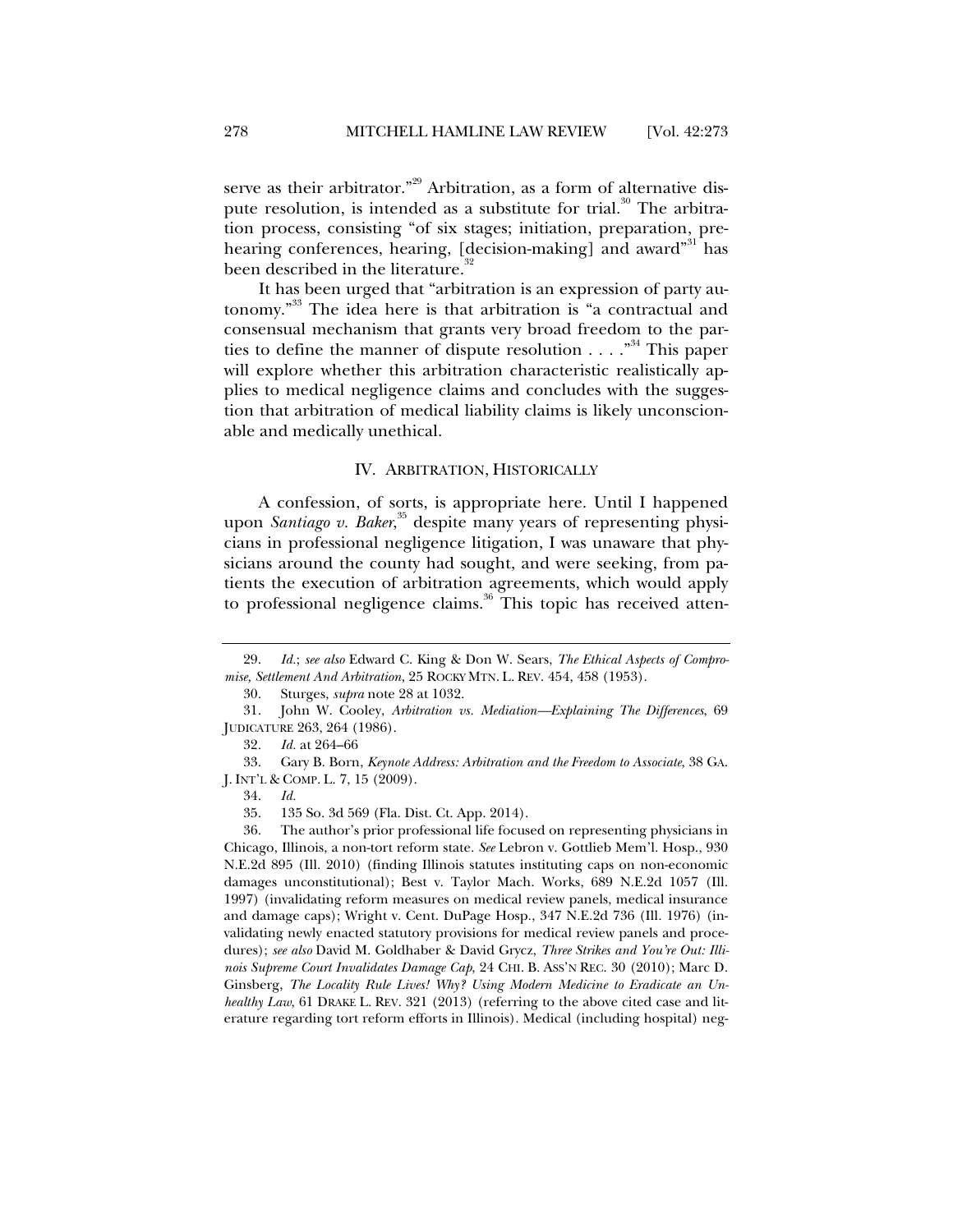tion in the literature, $37$  certainly from the 1970s, $38$  although, in my estimation, it requires more attention with a focus on the patient and an assessment of whether compulsory arbitration ought to be embraced by the physician-patient relationship.

My point is simply that the classic use of arbitration did not arise in a physician-patient context. Scholarship suggests that arbitration has its origins (perhaps ancient) in commercial disputes.<sup>39</sup> This is more than reasonable as commercial disputes are contract based. The physician-patient relationship has been governed by tort law. $40$ 

That said, the majority of physicians are aware of the possibility of facing at least one medical negligence lawsuit in their respective careers.<sup>41</sup> Medical negligence litigation tends to be protracted, expensive and uncomfortable.<sup>42</sup> Compulsory arbitration of medical liability claims provides an alternate forum within which to resolve these disputes, if it is legally enforceable and medically ethical.

# V. THE FEDERAL ARBITRATION ACT (FAA)

Although the notion of medical treatment conditioned upon the patient's execution of an arbitration agreement covering potential medical liability claims is troublesome, it would be misleading to suggest that state law could simply outlaw this practice. The FAA,<sup>43</sup> section 2, provides:

ligence litigation remains quite active in Illinois.

 <sup>37.</sup> *See* Irving Ladimer & Joel Solomon, *Medical Malpractice Arbitration: Laws, Programs, Cases*, 653 INS. L.J. 335 (1977); Thomas B. Metzloff, *The Unrealized Potential of Malpractice Arbitration*, 31 WAKE FOREST L. REV. 203 (1996).

 <sup>38.</sup> *See* Ladimer & Solomon, *supra* note 37.

 <sup>39.</sup> *See* Earl S. Wolaver, *The Historical Background of Commercial Arbitration*, 83 U. PA. L. REV. 132 (1934); Sabra A. Jones*, Historical Development of Commercial Arbitration in the United States*, 12 MINN. L. REV. 240 (1927).

 <sup>40.</sup> BARRY R. FURROW, THOMAS L. GREANEY, SANDRA A. JOHNSON, TIMOTHY S. JOST & ROBERT L. SCHWARTZ, HEALTH LAW § 6-2 (2000); David A. Hyman & Charles Silver, *Medical Malpractice and Compensation in Global Perspective: How Does the U.S. Do It?*, 87 CHI.-KENT L. REV. 163 (2012).

 <sup>41.</sup> Anupam Jena et al., *Malpractice Risk According to Physician Specialty*, 365 N. ENG. J. MED. 630 (2011).

 <sup>42.</sup> David A. Hyman & Charles Silver, *Five Myths of Medical Malpractice*, 143 CHEST J. 222, 226 (2013).

 <sup>43. 9</sup> U.S.C.A. §§ 1–16 (West 2015). It has been noted that "[t]hese sections comprise Chapter 1 of the FAA, which deals primarily with domestic arbitration." Christopher R. Drahozal, *Federal Arbitration Act Preemption*, 79 IND. L. J. 393, 393 n.1 (2004).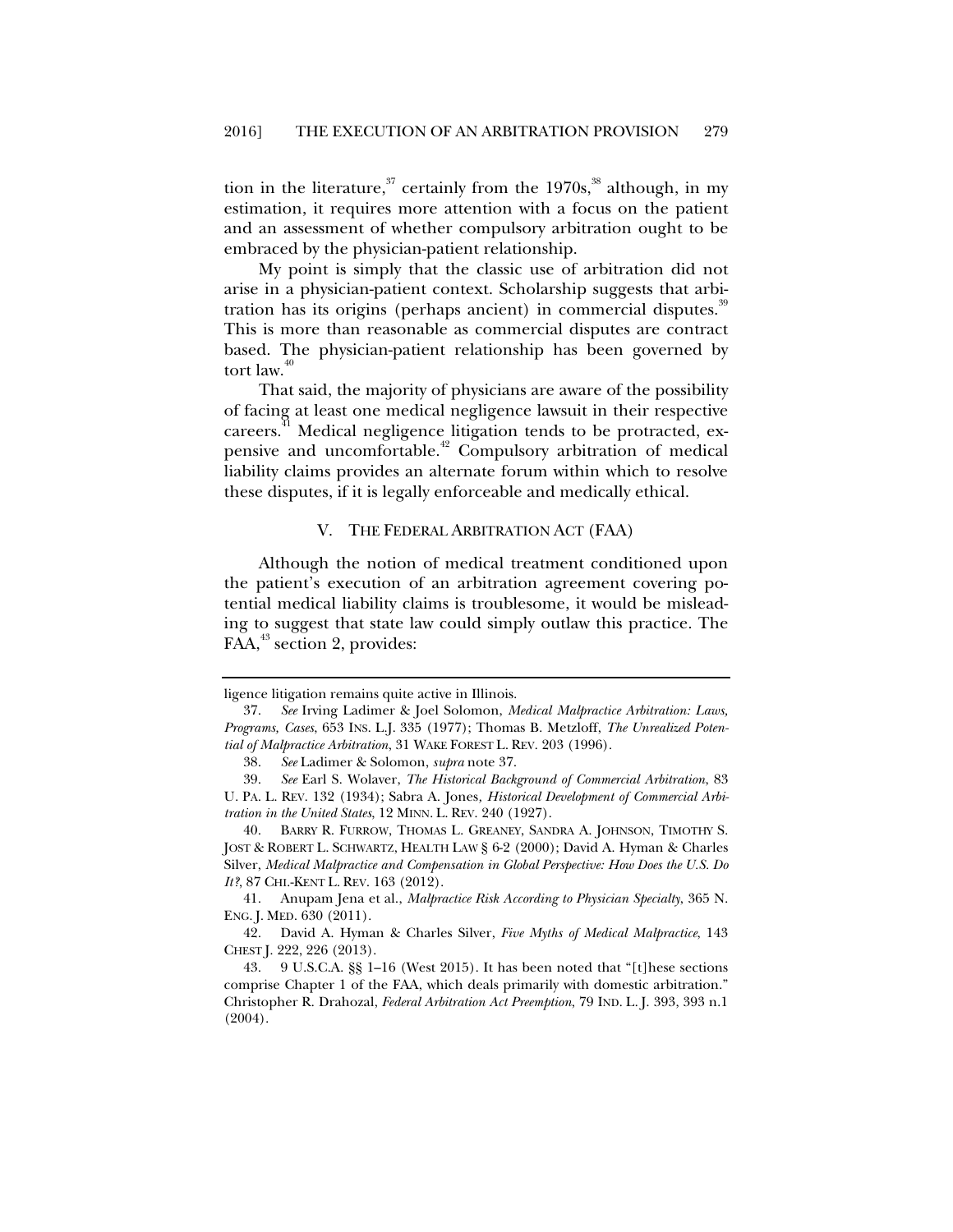A written provision in any maritime transaction or a contract evidencing a transaction involving commerce to settle by arbitration a controversy thereafter arising out of such contract or transaction, or the refusal to perform the whole or any part thereof, or an agreement in writing to submit to arbitration an existing controversy arising out of such a contract, transaction, or refusal, shall be valid, irrevocable, and enforceable, save upon such grounds as exist at law or in equity for the revocation of any contract.<sup>4</sup>

Section 2 of the FAA operates to preempt "state laws that invalidate parties' agreements to arbitrate<sup> $n<sub>45</sub>$  thus reflecting a "national</sup> policy favoring arbitration."46 Federal preemption of state law in this arena is "required by a line of Supreme Court cases dating from *Southland Corp. v. Keating.*"<sup>47</sup> In its recent decisions, "Am. Ex*press Co. v. Italian Colors Rest.*48 and *AT&T v. Concepcion*, 49 the Supreme Court has repeatedly decided that arbitration is an adequate forum for litigants . . . . "<sup>50</sup> Essentially, preemption by the FAA will prohibit a state from refusing to enforce specific types of arbitration agreements deemed unconscionable by the state, as that approach would violate the policy of the FAA.<sup>51</sup> Therefore, a state law (or state court) that targets an arbitration agreement that was executed by a patient as a condition of medical treatment as unconscionable would likely not withstand FAA scrutiny.<sup>52</sup> There is a po-

 <sup>44. 9</sup> U.S.C.A. § 2 (West 1947).

 <sup>45.</sup> Drahozal, *supra* note 43 at 393.

 <sup>46.</sup> Southland Corp. v. Keating, 465 U.S. 1, 10 (1983) (O'Connor, J. & Rehnquist, C.J., dissenting). The dissent was cited in Susan Randall, *Judicial Attitudes Toward Arbitration and the Resurgence of Unconscionability*, 52 BUFF. L. REV. 185, 188 (2004).

 <sup>47.</sup> *See* Drahozal, *supra* note 43 at 394 n.3 (citing *Southland*, 465 U.S. 1; Doctor's Assocs., Inc. v. Casarotto, 517 U.S. 681 (1996); Allied-Bruce Terminix Cos. V. Dobson, 513 U.S. 265 (1995); Mastrobuono v. Shearson Lehman Hutton, Inc., 514 U.S. 52 (1995*);* Volt Info. Scis., Inc. v. Bd. of Tr.'s. of Leland Stanford Jr. Univ., 489 U.S. 486 (1989); Perry v. Thomas, 482 U.S. 483 (1987)).

 <sup>48.</sup> Am. Express Co. v. Italian Colors Rest.,133 S. Ct. 2304 (2013).

 <sup>49.</sup> AT&T Mobility LLC v. Concepcion, 131 S. Ct. 1740 (2011).

 <sup>50.</sup> Ramona Lampley, "*Underdog" Arbitration: A Plan for Transparency*, 90 WASH. L. REV., \*2–3 (forthcoming, Dec. 2015).

 <sup>51.</sup> *See* Drahozal, *supra* note 43 at 402.

 <sup>52.</sup> *See* Fosler v. Midwest Care Ctr. II, Inc., 928 N.E.2d 1, 11–12 (Ill. App. Ct. 2009) (stating, "What States may not do is decide that a contract is fair enough to enforce all of its basic terms (price, service, credit), but not fair enough to enforce its arbitration clause. The [FAA] makes any such state policy unlawful, for that kind of policy would place arbitration clauses on an unequal 'footing,' directly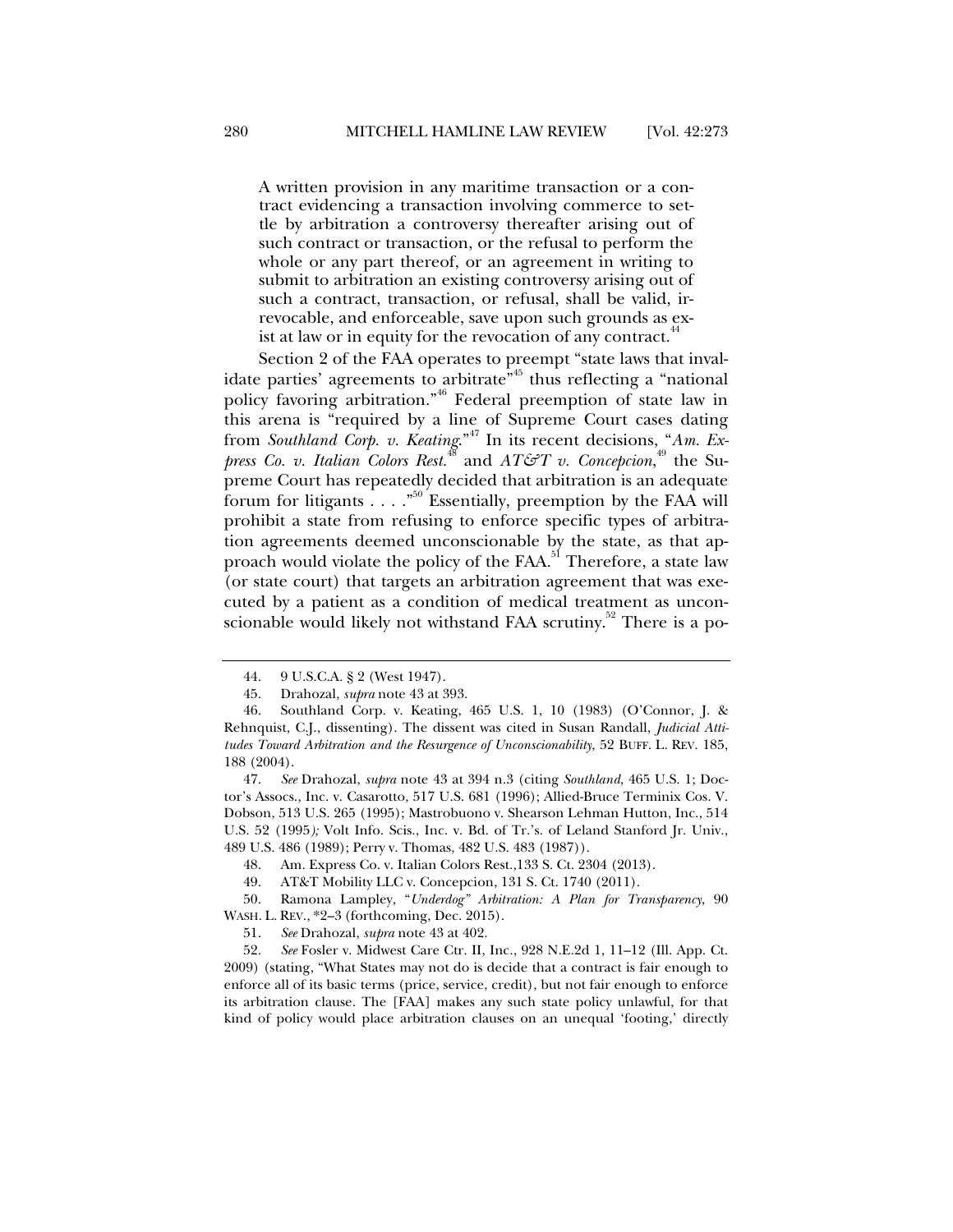tential stumbling block to FAA application. The FAA only applies to transactions "involving commerce."53 "Commerce" is supposedly defined in Section 1 of the FAA as<sup>54</sup>:

[C]ommerce among the several States or with foreign nations, or in any Territory of the United States or in the District of Columbia, or between any such Territory and another, or between any such Territory and any State or foreign nation, or between the District of Columbia and any State or Territory or foreign nation . . . .<sup>5</sup>

This definition is not particularly helpful in determining if the practice of medicine involves commerce. Arguably, a physicianpatient interaction is "local," not involving interstate commerce. As one court noted regarding a physician employment contract dispute and the medical clinic's effort to compel arbitration: "Instead, the evidence [the clinic] did present failed to demonstrate anything other than that it was a local clinic, with local physicians who had privileges at local hospitals, and treated local patients."<sup>56</sup> This approach, in the physician contract context, was followed by an appellate court in affirming the denial of a motion to compel arbitration.<sup>57</sup>

The modern practice of medicine is not that simplistic—it is not a stranger to commerce. Patients are mobile and seek treatment from physicians outside of their home states. Physicians utilize medical instruments, supplies and pharmaceutical products, which move through commerce. Payers may include insurance companies, which operate across the country, and Medicare, "the federal health insurance program."<sup>58</sup> Since these factors have led to the application of the FAA to a nursing home admission contract that includes a clause requiring arbitration of nursing home negligence claims,59 arguably "the FAA would apply to nearly all medical transactions."60

contrary to the [FAA's] language and Congress's intent." (citation omitted)). 53. 9 U.S.C.A. § 2 (West 1947).

 <sup>54.</sup> *Id.*

 <sup>55.</sup> *Id.* at § 1.

 <sup>56.</sup> Ark. Diagnostic Ctr. v. Tahiri, 257 S.W.3d 884, 891–92 (Ark. 2007).

 <sup>57.</sup> Flexon v. PHC-Jasper, Inc., 731 S.E.2d 1, 4 (S.C. Ct. App. 2012).

 <sup>58.</sup> *What's Medicare?*, MEDICARE.GOV, http://www.medicare.gov/sign-upchange-plans/decide-how-to-get-medicare/whats-medicare/what-is-medicare.html (last visited Jan. 30, 2016).

 <sup>59.</sup> Triad Health Mgmt. of Ga., III, LLC v. Johnson, 679 S.E.2d 785, 787 (Ga. Ct. App. 2009). *See also*, James C. Dunkelberger, *Between a Rock and a Hard Place:*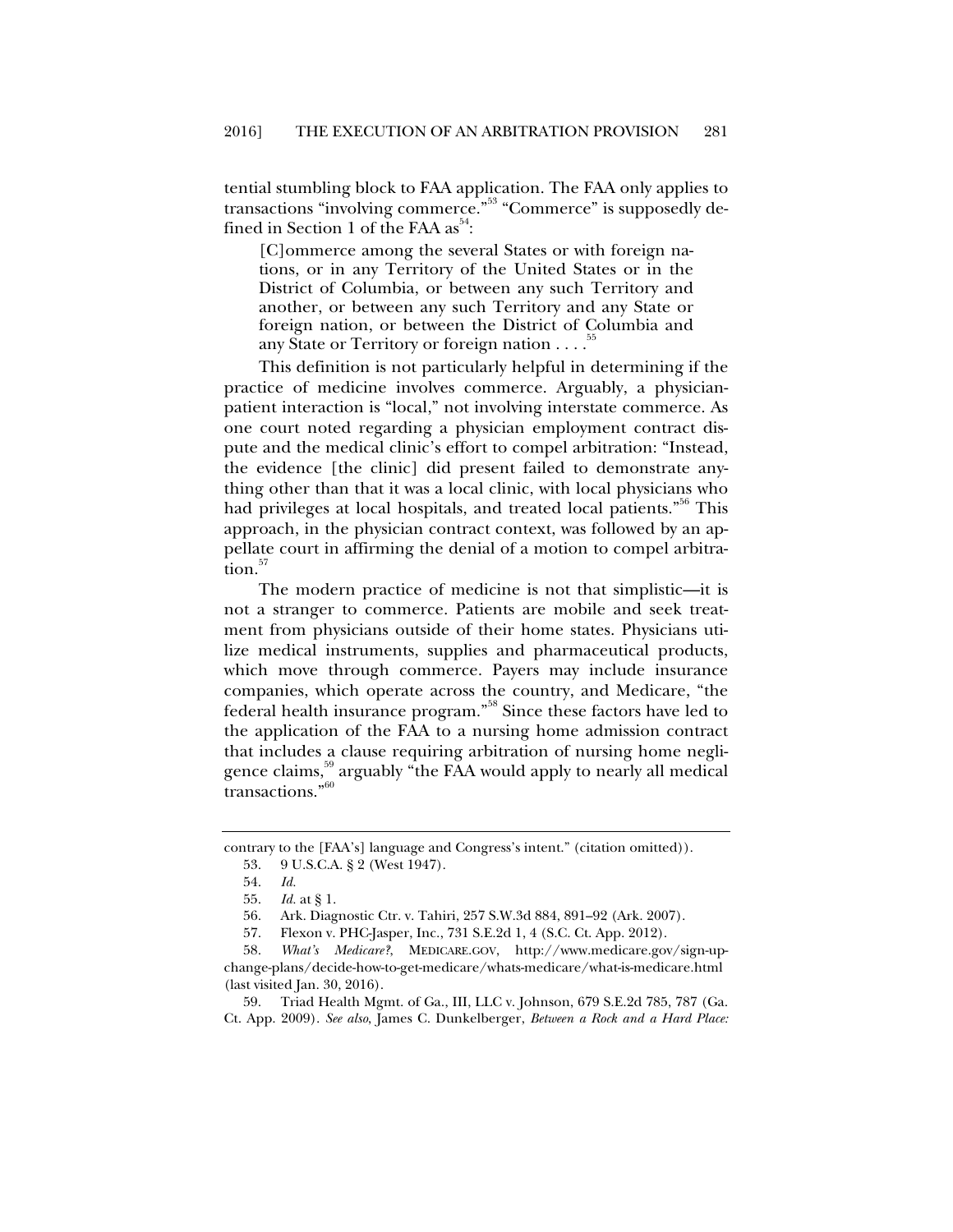There is merit to this suggestion. Courts have held, without indepth explanation, that medical care provided by physicians and clinics involves interstate commerce.<sup>61</sup> The theory is that medical treatment is a component part of economic activity that involves interstate commerce.<sup>62</sup> Of course, the difficulty with this "analysis" is that it is non-analytical.

On the other hand, in finding that Title III of the Americans with Disabilities  $Act^{63}$  regulates the practice of dentistry, one court held that various "commercial activities" of dentists, including the "purchase of supplies and equipment from out of state, receipt of payments from out of state insurers and credit card companies, and attendance of classes and conferences out of state . . . taken together with the activities of other dentists similarly situated, have an effect on interstate commerce substantial enough to fall within the reach of congressional authority under the Commerce Clause."<sup>64</sup> The FAA has been applied to an arbitration provision contained in a physician's employment contract based on a clinic's treatment of Medicare patients and receipt of Medicare payments.<sup>65</sup> Although the court found other evidence lacking regarding FAA implication, it referred to other cases involving: (1) "acceptance of out-of-state and multi-state insurer reimbursements," (2) "purchase and receipt of goods, equipment, medication, and services from out-of-state vendors," (3) "out-of-state corporate offices," (4) "recruitment of physicians from out-of-state," (5) "service to out-of-state patients," and (6) "receipt of federal funds."66

 65. Sutcliffe v. Mercy Clinics, Inc., No. 13-1974, 2014 WL 4631406, at \*4 (Iowa Ct. App. Sept. 17, 2014).

*The Plight of Health Care Arbitration Agreements Under Federal Law*, 2010 BYU L. REV. 1869, 1887 (2010).

 <sup>60.</sup> Dunkelberger, *supra* note 59 at 1887.

 <sup>61.</sup> *See* Cleveland v. Mann, 942 So. 2d 108, 113 (Miss. 2006); Wilkerson v. Nelson, 395 F. Supp. 2d 281, 285 n.3 (M.D.N.C. 2005).

 <sup>62.</sup> *Id*.

 <sup>63. 42</sup> U.S.C. § 12182(a) (West 1990).

 <sup>64.</sup> Abbott v. Bragdon, 912 F. Supp. 580, 593 (D. Me. 1995). There, the United States District Court for the District of Maine analyzed a claim against a dentist for violations of the Americans with Disabilities Act and the Maine Human Rights Act. *Id.*

 <sup>66.</sup> *Id.* at \*3 (citing Briarcliff Nursing Home, Inc. v. Turcotte, 894 So. 2d 661, 668 (Ala. 2004); Triad Health Mgmt. of Ga., III, LLC v. Johnson, 679 S.E.2d 785, 787–88 (Ga. Ct. App. 2009); Fosler v. Midwest Care Ctr. II, Inc., 928 N.E.2d 1, 14– 15 (Ill. App. Ct. 2009); In re Tenet Healthcare, Ltd., 84 S.W.3d 760, 765 (Tex. App. 2002)).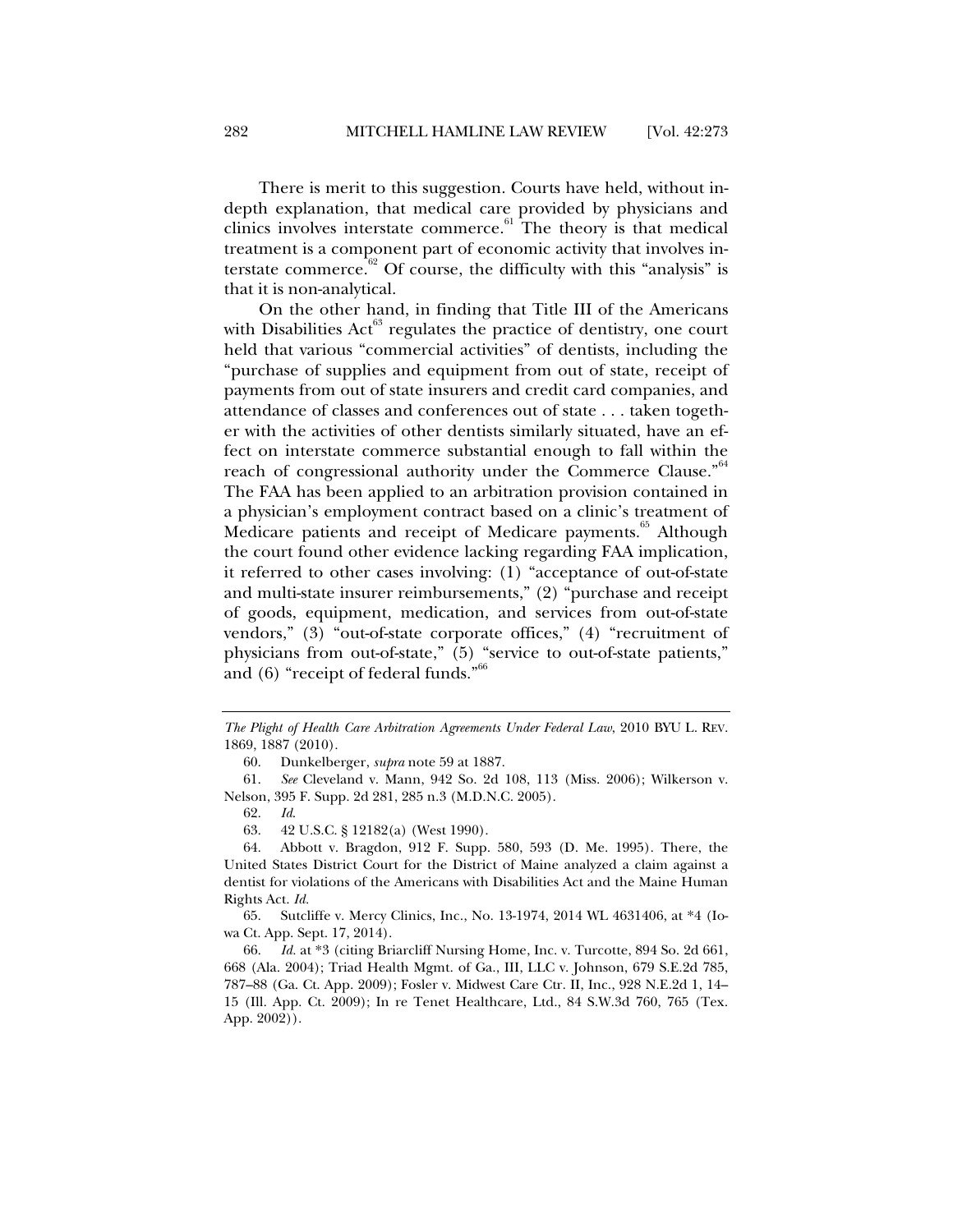Therefore, it is fair to suggest that the practice of medicine "involves commerce." However, if a state court were to decide that the practice of medicine is a local activity, not involving commerce, then the court would apply state law to determine the enforceability of an arbitration provision covering medical negligence claims. That analysis will be explored when this paper surveys the development of the law in the states.

#### VI. FUNDAMENTAL CONTRACT PRINCIPLES

The potential enforcement of an arbitration provision in a contract for medical treatment, the execution of which is a condition precedent of medical treatment, requires a review of basic contract principles, specifically contracts of adhesion and unconscionability. These topics have been well discussed in legal scholarship.<sup>67</sup>

#### *A. Contracts of Adhesion*

Unquestionably, the arbitration provision upon which medical treatment is conditioned constitutes a component part of a contract of adhesion. The arbitration provision is a "standard form document[]," which is given to the patient on a "take-it-or-leave-it basis."68 Professor Rakoff has identified the following characteristics that "define a model 'contract of adhesion'": $69$ 

(1) The document whose legal validity is at issue is a printed form that contains many terms and clearly purports to be a contract.

(2) The form has been drafted by, or on behalf of, one party to the transaction.

(3) The drafting party participates in numerous transactions of the type represented by the form and enters into these transactions as a matter of routine.

(4) The form is presented to the adhering party with the representation that, except perhaps for a few identified items

 <sup>67.</sup> *See, e.g.*, Todd D. Rakoff, *Contracts Of Adhesion: An Essay in Reconstruction*, 96 HARV. L. REV. 1174 (1983); Mark R. Patterson, *Standardization of Standard-Form Contracts: Competition and Contract Implications*, 52 WM. & MARY L. REV. 327 (2010); Melissa T. Lonegrass, *Finding Room for Fairness in Formalism—The Sliding Scale Approach to Unconscionability*, 44 LOY. U. CHI. L.J. 1 (2012); Jeffrey C. Fort, *Understanding Unconscionability: Defining the Principle*, 9 LOY. U. CHI. L.J. 765 (1978); JOSEPH M. PERILLO, CALAMARI AND PERILLO ON CONTRACTS (6th ed. 2009).

 <sup>68.</sup> *See* Rakoff, *supra* note 67 at 1177; *see also* PERILLO, *supra* note 67 at 348.

 <sup>69.</sup> Rakoff, *supra* note 67 at 1177.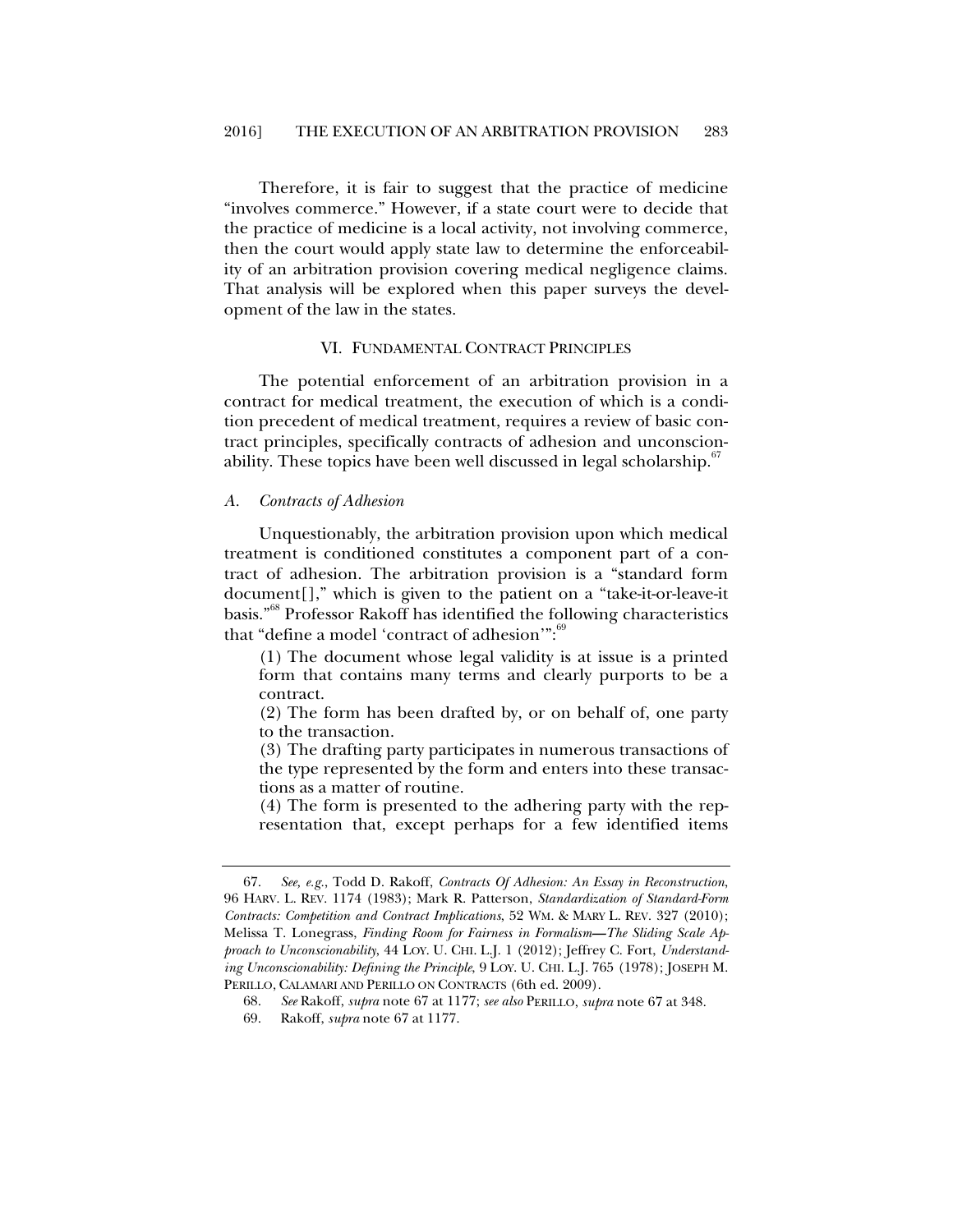(such as the price term), the drafting party will enter into the transaction only on the terms contained in the document. This representation may be explicit or may be implicit in the situation, but it is understood by the adherent.

(5) After the parties have dickered over whatever terms are open to bargaining, the document is signed by the adherent.

(6) The adhering party enters into few transactions of the type represented by the form—few, at least, in comparison with the drafting party.

(7) The principal obligation of the adhering party in the transaction considered as a whole is the payment of money.<sup>7</sup>

Although these characteristics apply more specifically to commercial agreements, they also apply "in the consumer context, where they . . . are contracts of adhesion that consumers neither read nor have the power to negotiate."<sup>71</sup> Required arbitration of medical liability claims is a derivative of the consumer contract of adhesion.

Contracts of adhesion are not necessarily unenforceable.<sup>72</sup> Unenforceability is typically a function of unconscionability, the basics of which will be addressed now.

### *B. Unconscionability*

Unconscionability, as a contract defense, seems to require extreme unfairness. Unconscionability has been well described as follows:

Typically the cases in which courts have found unconscionability involve gross overall one-sidedness or gross one-sidedness of a term . . . . In these cases, one-sidedness is often coupled with the fact that the imbalance is buried in small print and often couched in language unintelligible to even a person of moderate education.

There are two categories of unconscionability: procedural and substantive. "[P]rocedural unconscionability targets the quality of  $\dots$  assent to the contract,"<sup>74</sup> proof of which is "evidence of 'oppression' and 'unfair surprise' indicating that the transaction lacked

 <sup>70.</sup> *See Id.*

 <sup>71.</sup> Patterson, *supra* note 67 at 332.

 <sup>72.</sup> *See* Obstetrics & Gynecologists Ltd. v. Pepper, 693 P.2d 1259, 1261 (Nev. 1985).

 <sup>73.</sup> Perillo, *supra* note 67, at 339.

 <sup>74.</sup> Lonegrass, *supra* note 67, at 10.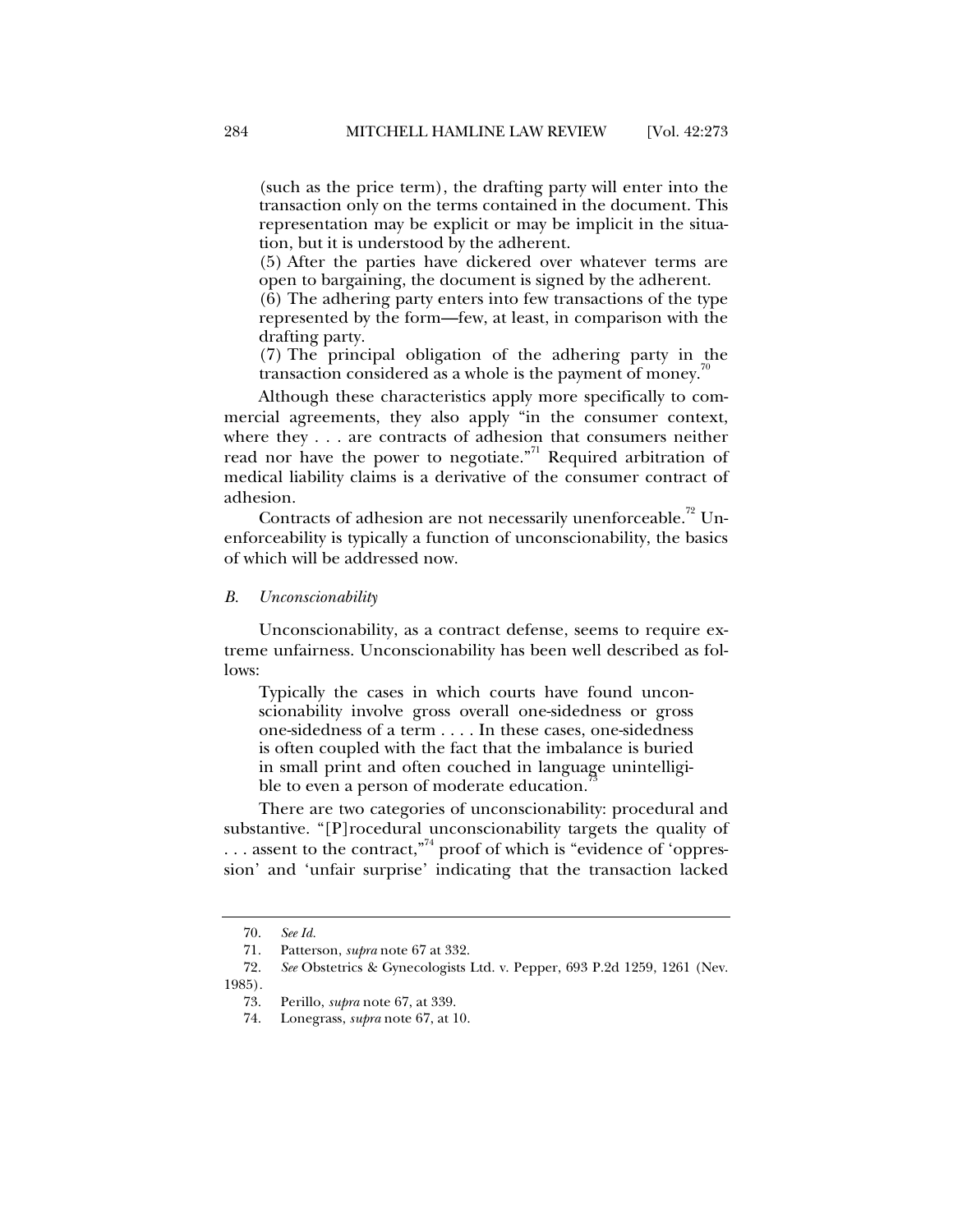meaningful choice on the part of the complaining party."<sup>75</sup> "[S]ubstantive unconscionability targets the content of the terms themselves by looking for unfairness in the contract's substantive provisions."76 Here, the focus is "on whether the allocation of risks in the contract or one of its terms is commercially unreasonable or unexpectedly one-sided."<sup>77</sup> The classic application of the unconscionability analysis requires a finding of both procedural and substantive unconscionability, $^{78}$  but "[t]he most troubling cases are those in which there is overwhelming evidence of one form of unconscionability and little evidence of the other form."<sup>9</sup>

With this basic review of fundamental contract principles, this paper now surveys states in which compulsory arbitration of medical liability claims has been sought, accepted, and rejected.

#### VII. SURVEYING THE STATES

#### *A. Tennessee*

In *Buraczynski v. Eyring*, the Tennessee Supreme Court considered, as a case of first impression, the enforceability of an arbitration provision foisted upon a patient by a physician.<sup>80</sup> *Buraczynski* is an appropriate case with which to begin the survey of states, as it involves all of the legal and policy issues implicated by the topic.<sup>81</sup> Procedurally, it involves the consolidation of two appeals concerning identical legal issues.

Two patients of Dr. Eyring, an orthopedic surgeon, engaged him to perform total knee replacement surgery. $82$  They suffered complications, resulting in medical negligence claims against him.<sup>33</sup>

 <sup>75.</sup> *Id.* at 9 (citing U.C.C. § 2-302 (AM. LAW INST. & UNIF. LAW COMM'N 2015)).

 <sup>76.</sup> *Id.* at 10.

 <sup>77.</sup> *Id.* at 10–11 (citation omitted).

 <sup>78.</sup> *See, e.g.*, Larry A. DiMatteo & Bruce Louis Rich, *A Consent Theory of Unconscionability: An Empirical Study of Law in Action*, 33 FLA. ST. L. REV. 1067, 1073 (Summer, 2006).

 <sup>79.</sup> *Id.*

 <sup>80.</sup> Buraczynski v. Evring, 919 S.W.2d 314, 317 (Tenn. 1996).

 <sup>81.</sup> *See id.* at 314–22.

Id. at 316. One of the patients, Helen Parker, was the subject of another case involving Dr. Eyring's challenge to "the revocation of his staff appointment and clinical privileges." Eyring v. Fort Sanders Parkwest Med. Ctr., 991 S.W.2d 230, 232 (Tenn. 1999).

 <sup>83.</sup> *See generally* Robert B. Bourne et al., *Patient Satisfaction after Total Knee Ar-*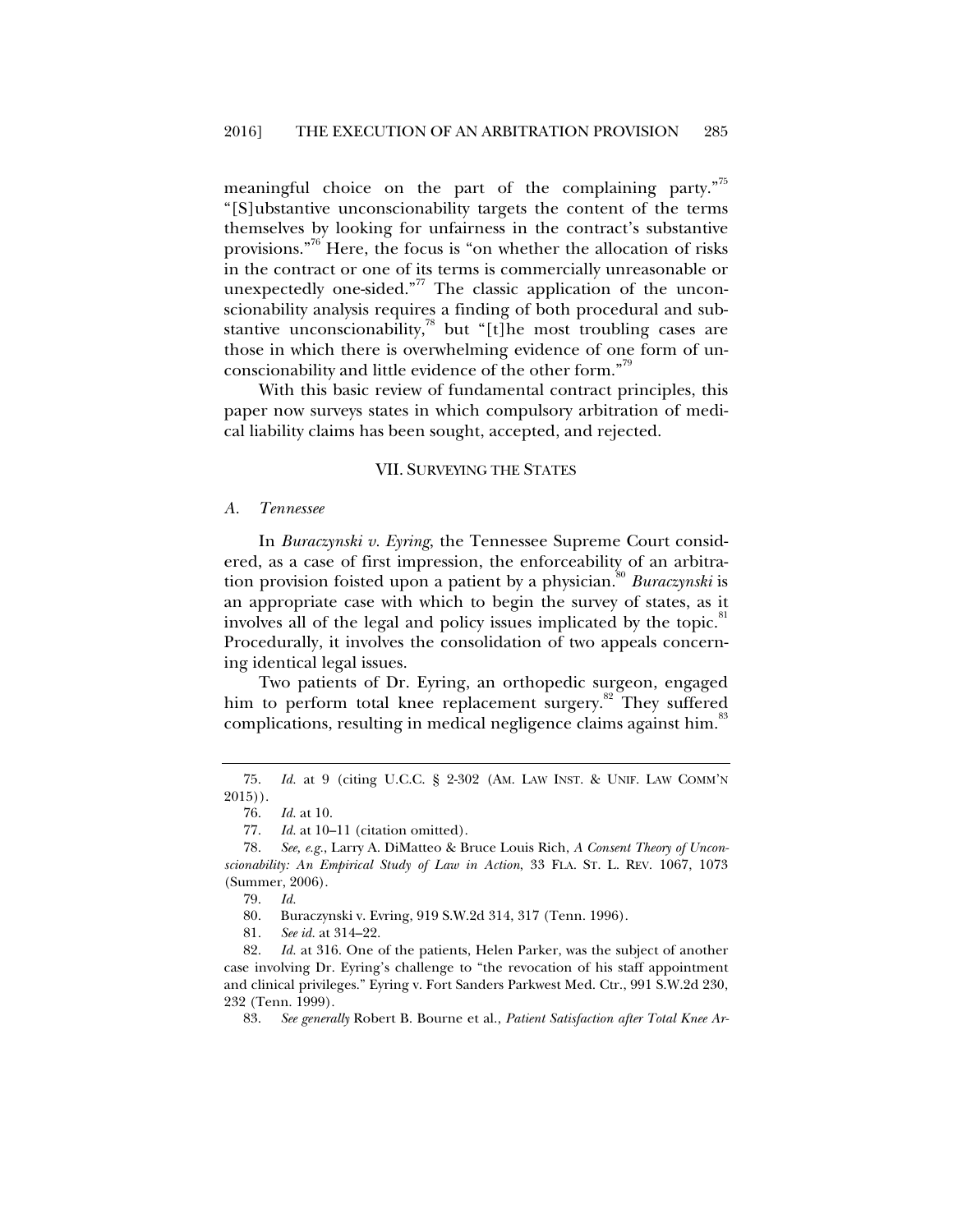Dr. Eyring required each patient to execute a "Physician-Patient Arbitration Agreement."84 Medical treatment was conditioned upon the execution of the agreements, although, one of the patients executed her agreement post-surgery.<sup>85</sup> The agreement, by its terms, was retroactive to previous treatment provided to her by Dr. Eyring, including the knee replacement procedure.<sup>86</sup> The Court highlighted the details of the agreements as follows:

The agreements are identical in all respects and require arbitration of any and all medical malpractice claims by the patient against the doctor. The provisions bind all potential parties, including the patient's spouse and heirs, on all claims for medical negligence. In return, the physician is bound by the arbitrators' malpractice decision, including any fee claims involved in the disputed treatment. Finally, the patient has an unconditional right to revoke the agreement by providing written notice to the physician within thirty  $(30)$  days of signing.

The court's opinion related other details of the compulsory arbitration agreements. Each patient executed a single-page arbitration agreement.<sup>88</sup> "A short explanation was attached to each document which encouraged the patient to discuss questions about the agreement with  $[Dr.]$  Eyring.<sup>"89</sup> The arbitration provision contemplated three arbitrators and required the patient and Dr. Eyring to each choose an arbitrator. Those arbitrators would select a third arbitrator.<sup>90</sup> The arbitrators' decision bound Dr. Eyring and the patients were advised that they are waiving their rights "'to a jury or court trial' on any medical malpractice claim."<sup>91</sup> The Court emphasized that "[f]inally, and perhaps most importantly, the agreements did not change the doctor's duty to use reasonable

*throplasty: Who is Satisfied and Who is Not?*, 468 CLINICAL ORTHOPAEDICS & RELATED RES. 57 (Jan. 2010); Paul F. Fortin et al., *Outcomes of Total Hip and Knee Replacement: Preoperative Functional Status Predicts Outcomes at Six Months After Surgery*, 42 ARTHRITIS & RHEUMATISM 1722 (Aug. 1999); James E. Lovelock et al., *Complications of Total Knee Replacement*, 142 AM. J. ROENTGENOLOGY 985 (May 1984).

 <sup>84.</sup> *Buraczynski*, 919 S.W.2d at 317 (noting that "the agreements signed by [the patients] were presented to them on a 'take it or leave it basis'").

 <sup>85.</sup> *Id.* at 316–17.

 <sup>86.</sup> *Id.* 

 <sup>87.</sup> *Id* at 317.

 <sup>88.</sup> *Id.* at 321.

 <sup>89.</sup> *Id.*

 <sup>90.</sup> *Id.*

 <sup>91.</sup> *Id.*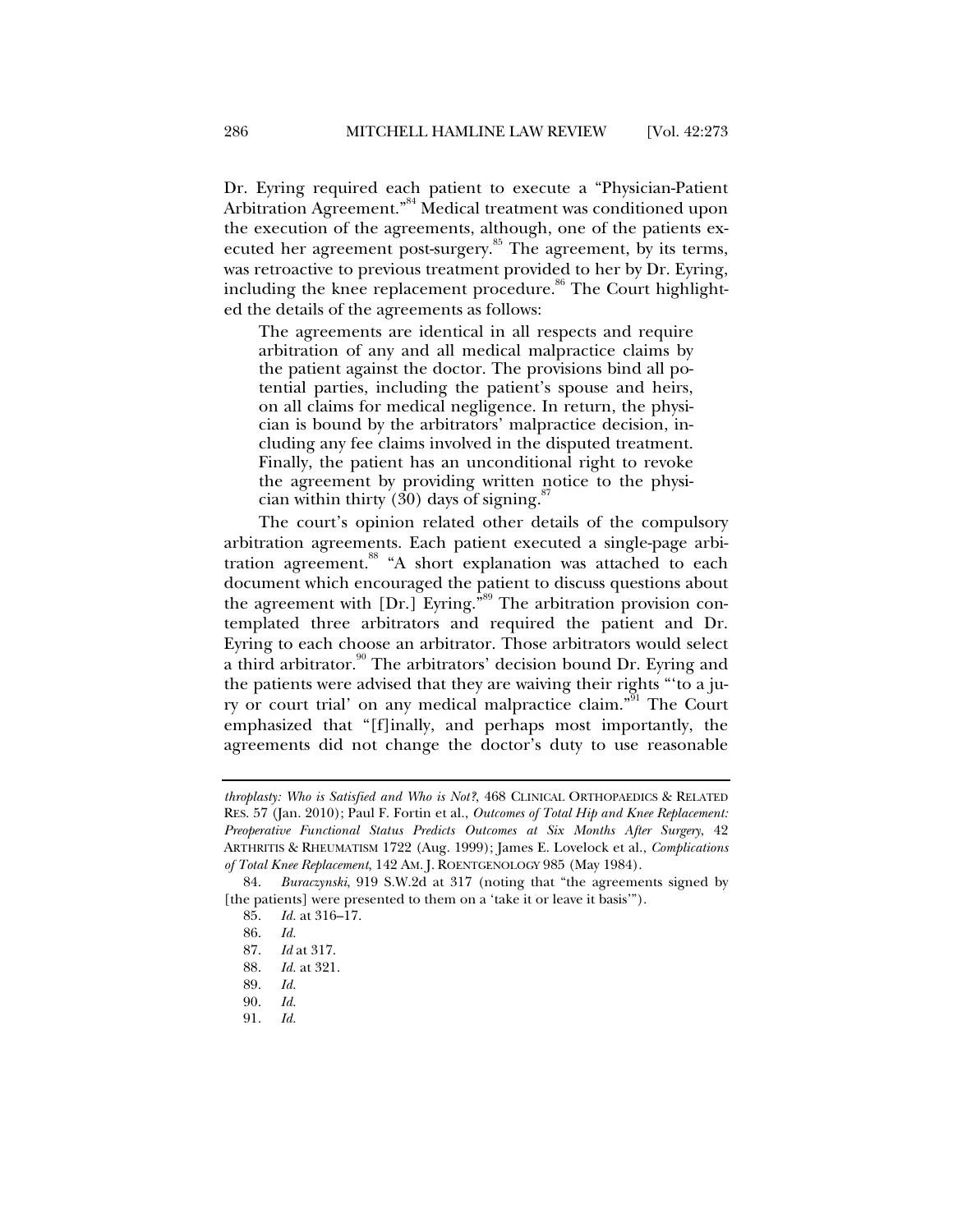care in treating patients, nor limit liability for breach of that duty, but merely shifted the disputes to a different forum."<sup>92</sup>

Following the filing of the medical negligence actions, the defendants moved to compel arbitration. The trial court denied the motions, basing that decision on the incompatibility of the arbitration agreement with the Tennessee arbitration statute<sup>33</sup> and insufficient contract consideration. $94$  The cases were consolidated on appeal and the trial court's judgment was reversed.<sup>95</sup> The Court of Appeals held "that the nature of the physician-patient relationship is unique and not a typical contractual relationship,<sup>96</sup> that the Tennessee arbitration statute was applicable<sup>97</sup> and "found sufficient" consideration<sup>98</sup> to support the agreements in question."<sup>99</sup> The Supreme Court of Tennessee "granted this appeal to consider an important question of first impression—the enforceability of arbitration agreements between physicians and patients."<sup>100</sup> In its opinion, the court addressed the related issues of public policy,<sup>101</sup> breadth of the application of the arbitration agreements, $\frac{102}{102}$  and contracts of adhesion.<sup>103</sup>

As to public policy, the Supreme Court stated "that no court has ever reached the broad conclusion that public policy precludes the use of private arbitration agreements in the area of medical services."<sup>104</sup> This statement suggests the lack of an overarching principle that would require a finding that the arbitration provisions were unenforceable. Although recognizing the "unique nature of the physician-patient relationship,<sup>"105</sup> without explaining it, the court held that arbitration is "advantageous,"<sup>106</sup> not limiting po-

 <sup>92.</sup> *Id.*

 <sup>93.</sup> TENN. CODE ANN. § 29-5-302(a) (West 2015).

 <sup>94.</sup> *Buraczynski,* 919 S.W.2d at 317.

 <sup>95.</sup> *Id.* 

 <sup>96.</sup> *Id.*

 <sup>97.</sup> *Id.*

 <sup>98.</sup> *See* ALLAN E. FARNSWORTH, CONTRACTS § 2.3 (2d ed. 1998).

 <sup>99.</sup> *Buraczynski,* 919 S.W.2d at 317.

 <sup>100.</sup> *Id.*

 <sup>101.</sup> *Id.* at 318.

 <sup>102.</sup> *Id.* at 319.

 <sup>103.</sup> *Id.* at 320.

 <sup>104.</sup> *Id.* at 318 (citing Stanley D. Henderson, *Contractual Problems in the Enforcement of Agreements to Arbitrate Medical Malpractice*, 58 VA. L. REV. 947, 949 (1972)).

 <sup>105.</sup> *Id.* at 319.

 <sup>106.</sup> *Id.*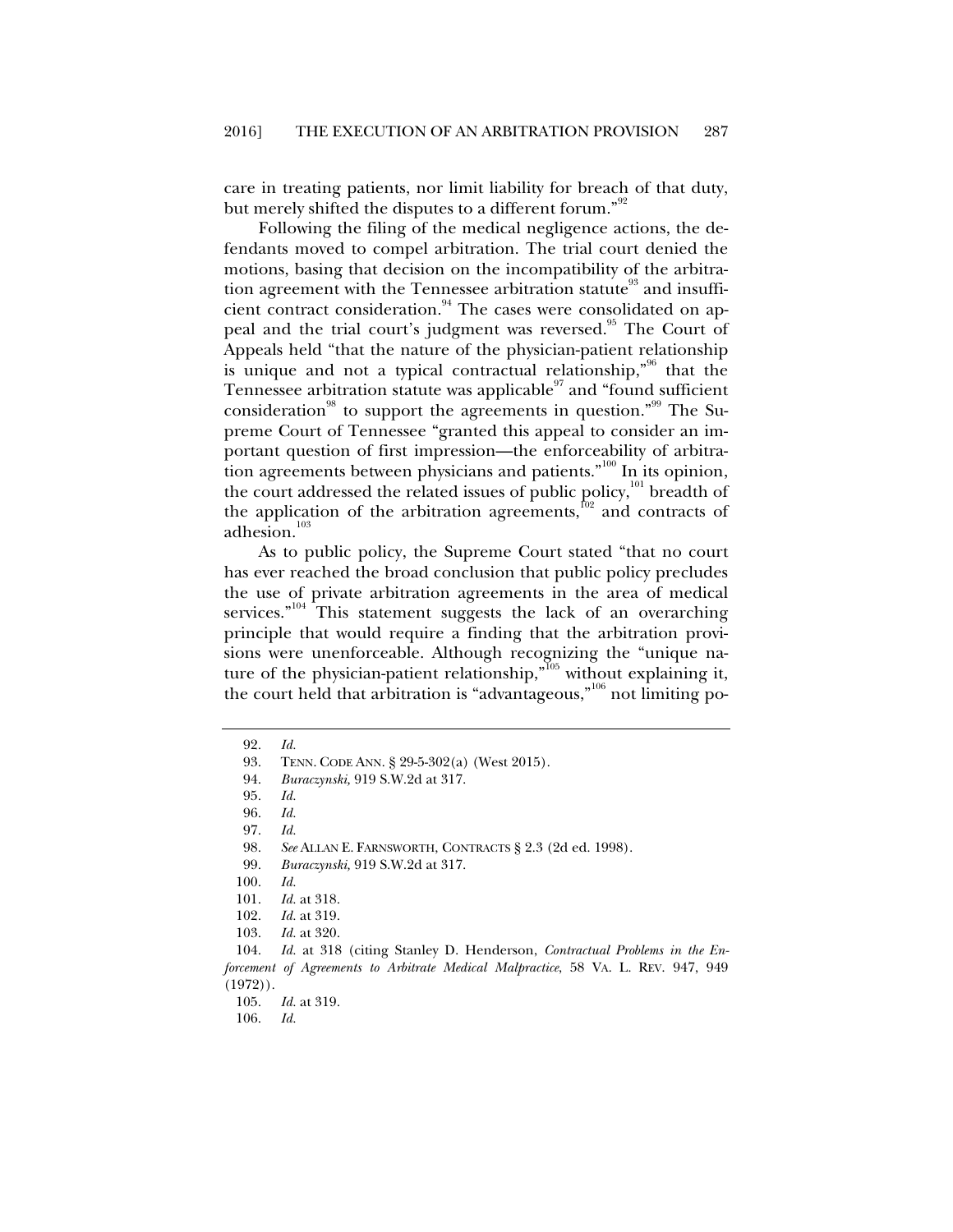tential liability, $107$  and designating a forum for dispute resolution.<sup>108</sup> As such, the court pronounced "that arbitration agreements between physicians and patients are not *per se* void as against public policy."<sup>109</sup>

As to the breadth of the arbitration provisions, the court simply dismissed the argument that the provision must be treatment or procedure specific, citing California precedent.<sup>110</sup> Rather curiously, this precedent suggests that requiring a treatment or procedurespecific arbitration provision would burden the physician and emasculate the arbitration process<sup>111</sup> by forcing the physician to seek the execution of a new arbitration provision with each change of the treatment regimen. Does that reasoning suggest that compulsory arbitration places no burden on the patient?

Begging the question of "patient understanding," the court had no difficulty with the retroactive effect of the arbitration provision which was executed after the patient received the medical treatment which was the subject of the claim. Here, the court simply concluded that because the patient "initialed the clause which applied to the previously rendered treatment," she "was therefore obviously aware of it."112 It is necessary to remember that *Buraczynski*  concerns "take it or leave it" arbitration.<sup>113</sup> The patient has no choice but to execute the agreement or find other treatment. Under these circumstances, whether the patient is "obviously aware" of the arbitration provision, its meaning, or arbitration process is questionable, and will be the subject of discussion in this article.

Turning to its discussion and analysis of adhesion contracts, the court emphasized the "take it or leave it"<sup>114</sup> character, i.e., required acquiescence,<sup>115</sup> and that the patient "has no realistic choice"116 of contract terms. The court concluded that the subject arbitration agreements were adhesion contracts because: "the agreements are standardized form contracts prepared by the con-

 <sup>107.</sup> *Id.*

 <sup>108.</sup> *Id.*

 <sup>109.</sup> *Id.*

 <sup>110.</sup> *Id.* (citing Hilleary v. Garvin, 238 Cal. Rptr. 247 (Cal. Ct. App. 1987)).

 <sup>111.</sup> *Id.* at 319.

 <sup>112.</sup> *Id.*

 <sup>113.</sup> *See id.* at 317 (stating "had the patients refused to sign, [the doctor] would not have continued to treat them").

 <sup>114.</sup> *Id.* at 320.

 <sup>115.</sup> *Id.*

 <sup>116.</sup> *Id.*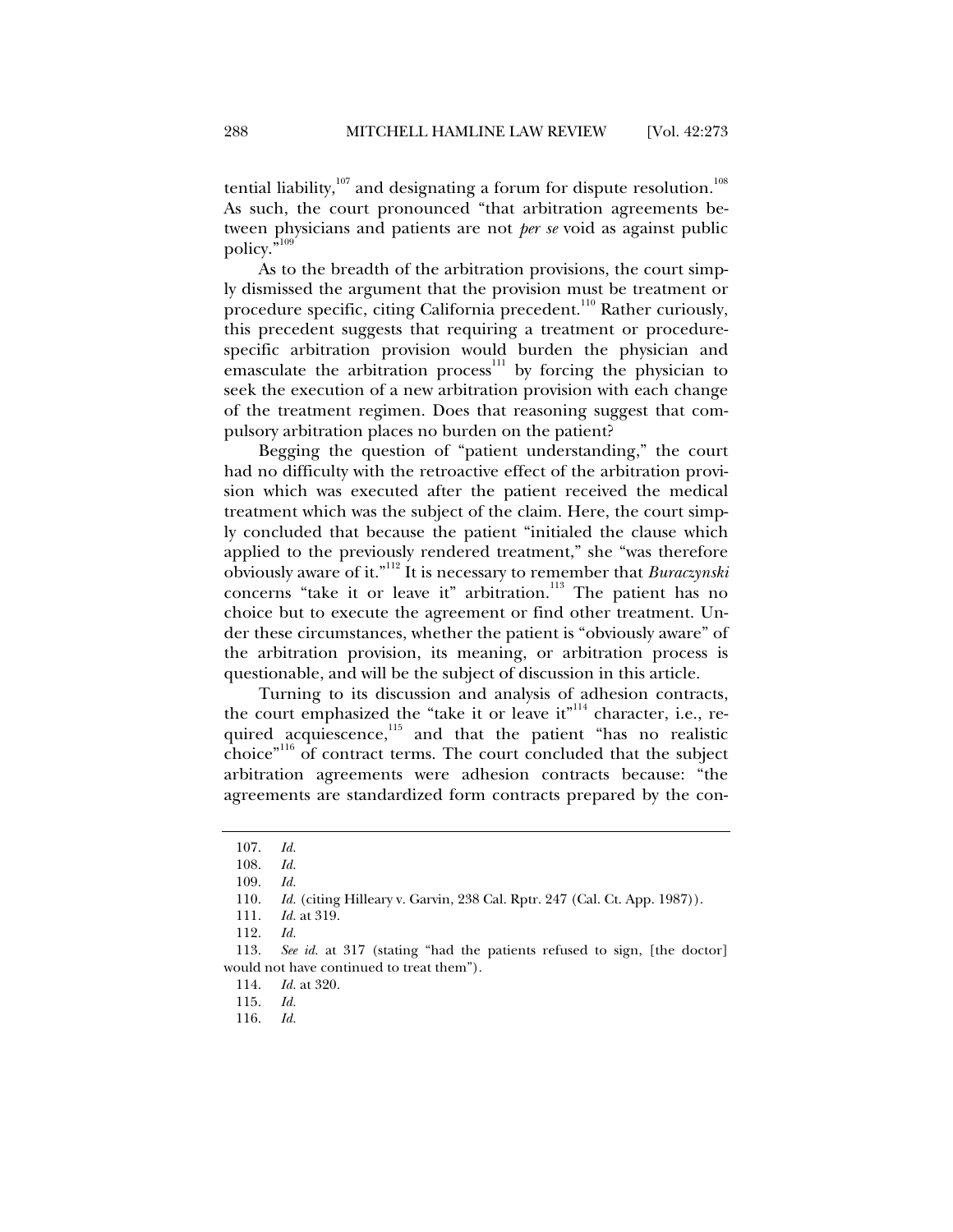tracting party" the contracting physician has "superior knowledge of the subject matter—the rendition of medical services," and the physician conceded the take it or leave it basis of the agreement (a patient refusing to sign would no longer receive medical care).<sup>1</sup> Of course, the court noted that it's finding that the arbitration provisions were contracts of adhesion did not require a finding of unenforceability.<sup>118</sup>

Moving to the question of enforceability, the court emphasized that its characterization of the arbitration agreements as contracts of adhesion did not make the agreements unenforceable.<sup>119</sup> Here, the court stated that "[e]nforceability generally depends upon whether the terms of the contract are beyond the reasonable expectations of an ordinary person, or oppressive or unconscionable."<sup>120</sup> Unfortunately, the court did not state that patient literacy or medical ethics were factors to consider. These factors will be addressed later in some detail.

Instead, the court focused on whether the arbitration provisions were hidden, "not afford[ing] the patients an opportunity to question the terms or purpose of the agreement."<sup>121</sup> Remarkably, the court concluded that the provisions were quite fair, for the following reasons: the arbitration agreements were separate, entitled documents; attached explanations suggested that the patients discuss their questions about the agreements with the physician; the specified arbitration procedure was fair; the language of the agreement informed the patient of the waiver of a court or jury trial; there were no hidden terms; the "retroactivity" provision was separate and required the patient to initial it; the patients could revoke the agreements within 30 days of execution; and the agreements did not alter Dr. Eyring's duty to exercise reasonable care.<sup>122</sup>

Finally, the court proclaimed that "[n]one of the above described provisions can be construed as unconscionable, oppressive, or outside the reasonable expectations of the parties. As such, the agreements, though contracts of adhesion, are enforceable."<sup>123</sup> Of

 <sup>117.</sup> *Id.*

 <sup>118.</sup> *Id.*

 <sup>119.</sup> *Id.*

 <sup>120.</sup> *Id.* (citing Broemmer v. Abortion Serv.'s of Phoenix, Ltd., 840 P.2d 1013, 1016 (Ariz. 1992)).

 <sup>121.</sup> *Id.* at 321.

 <sup>122.</sup> *Id.*

 <sup>123.</sup> *Id.* at 320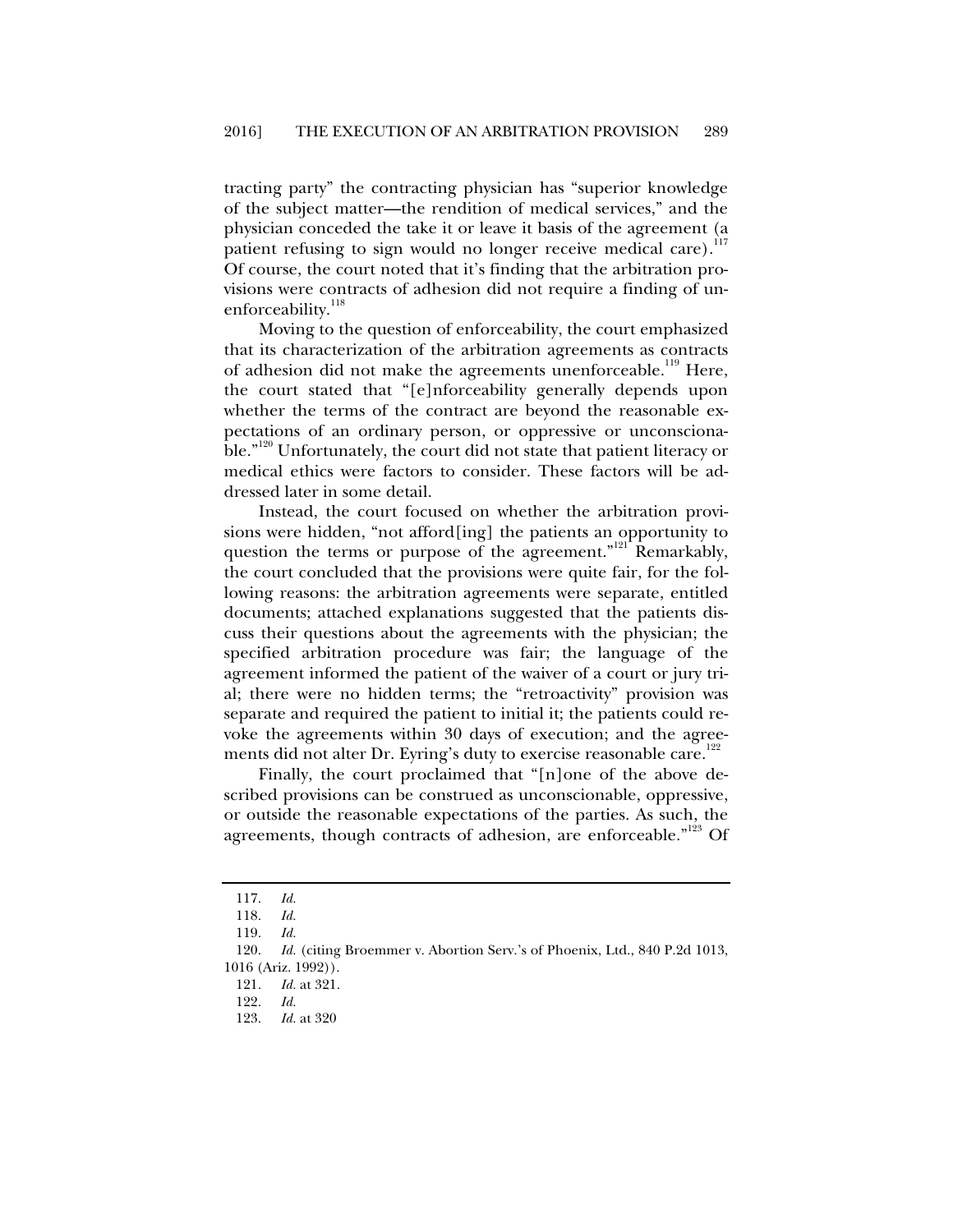course this proclamation was not based upon any analysis of the reasonable expectation of a patient—a layperson. Should a patient expect an arbitration agreement as a condition of treatment? What is the likelihood that a patient could understand a legal document that profoundly affects the patient's legal rights?<sup>124</sup> This issue in "legal literacy"125 compounds well-known and reported problems in general and health literacy—problems that make physician-patient communication a challenge.<sup>126</sup> Furthermore, the court did not consider the medical ethics of the compulsory arbitration agreement. Instead, the *Buraczynski* court equates the physician-patient encounters with arms-length business transactions—a misguided notion.<sup>127</sup>

#### *B. Mississippi*

In *Cleveland v. Mann*, the Supreme Court of Mississippi placed its stamp of approval on an arbitration agreement, the execution of which may have been compelled.<sup>128</sup> Here, the defendant-physician, a surgeon, treated the patient for stomach cancer. The treatment provided was a total gastrectomy.<sup>129</sup> Following that procedure, at a subsequent appointment for follow-up treatment for an apparent surgical complication, an arbitration agreement was presented to the patient.<sup>130</sup> The patient executed the agreement and follow-up surgery was performed nineteen days later.<sup>131</sup> The patient required

 <sup>124.</sup> *See generally* James Boyd White, *The Invisible Discourse of the Law: Reflections on Legal Literacy and General Education*, 54 U. COLO. L. REV. 143 (1983) (discussing the "degree of competence in legal discourse required for meaningful and active life in our increasingly legalistic and litigious culture").

 <sup>125.</sup> *Id.*

 <sup>126.</sup> *See* Mark V. Williams et al., *The Role of Health Literacy in Patient-Physician Communication*, 34 FAM. MED. 383 (May 2002).

 <sup>127.</sup> *Buraczynski,* 919 S.W.2d at 320.

 <sup>128.</sup> Cleveland v. Mann, 942 So. 2d 108, 116 (Miss. 2006). "However, the parties dispute whether the agreement was presented on a 'take it or leave it' basis." *Id.* The dissent referred to the arbitration agreement as "offered to the patient as a prerequisite to necessary medical treatment." *Id.* at 121.

 <sup>129.</sup> *Id.* at 110. There is considerable medical literature discussing grastectomy. *See, e.g.*, Scott A. Hundahl et al., *The National Cancer Data Base Report on Poor Survival of U.S. Gastric Carcinoma Patients Treated with Gastrectomy*, 88 CANCER 921 (2000); John R. T. Monson et al., *Total Gastrectomy for Advanced Cancer*, 68 CANCER 1863 (1991); Asgaut Viste et al., *Postoperative Complications and Mortality After Surgery for Gastric Cancer*, 207 ANNALS SURGERY 7 (1988).

 <sup>130.</sup> *Cleveland,* 942 So. 2d at 111.

 <sup>131.</sup> *Id*.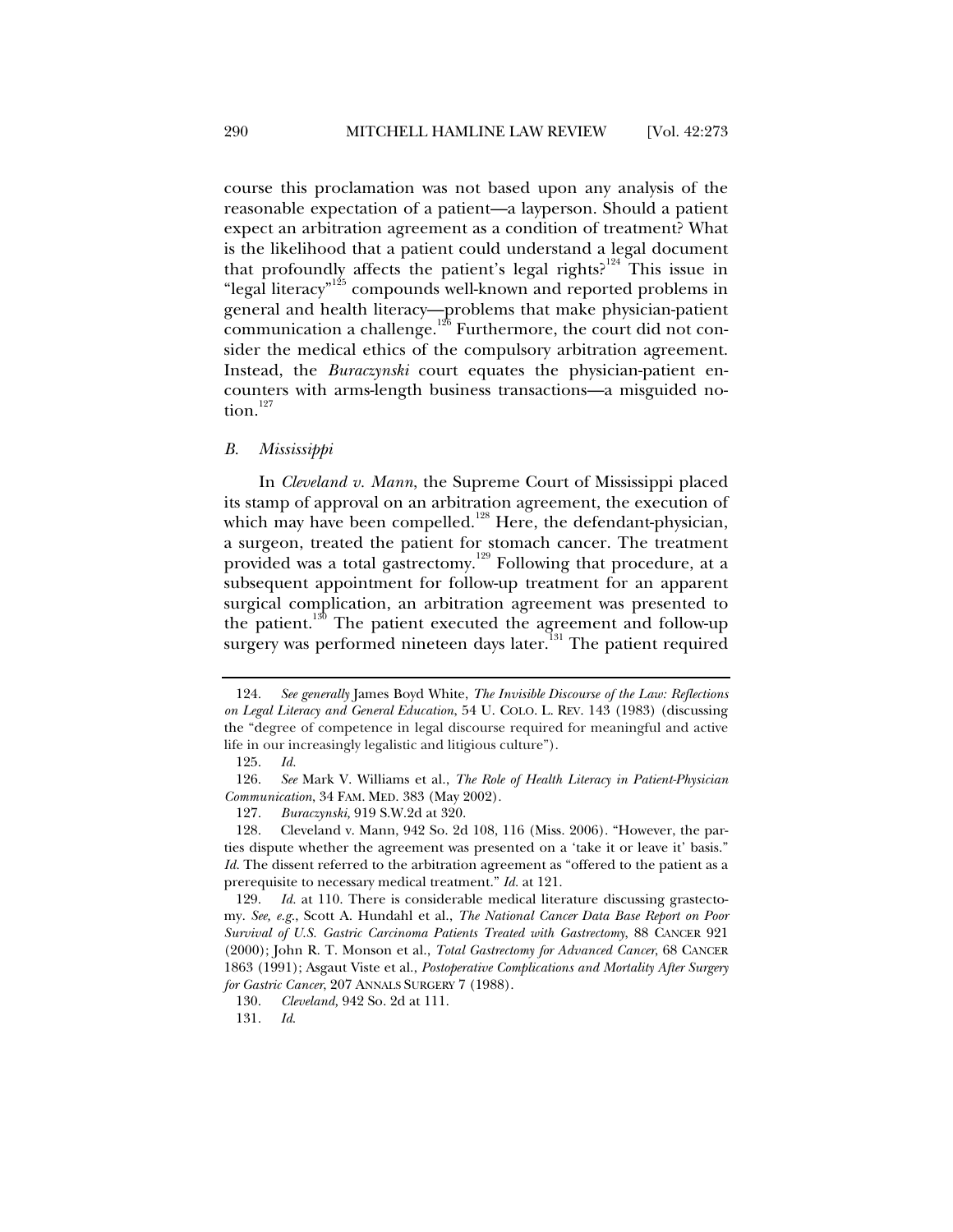additional surgery and continued to deteriorate until his death.<sup>132</sup> A medical negligence action was commenced, triggering a motion to compel arbitration.<sup>133</sup> The response to this motion urged that the patient "did not enter into the agreement knowingly, voluntarily, and intelligently, and the agreement violated the Mississippi Arbitration Act."<sup>134</sup> The trial court denied the motion to compel arbitration, based upon an unconscionable contract of adhesion, $135$  having stated that this was an issue of first impression.<sup>136</sup>

Following its discussion of the FAA and arbitrability, $137$  the court undertook an analysis of procedural and substantive unconscionability. Evidence of procedural unconscionability would include "a lack of knowledge, lack of voluntariness, inconspicuous print, the use of complex legalistic language, disparity in sophistication or bargaining power of the parties and/or a lack of opportunity to study the contract and inquire about the contract terms."<sup>138</sup> Evidence of substantive unconscionability focuses on oppressive terms in the arbitration provision.<sup>139</sup>

Applying these concepts, the court held that the arbitration agreement was neither procedurally nor substantively unconscionable. Without citing any authority regarding "literacy" the court disposed of the argument that the patient's "lack of education and inability to read or understand the agreement"<sup>140</sup> created "a disparity in the sophistication of the parties" $141$  and procedural unconscionability. The court referred only to its prior holding that "the inability to read does not render a person incapable of possessing adequate knowledge of the arbitration agreement he or she signed."<sup>142</sup> It seems unimaginable that the court would so readily

 <sup>132.</sup> *Id.* 

 <sup>133.</sup> *Id.* 

 <sup>134.</sup> *Id.* It should be noted that the response also raised the issue of whether beneficiaries of the wrongful death claim could be bound by the provision, a topic not addressed by this paper. For a very recent opinion on whether a non-signatory to an arbitration agreement may be bound by the agreement. *See* Fiala v. Bickford Senior Living Grp., 32 N.E.3d 80 (Ill. App. Ct. 2015).

 <sup>135.</sup> *Cleveland,* 942 So. 2d at 111–12.

 <sup>136.</sup> *Id.* at 113.

 <sup>137.</sup> *Id.* at 112–13.

 <sup>138.</sup> East Ford, Inc. v. Taylor, 826 So. 2d 709, 714 (Miss. 2002).

 <sup>139.</sup> *Cleveland,* 942 So. 2d at 111–12.

 <sup>140.</sup> *Id.*at 114.

 <sup>141.</sup> *Id.*

 <sup>142.</sup> *Id.* (citing EquiFirst Corp. v. Jackson, 2005-CA-00621-SCT (¶ 19) (Miss. 2006)).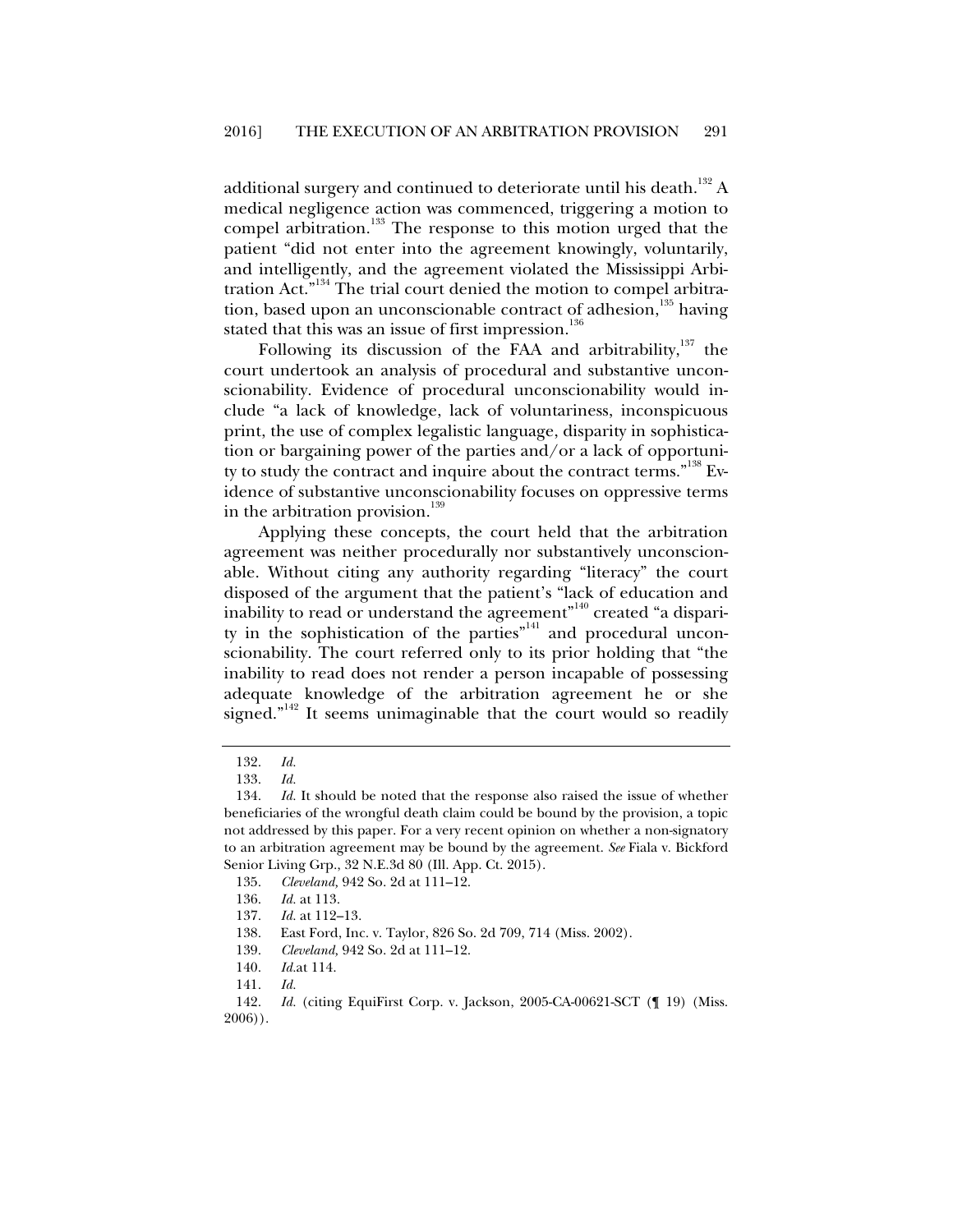dismiss or discount the relationship between reading ability and likelihood of understanding a legal document.<sup>143</sup>

The court next considered the claim that the arbitration agreement was not explained to the patient, first by referring to the patient's signature on the first page of the agreement, providing as follows: "NOTICE: BY SIGNING THIS CONTRACT YOU ARE AGREEING TO HAVE ANY CLAIM OF NEGLIGENCE OR MEDICAL MALPRACTICE DECIDED BY NEUTRAL BINDING ARBITRATION AND YOU ARE GIVING UP YOUR STATUTORY AND CONSTITUTIONAL RIGHT TO A JURY OR COURT TRIAL."<sup>144</sup>Additionally, the patient initialed each term, presumably after a medical staff member explained each term.<sup>145</sup>

The court also referred to affidavits provided by the patient's sister-in-law and the defendant-physician. The sister-in-law had accompanied the patient to the appointment at which the arbitration agreement was executed. Her testimony revealed that the patient asked the defendant-physician about the meaning of the arbitration agreement, to which he replied, "It's so you won't sue me."<sup>146</sup>

The physician-defendant's affidavit indicated that the patient "signed the agreement and initialed his understanding on the second page of the agreement before meeting with him."<sup>147</sup> The physician then met with the patient and confirmed that the patient had read the arbitration agreement, "had its terms explained to him, fully understood its terms, and consented to the surgery."<sup>148</sup> This confirmation was based on his recollection of his conversation with the patient and the patient's signature and initials appearing on the agreement.<sup>149</sup>

 <sup>143.</sup> *See* Barry D. Weiss, Gregory Hart, Daniel L. McGee & Sandra D'Estelle, *Health Status of Illiterate Adults: Relation Between Literacy and Health Status Among Persons with Low Literacy Skills*, 5 J. AM. BOARD FAM. PRAC. 257, 257 (1992) (noting that millions of persons in the U.S. "lack basic reading skills" or have only "rudimentary reading skills that are not sufficient to permit full participation in society's economic and social activities.").

 <sup>144.</sup> *Cleveland*, 942 So. 2d at 114.

 <sup>145.</sup> *See id.* at 114–15 (explaining that the second page of the agreement contains a statement, acknowledged by the defendant-physician's medical staff member, that the arbitration agreement was explained to the patient).

 <sup>146.</sup> *Id.* at 115.

 <sup>147.</sup> *Id.*

 <sup>148.</sup> *Id.*

 <sup>149.</sup> *See id.*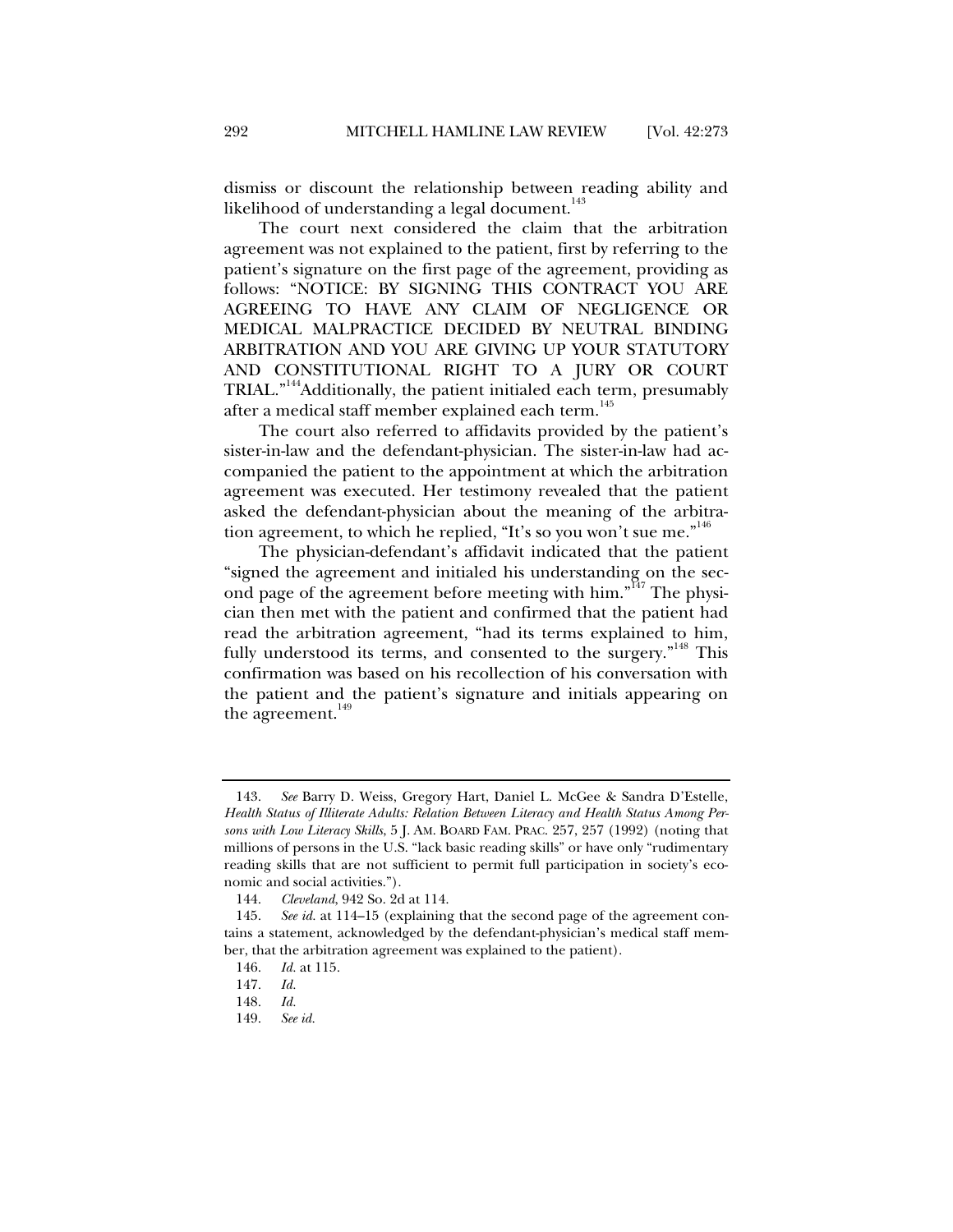The court next held that "[t]he language in this agreement is neither complex nor convoluted."<sup>150</sup> Here, the court relied on the boldness of the print, a statement in the agreement explaining its terms, a signature of the patient on a page of the agreement, the patient having initialed each term, "denoting his understanding of the terms<sup>"151</sup> and the patient having initialed the agreement to indicate "he was provided an opportunity to inquire about the agreement's terms."<sup>152</sup> Then, curiously, the court stated that "[plaintiffs] may not escape the agreement by simply stating [the patient] did not read the agreement or have it read to him or understand its terms."153 The court did not address whether this patient had the wherewithal to understand the arbitration provision, and simply signed a document given to him in order to receive the medical treatment he desired.

The court next addressed contracts of adhesion and voluntariness relating to the claim that the patient had no choice but to execute the agreement. The court dispatched this argument, noting that the agreement, prepared by defense counsel, provided that the "[p]atient is not in need of emergency care or under immediate stress,"<sup>154</sup> the patient had the right to "make written changes in the Arbitration Agreement if they so desire and present these to the Clinic for approval,"<sup>155</sup> the patient could rescind the agreement within fifteen days, and that the patient's "surgery was not scheduled until nineteen days after he executed the agreement  $\dots$ ,"<sup>156</sup> presumably to suggest that the patient had the time and resources to seek legal counsel to consult about arbitration. In my estimation, this position defies logic and, again, suggests that the patient was fully involved in a business transaction. Of course, the court's position assumes that the patient knew that he executed an arbitration agreement, fully understood what it meant, including the concept of rescission and the waiver of basic legal rights, and would have had the presence of mind and capability of consulting with legal counsel. Undoubtedly, the patient simply desired medical treatment. In any event, for the aforementioned reasons, the court con-

- 150. *Id.* at115.
- 151. *Id.*
- 152. *Id.*
- 153. *Id.* at 115–16.
- 154. *Id.* at 116.
- 155. *Id.*
- 156. *Id.*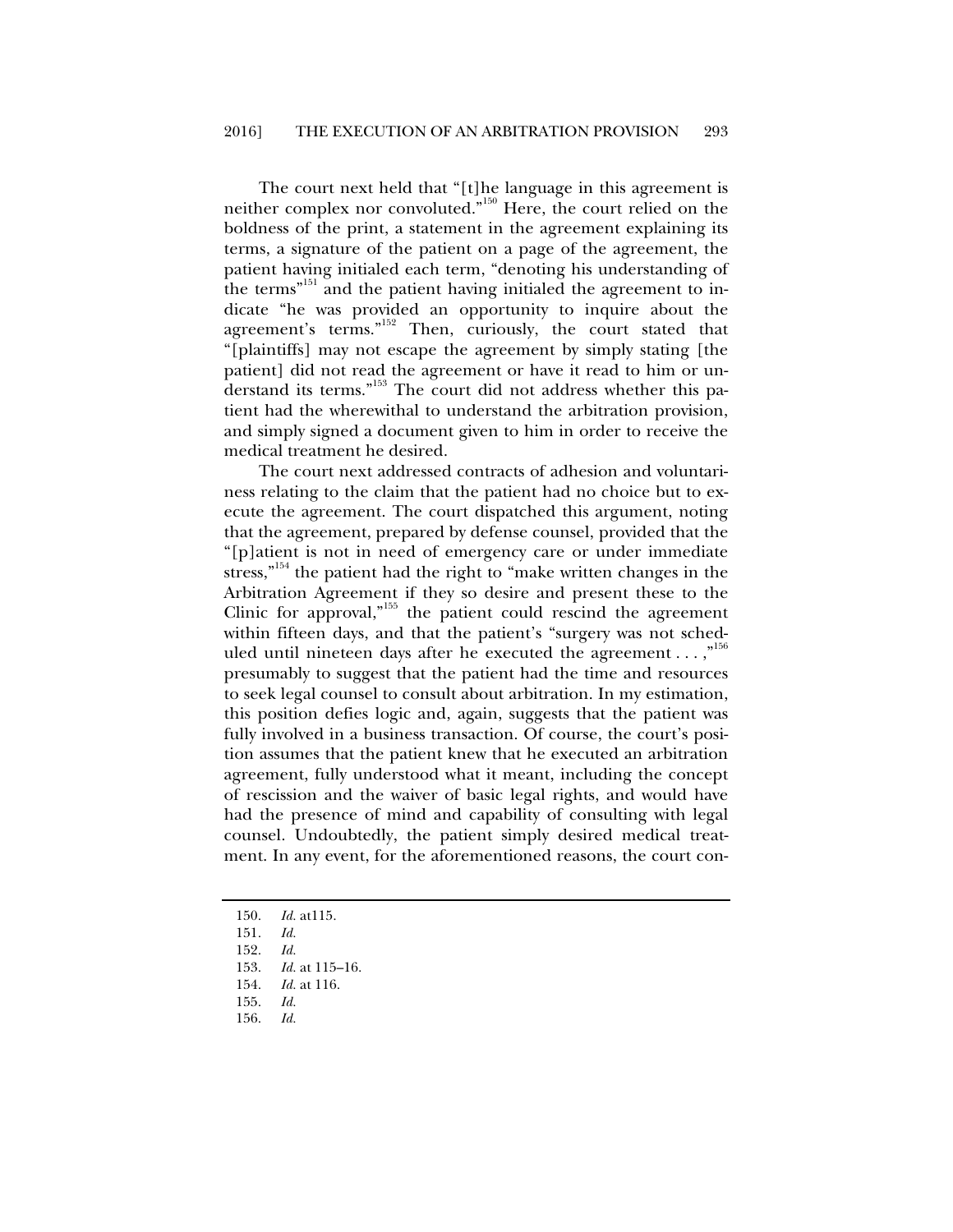cluded that the arbitration agreement did not suffer from procedural unconscionability.<sup>157</sup>

Finally, the court held the arbitration provision was not substantively unconscionable. The court believed that the arbitration forum was fair and that the agreement neither limited the patient's legal rights or damages nor the defendant-physician's liability.<sup>158</sup> Therefore, the court held that the trial court incorrectly denied the motion to compel arbitration, reversed the judgment, and remanded the case "with instructions . . . compelling the parties to submit their dispute to arbitration."<sup>159</sup>

A vigorous dissent recognized the patient's "lack of bargaining power"<sup>160</sup> and the one-sidedness of the arbitration provision, $161$  and apparently agreed with the trial court that the arbitration provision was a take it or leave it proposition. The dissent focused on the state constitutional provision of a right to trial by  $jury.<sup>162</sup>$  It noted that any interference with that right, including arbitration, must be reviewed with strict scrutiny.<sup>163</sup>

#### *C. Utah*

Truth is stranger than fiction. The facts of *Sosa v. Paulos*, <sup>164</sup> an opinion of the Supreme Court of Utah, certainly satisfy this maxim. Here, the patient was to undergo a posterior cruciate ligament reconstruction.<sup>165</sup> "[L]ess than one hour prior to surgery, after Ms. Sosa was undressed and in her surgical clothing, 'someone from Dr. Paulos' office' gave her three documents and asked her to sign them," including an arbitration agreement.<sup>166</sup> No one from the defendant-physician's office ever discussed the arbitration agreement with her and Ms. Sosa executed the agreement without reading it.<sup>167</sup>

 <sup>157.</sup> *See id.*

 <sup>158.</sup> *See id.* at 117.

 <sup>159.</sup> *Id.* at 119.

 <sup>160.</sup> *Id.* at 121.

 <sup>161.</sup> *See id.*

 <sup>162.</sup> *See* MISS. CONST. art. III, § 31.

 <sup>163.</sup> *Cleveland*, 942 So. 2d at 122.

 <sup>164.</sup> Sosa v. Paulos, 924 P.2d 357 (Utah 1996).

 <sup>165.</sup> *Sosa*, 924 P.2d at 359. *See, e.g.,* Edward L. Trickey, *Rupture of the Posterior Cruciate Ligament of the Knee*, 50 J. BONE & JOINT SURGERY 334 (1968) (discussing the mechanism of injury, physical signs of injury, treatment, surgical approach and repair, and results of treatment).

 <sup>166.</sup> *Sosa*, 924 P.2d at 359.

 <sup>167.</sup> *Id.*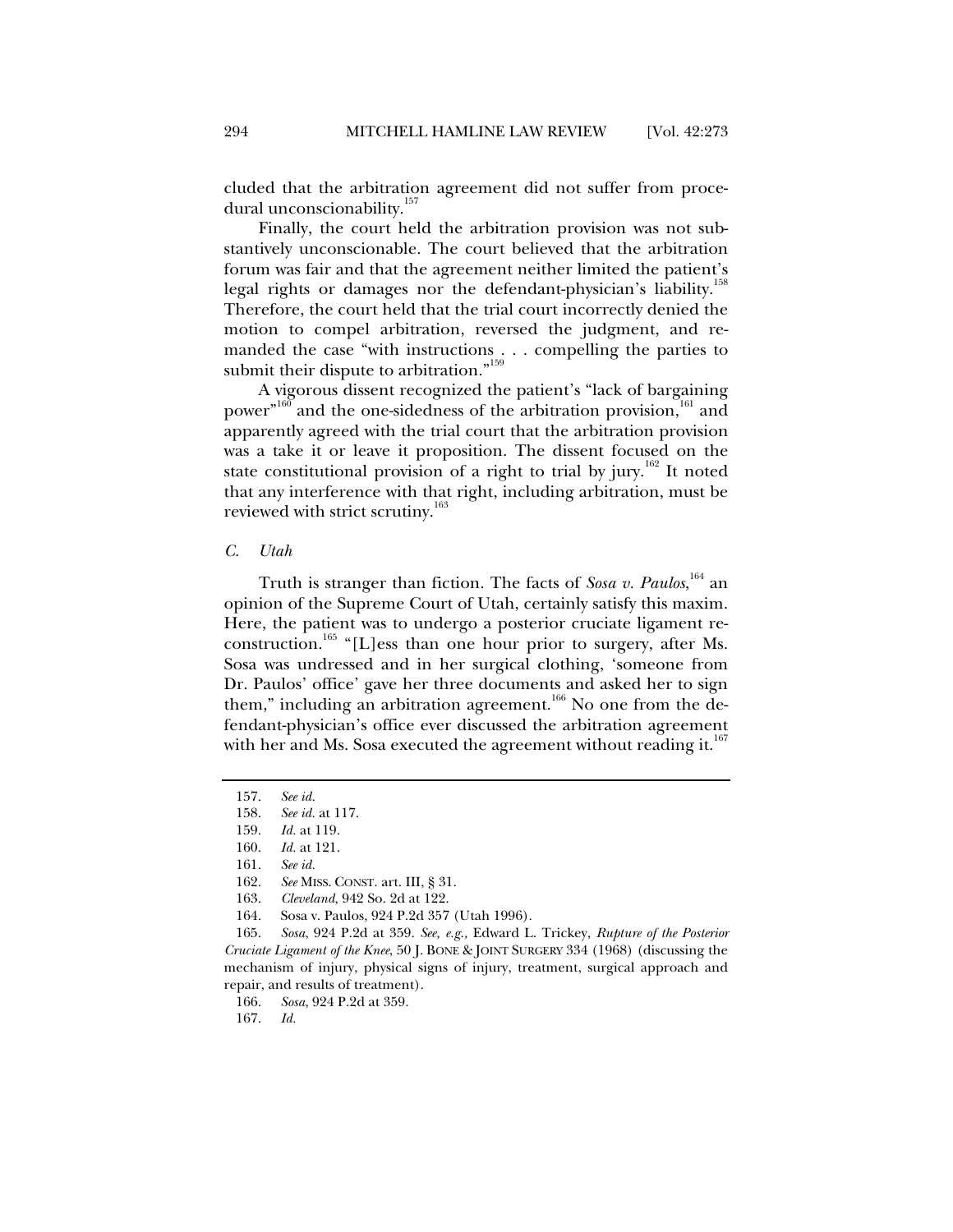At that time, the Utah Arbitration Act contemplated compulsory arbitration.<sup>168</sup> The patient believed that she was required to sign the agreement as a condition of the treatment.<sup>169</sup> Utah public policy favored arbitration agreements, including those between physicians and patients.<sup>170</sup>

Post-operatively, the patient suffered a complication and later commenced a medical negligence action.<sup>171</sup> The trial court denied the defendant-physician's motion to stay and compel arbitration, finding the arbitration agreement "procedurally and substantively unconscionable."<sup>172</sup>

The arbitration agreement executed by the patient was quite detailed, covering "all conceivable claims,"173 providing an arduous cost-shifting process,<sup>174</sup> a fourteen day revocation provision in favor of the patient,  $175$  a declaration of patient understanding,  $176$  severability in the event of an unenforceable provision $177$  and the patient's waiver of the right to a jury or court trial.<sup>178</sup> It should be emphasized that the patient was confronted with this arbitration agreement less than one hour before surgery.<sup>179</sup>

The court undertook a discussion of substantive and procedural unconscionability. As to substantive unconscionability focusing on the terms of the arbitration agreement—the court focused on the requirement that the arbitrators would be orthopedic surgeons and the circumstance in which the patient would be required to absorb the arbitration fees.<sup>180</sup> In, regrettably, analogizing the physician-patient relationship to a business transaction, the court noted that "[t]he terms of the contract should be considered

- 173. *Id.*
- 174. *Id.* at 360.

177. *Id.*

179. *Id.* 

 <sup>168.</sup> UTAH CODE ANN. § 78-31a-3 (1992), *repealed by* UTAH CODE ANN. § 78-14- 17 (West 2007) (current version at UTAH CODE ANN. § 78B-3-421 (West 2014)); Soriano v. Graul, 186 P.3d 960 (Utah Ct. App. 2008). The statute was subsequently amended to allow patients to decline arbitration and continue to receive treatment. UTAH CODE ANN. § 78B-3-421 (West 2014).

 <sup>169.</sup> *Sosa*, 924 P.2d at 362.

<sup>170</sup>*. Id.* at 359.

 <sup>171.</sup> *Id.* 

 <sup>172.</sup> *Id.*

 <sup>175.</sup> *Id.*

 <sup>176.</sup> *Id.*

 <sup>178.</sup> *Id.*

 <sup>180.</sup> *Id.* at 361.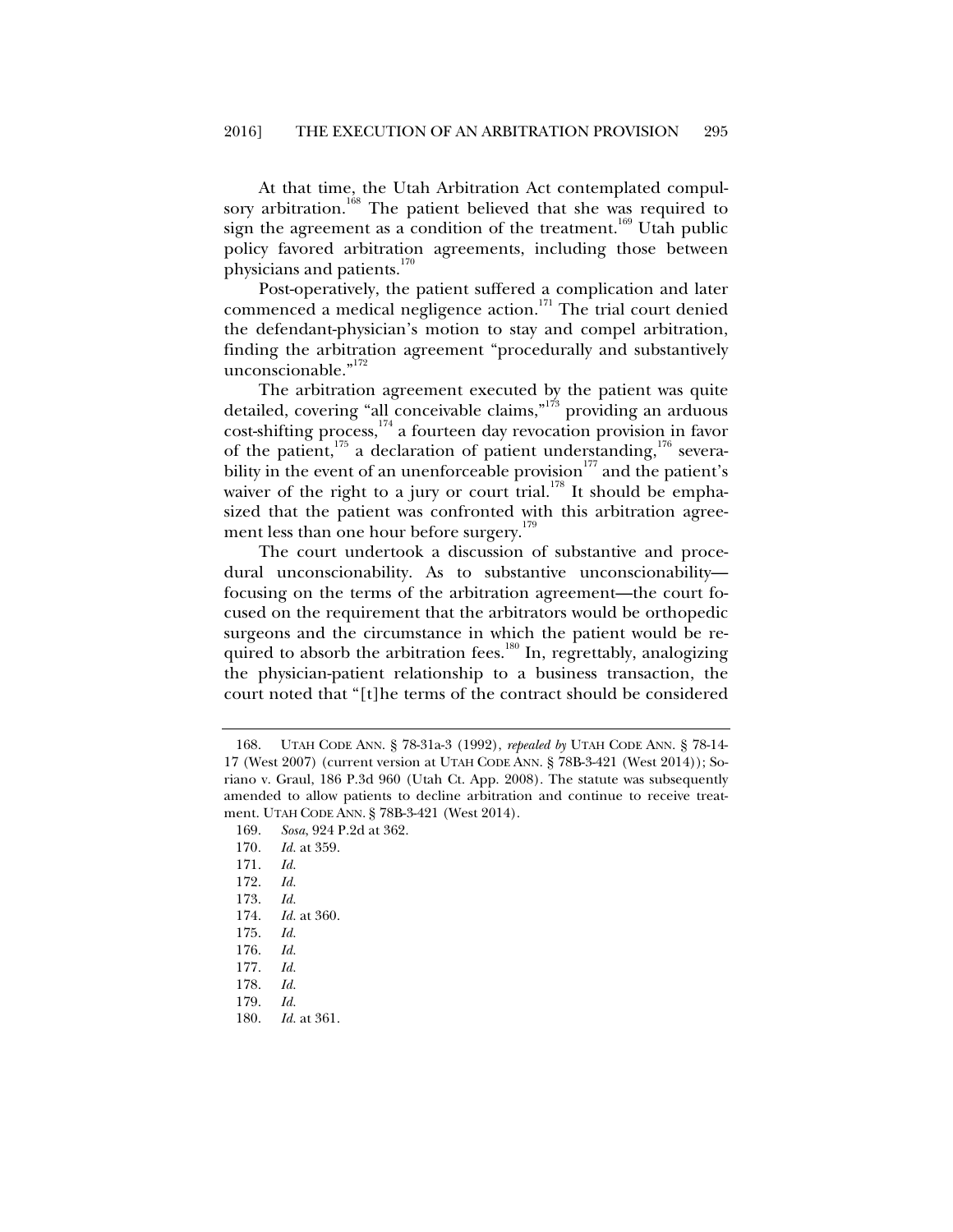'according to the mores and business practices of the time and place."<sup>181</sup> The court held that the arbitrator selection process (neutrally selected orthopedic surgeons) was not biased in favor of the defendant-physician and was not substantively unconscionable.<sup>182</sup> The court, however, did hold the payment of costs provision substantively unconscionable due to cost shifting—"the award of attorney fees to the loser in malpractice arbitration"<sup>183</sup> and the embedding of the provision "in a non-negotiated agreement."<sup>184</sup> This latter factor also violated Utah public policy.<sup>185</sup>

As to procedural unconscionability, the court noted its agreement "with the trial court's conclusion that elements of procedural unconscionability surrounded the negotiation of this agreement."<sup>186</sup> Actually, there was no negotiation. The court recognized that the patient was given the agreement on the precipice of surgery, when the patient "was already in her surgical clothing and in a state of fear and anxiety."187 She did not read the arbitration agreement and it was not explained to her. She did not have "a meaningful choice with respect to signing the agreement."188 It is laudable that the court recognized the patient's pre-surgical vulnerability, anxiety and apprehension.<sup>189</sup>

The court then addressed the issue of whether the patient could have invoked the revocation clause of the arbitration agreement, giving the patient "fourteen days to unilaterally review and revoke the agreement."190 Apparently, the record on appeal did not clearly address "whether Ms. Sosa actually received a signed copy of the arbitration agreement following her surgery."191 If she had, a majority of the court would order the trial court to sever the unconscionable cost-shifting provision and enforce the remainder of the arbitration agreement if the patient was not "precluded from

 <sup>181.</sup> *Id.* (citing Res. Mgmt. Co. v. Weston Ranch, 706 P.2d 1028, 1042 (Utah 1985) (quoting ARTHUR L. CORBIN, CORBIN ON CONTRACTS § 128 (1963))).

 <sup>182.</sup> *Id.* at 361.

 <sup>183.</sup> *Id.* at 362.

 <sup>184.</sup> *Id.*

 <sup>185.</sup> *Id.*

 <sup>186.</sup> *Id.* at 362–63 (emphasis added).

 <sup>187.</sup> *Id.* at 363.

 <sup>188.</sup> *Id.*

 <sup>189.</sup> *Id.*

 <sup>190.</sup> *Id.* at 364.

 <sup>191.</sup> *Id.*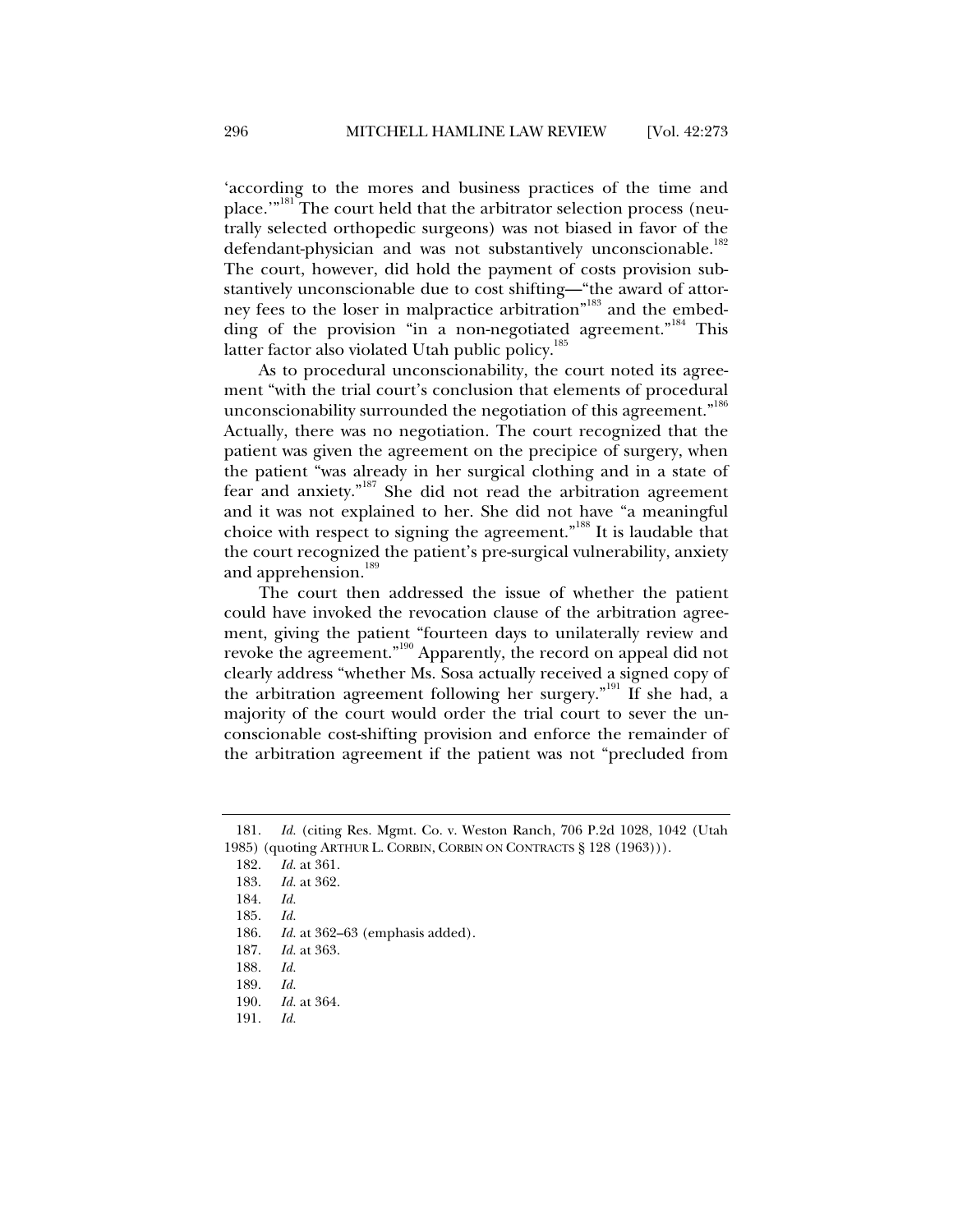exercising her right to revoke."<sup>192</sup> Why a majority of the court would think that a post-operative patient would be inclined to revisit an arbitration agreement, which the patient was likely unaware of in the first instance, is unexplained. Ultimately, the majority held that the defendant-physician's "behavior in negotiating the agreement was procedurally unconscionable" and that the arbitration costshifting provision was substantively unconscionable.  $^{193}$  The issue on remand was the potential enforceability of the remainder of the arbitration agreement.

#### *D. Florida*

The opinion of the District Court of Appeal of Florida in *Santiago v. Baker*<sup>194</sup> is the opinion first referred to in this paper and is the opinion which piqued my interest in the compulsory arbitration of medical liability claims. *Santiago* involves a compulsory arbitration agreement executed by an obstetrical-gynecological patient on her initial visit to a women's medical practice.<sup>195</sup> Florida had a statute providing for voluntary, binding arbitration of medical negligence claims<sup>196</sup> but the patient never invoked the statute. Instead, upon the patient's filing of a medical negligence claim, the defendant successfully moved to compel arbitration pursuant to the private arbitration agreement.<sup>197</sup>

Without detailed analysis or discussion, the court stated, "Ms. Santiago willingly signed the arbitration agreement. Our record reflects no coercion or duress."<sup>198</sup> In conclusory fashion, the court held that the arbitration agreement was neither procedurally nor substantively unconscionable.<sup>199</sup> *Santiago* simply stands for the proposition that compulsory, private arbitration agreements between physicians and patients do not violate Florida public policy.<sup>200</sup>

The concurring opinion focused on the waiver of the right of trial by jury by non-signatories to the arbitration agreement—the

195. *Id.*

 <sup>192.</sup> *Id.*

 <sup>193.</sup> *Id.*

 <sup>194. 135</sup> So. 3d 569, 569 (Fla. Dist. Ct. App. 2014).

 <sup>196.</sup> Medical Malpractice and Related Matters, 45 FLA. STAT. ANN. § 766 (West 2014).

 <sup>197.</sup> Santiago, 135 So. 3d at 570.

 <sup>198.</sup> *Id*. at 571.

 <sup>199.</sup> *Id.*

 <sup>200.</sup> *Id.*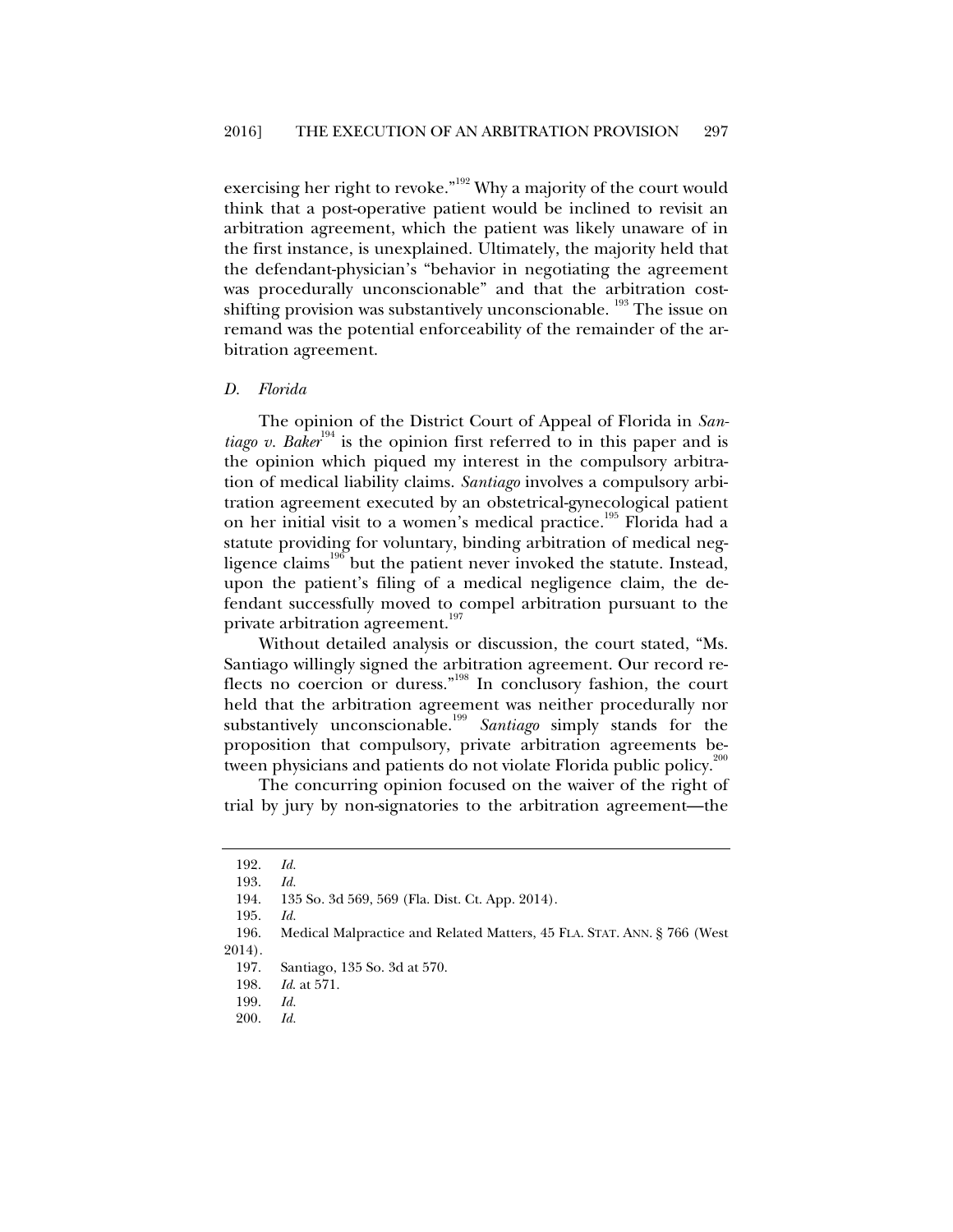patient's husband and child—but also referred to literacy and health literacy by stating:

But somehow in deference to the supposed economic efficiency of arbitration, our society seems to be more and more willing to allow the use of form contracts, not subject to negotiation, that force patients, the elderly, the marginally literate, and ordinary consumers of everyday products to waive their constitutional right to trial by jury in common law cases—before the common law cause of action even exists—in order to receive basic goods and services.<sup>20</sup>

Nevertheless, of course, the concurrence supported the notion of the binding, private, compulsory arbitration agreement between a physician and a patient.

Not long after *Santiago*, a different appellate district issued an unpublished opinion<sup>202</sup> and disagreed with *Santiago's* recognition of non-statutory medical arbitration agreements that do not adopt all of the statutory provisions. Presumably then, this opinion in *Crespo v. Hernande*<sup>203</sup> would not endorse a take-it-or-leave-it arbitration provision but only an agreement which provided for voluntary arbitration, which could be invoked by physician or patient.

*E. Nevada* 

In 1985, the Supreme Court of Nevada, in *Obstetrics & Gynecologists v. Pepper*, held unenforceable an arbitration agreement that a patient was required to execute as a condition of treatment.<sup>204</sup> Here, a patient appeared at a clinic seeking oral contraceptives.<sup>205</sup> Pursuant to the custom and practice of the clinic, the following would have occurred: the receptionist handed "the patient the arbitration agreement along with two information sheets; $"^{206}$  the receptionist informed the patient that any of the patient's questions about the arbitration agreement would be answered; $2^{207}$  the patient executed the agreement as a condition of treatment;<sup>208</sup> a physician

 <sup>201.</sup> *Id.* at 572.

 <sup>202.</sup> Crespo v. Hernandez, 151 So.3d 495 (Fla. Dist. Ct. App. 2014).

 <sup>203.</sup> *Id.*

 <sup>204.</sup> Obstetrics & Gynecologists v. Pepper, 693 P.2d 1259 (Nev. 1985).

 <sup>205.</sup> *Id.*

 <sup>206.</sup> *Id.* at 1260.

 <sup>207.</sup> *Id.*

 <sup>208.</sup> *Id.*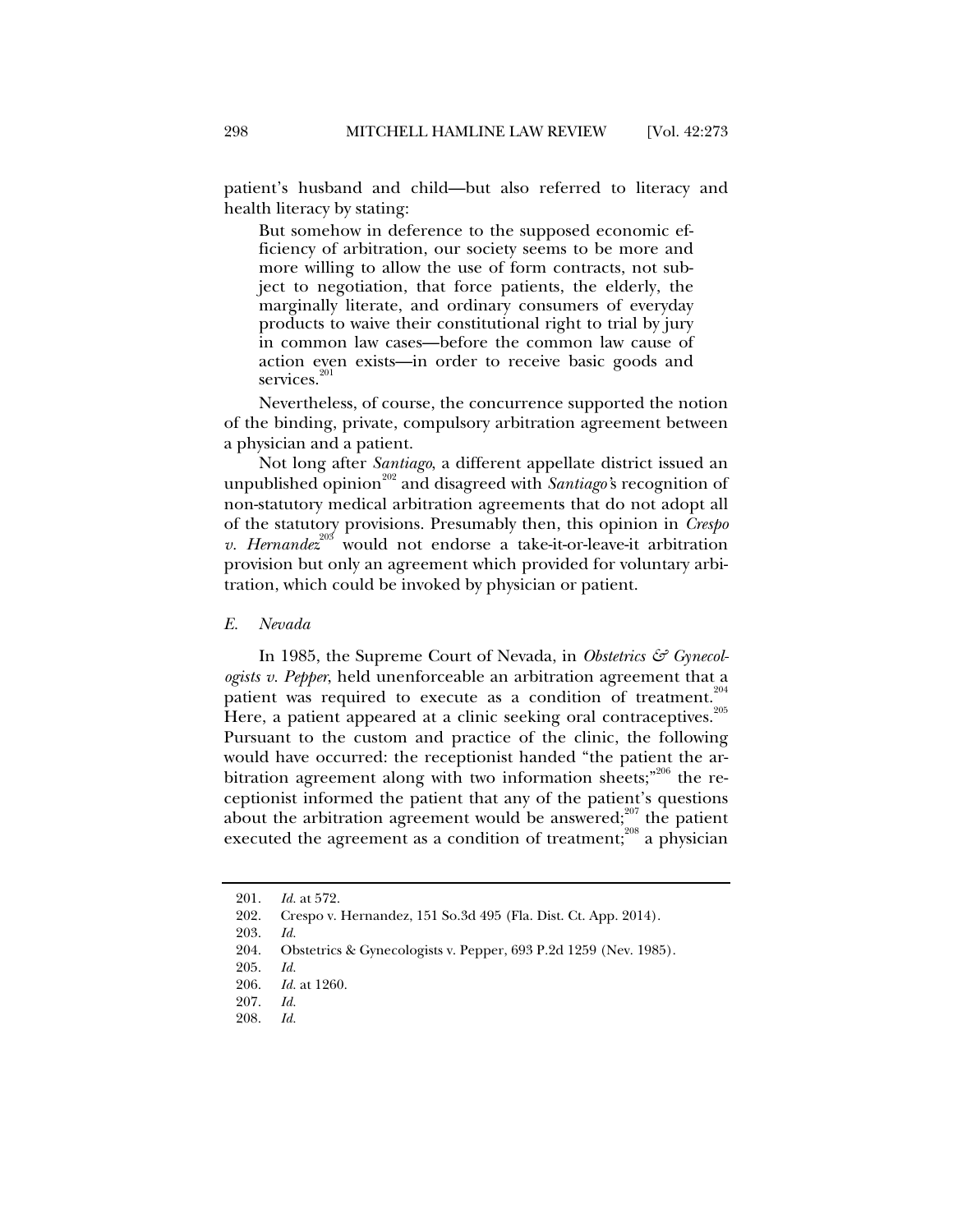executed the arbitration agreement; $209$  and the arbitration agreement did not provide the patient a right to revoke it. $^{210}$  The arbitration agreement covered all disputes, provided for binding arbitration and waived the right to a trial.<sup>211</sup> The patient signed the agreement although she had no recollection of doing so and no recollection that it was explained to her. $212$ 

Presumably after taking the oral contraceptive, the patient "suffered a cerebral incident which left her partially paralyzed."<sup>213</sup> She filed suit for medical negligence, urging that the oral contraceptive "was contraindicated by her medical history."<sup>214</sup> The defendant moved the court to stay the litigation and compel arbitration.<sup>215</sup> The motions were denied and the appeal followed.<sup>216</sup>

First, the Nevada Supreme Court embarked on a discussion of adhesion contracts. It focused on the "take it or leave  $it^{917}$  feature of the agreement—an agreement "prepared by [the] . . . medical clinic and presented to [the patient] as a condition of treatment."<sup>218</sup> It did note that an adhesion contract which met "the reasonable expectations of the weaker . . . party and is not unduly oppressive"<sup>219</sup> will be enforceable. Next, the Nevada Supreme Court concluded that the patient did not consent to the provisions of the arbitration agreement, finding no "meeting of the minds"<sup>220</sup> and a lack of "informed consent."<sup>221</sup> This finding was based on the pa-

 214. *Id. See* Alan B. Grindal et al., *Cerebral Infarction in Young Adults*, 9 STROKE 39, 39–40 (1978) (concluding that oral contraceptive use "may" be an explanation for increased incidences of cerebral infarction in women of childbearing age); William D. Odell, *An Analysis of the Reported Association of Oral Contraceptives to Thromboembolic Disease*, 122 W. J. MED. 26, 26–32 (1975) (discussing the relationship between oral contraceptives and cerebral infarction).

215. *Pepper*, 693 P.2d at 1260.

 220. *Id*. "Meeting of the minds" refers to a classic theory of contract law. *See* Joseph M. Perillo, *The Origins of the Objective Theory of Contract Formation and Interpretation*, 69 FORDHAM L. REV. 427 (2000); E. Allan Farnsworth, *"Meaning" in the Law of Contracts*, 76 YALE L.J. 939 (1967).

 221. "Informed consent" is typically considered the physician's obligation to disclose the risks, benefits, complications of and alternatives to a recommended

 <sup>209.</sup> *Id.*

 <sup>210.</sup> *Id.*

 <sup>211.</sup> *Id.* at 1259.

 <sup>212.</sup> *Id.* at 1260.

 <sup>213.</sup> *Id.*

 <sup>216.</sup> *Id.* 

 <sup>217.</sup> *Id*.

 <sup>218.</sup> *Id.*

 <sup>219.</sup> *Id.* at 1261.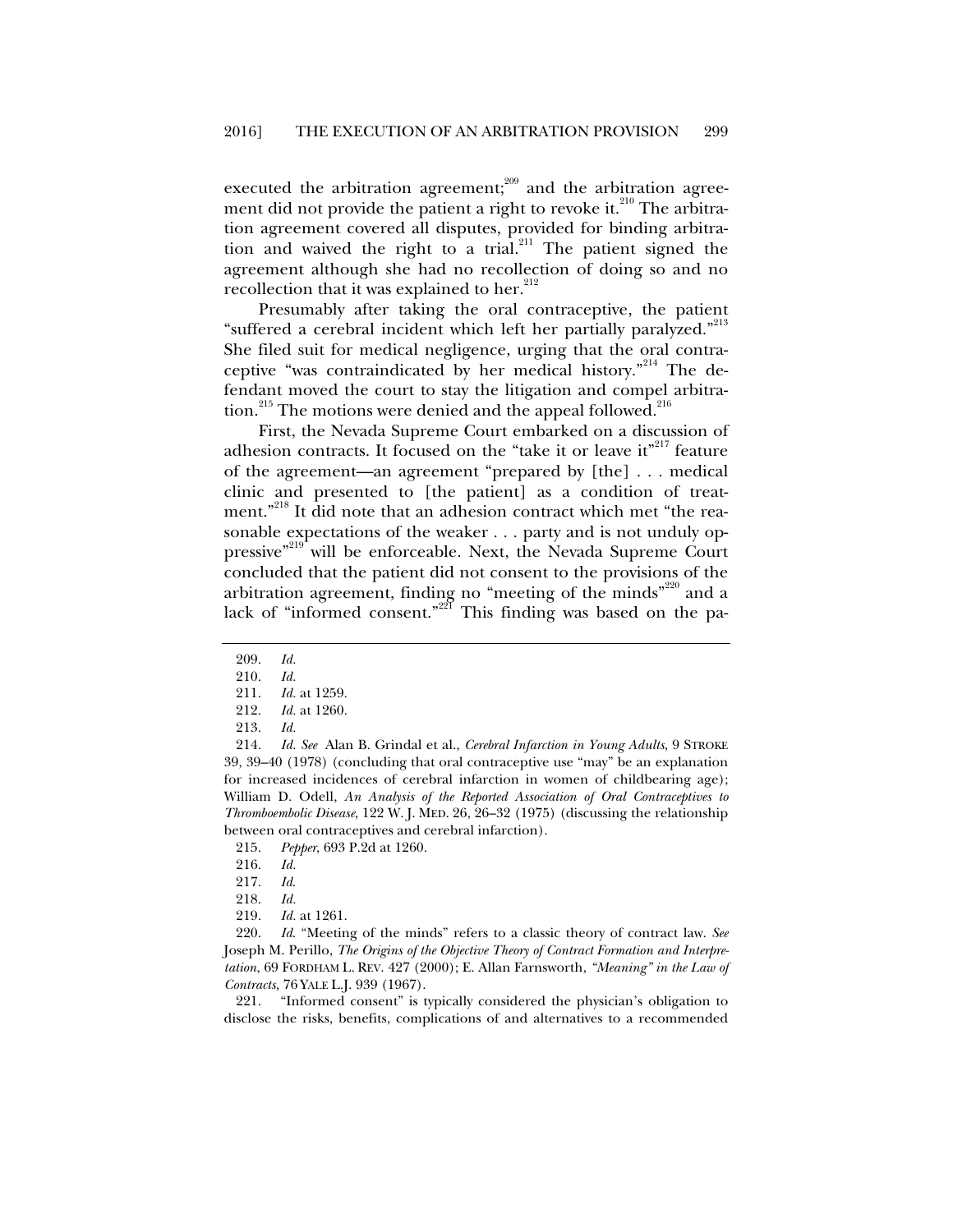tient's inability to recall "receiving any information regarding the terms of the arbitration agreement."<sup>222</sup>

The Nevada Supreme Court affirmed the trial court's denial of the motions to stay the action and to order arbitration. Essentially, the Supreme Court treated this dispute as a contract matter, without a mention of general literacy, health literacy or the medical ethics of proposing such an agreement.

#### *F. Arizona*

In *Broemmer v. Abortion Servs. of Phoenix*<sup>223</sup> the Supreme Court of Arizona considered the enforceability of an arbitration agreement a patient was required to execute "prior to undergoing a clinical abortion."<sup>224</sup> The facts reveal that the patient was young, unmarried, of modest means, and the father-to-be insisted on the abortion—her parents wished otherwise.<sup>225</sup> By affidavit, the patient "describes the time as one of considerable confusion and emotion and physical turmoil for her."<sup>226</sup>

The relevant facts of the patient's encounter with the medical clinic are these: the patient "was escorted into an adjoining room and asked to complete three forms, one of which [was] the agreement to arbitrate.<sup> $327$ </sup> The arbitration agreement applied to all disputes with the clinic, provided for binding arbitration and further provided that the arbitrators would be licensed OB-GYNs.<sup>228</sup> The patient completed the forms, was not given copies of them and re-

treatment or procedure for a patient. *See* Marc. D. Ginsberg, *Informed Consent and the Differential Diagnosis: How the Law Can Overestimate Patient Autonomy and Compromise Health Care*, 60 WAYNE L. REV. 349, 352 (2014) (citing Canterbury v. Spence, 464 F.2d 772, 783 (D.C. Cir. 1972)).

 <sup>222.</sup> *Pepper*, 693 P.2d at 1261.

 <sup>223.</sup> Broemmer v. Abortion Serv. Phoenix, Ltd., 840 P.2d 1013, 1013 (Ariz. 1992).

 <sup>224.</sup> *Id.* A clinical abortion has been defined as "[a]n abortion of a clinical pregnancy which takes place between the diagnosis of pregnancy and 20 completed weeks' gestational age." Fernando Zegers-Hochschild et al, *The ICMART Glossary on ART Terminology,* 21 HUMAN REPRODUCTION 1968, 1969 (2006).

 <sup>225.</sup> *Broemmer,* 840 P.2d at 1014.

 <sup>226.</sup> *Id*. See Catherine T. Coyle, Priscilla K. Coleman & Vincent M. Rue, *Inadequate Preabortion Counseling and Decision Conflict as Predictors of Subsequent Relationship Difficulties and Psychological Stress in Men and Women*, 16 TRAUMATOLOGY 16 (2010) (providing a discussion of unplanned pregnancy as a "crisis situation").

 <sup>227.</sup> *Broemmer,* 840 P.2d at 1014.

 <sup>228.</sup> *Id*.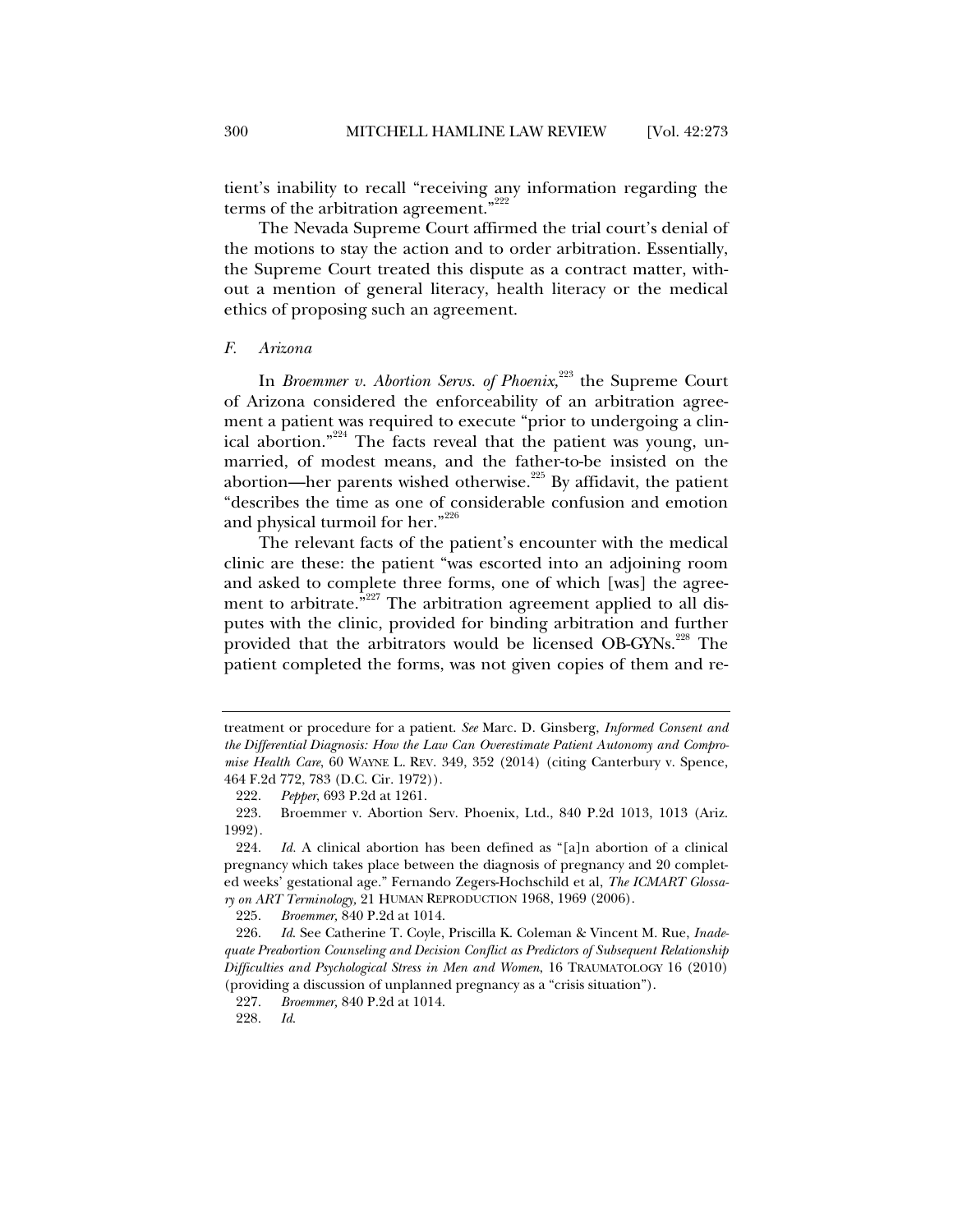ceived no explanation of the arbitration agreement.<sup>229</sup> The patient was told to return the next morning for the abortion procedure, which she did, and the abortion was performed. A complication occurred—a punctured uterus—requiring further treatment.<sup>230</sup> It prompted the filing of a medical negligence complaint.

The complaint was met by a motion to dismiss. Plaintiff submitted "uncontroverted" affidavits in response, apparently indicating that she "could recall completing and signing the medical history and consent-to-operate forms, but could not recall signing the agreement to arbitrate."<sup>231</sup> Treating the motion as one for summary judgment, due to the trial court's consideration of the affidavits, the trial court granted summary judgment for the clinic and denied the patient's motion for further relief. The court of appeals affirmed, holding that the arbitration agreement, despite its adhesive character, was "enforceable because it did not fall outside plaintiff's reasonable expectations and was not unconscionable."<sup>232</sup>

The Arizona Supreme Court refused to broadly address the enforceability of the arbitration agreement, declining to establish a "bright-line rule' of broad applicability."<sup>233</sup> Based on the specific, "undisputed facts," the court held the arbitration agreement unenforceable. $234$ 

The court had no difficulty in identifying the arbitration agreement as a contract of adhesion. The patient's execution of the agreement was a condition of treatment, the agreement was not negotiated, it required the arbitrators to be OB-GYNs and its terms were not explained to the patient.<sup>235</sup> The arbitration agreement, therefore, had all of the characteristics of a contract of adhesion. $236$ 

Next, the court considered the reasonable expectations of the patient and enforceability of an adhesion contract. Here, the patient did not recall signing the agreement or having the clinic explain it to her. $237$  The clinic "did not show whether [the patient] was required to sign the form or forfeit treatment."<sup>238</sup> Furthermore, the

 <sup>229.</sup> *Id.* at 1015.

 <sup>230.</sup> *Id.*

 <sup>231.</sup> *Id.*

 <sup>232.</sup> *Id.*

 <sup>233.</sup> *Id.*

 <sup>234.</sup> *Id*.

 <sup>235.</sup> *Id.* at 1016.

 <sup>236.</sup> *Id.* at 1015.

 <sup>237.</sup> *Id.* at 1017.

 <sup>238.</sup> *Id.* The arbitration agreement is appended to the opinion as Appendix A.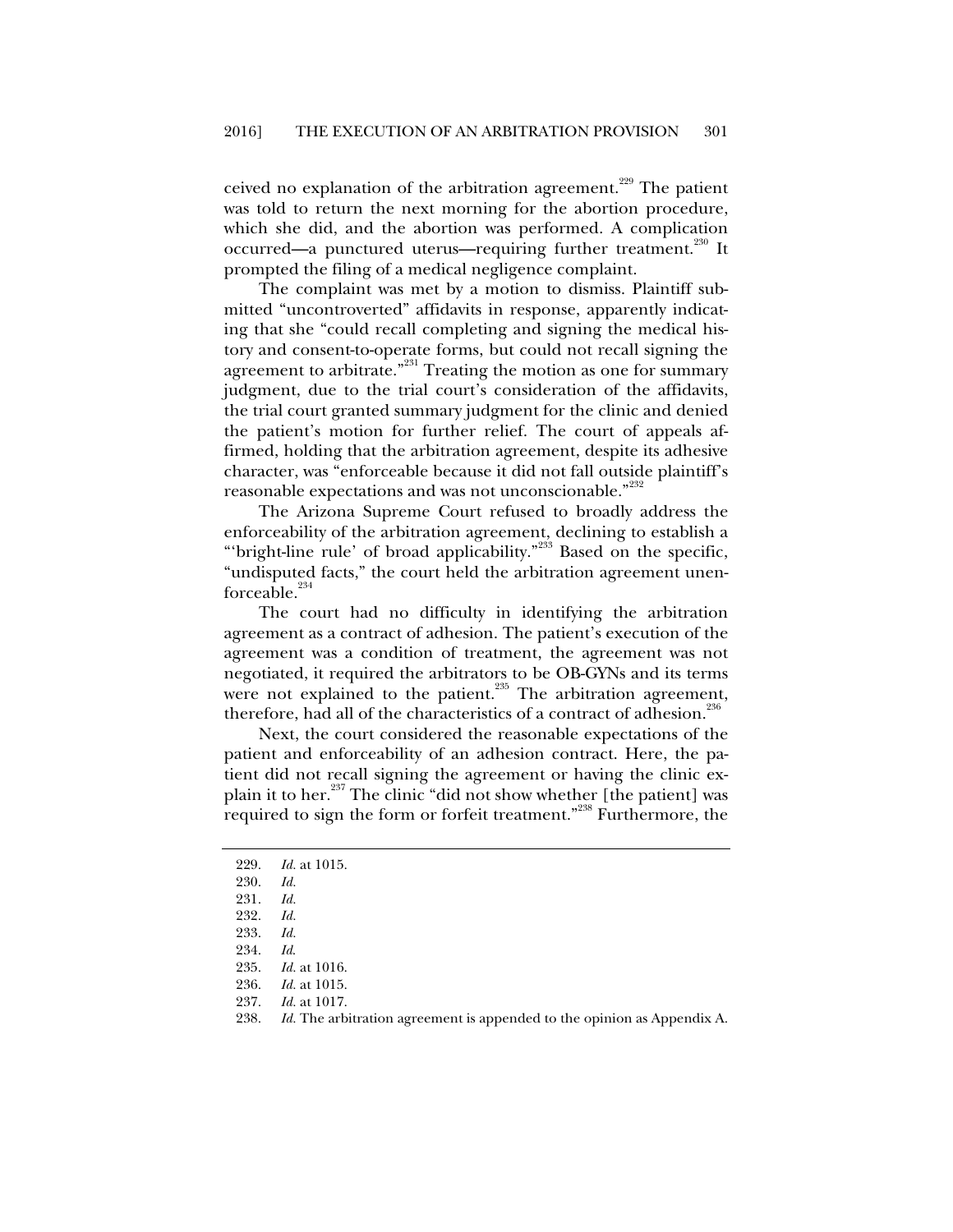court emphasized that the provision requiring waiver of the right to a jury trial was inconspicuous, and "that waiver of such fundamental rights was beyond the reasonable expectations of [the patient] $\left[\cdot\right]$ <sup>"</sup>

Referring again to the patient's vulnerability, the court noted that she "was under a great deal of emotional stress, had only a high school education, was not experienced in commercial matters, and is still not sure 'what arbitration is.' $n^{240}$  The arbitration agreement was not encompassed by the patient's reasonable expectations and was unenforceable.<sup>241</sup>

A rather vigorous dissent suggests that the patient, "an adult, signed the document" and should be bound by the agreement. $242$ Strangely, the dissent believes that the patient may have desired arbitration and that there is no harm in the arbitration process.  $243$  It noted the patient's opportunity to read the arbitration agreement, which "was legible and was hardly hidden from [the patient's] view."244

The difficulty with the dissent in *Broemmer*<sup>245</sup> is that it treats the arbitration agreement as the result of a business-like negotiation between the patient and clinic. The majority recognized that the patient was vulnerable for many reasons, as are many patients. Patient vulnerability is a characteristic of the physician-patient relationship and poses a significant roadblock to compulsory arbitration as a condition of treatment.

## *G. Hawaii*

In *Siopen v. Kaiser Found. Health Plan*, the Supreme Court of Hawaii considered the enforceability of an arbitration provision contained in an agreement between a health care provider and a

*Id.* at 1023. It states: "it is understood by the Patient that he or she is not required to use the aforesaid Doctor and that there are numerous other physicians in Phoenix, Arizona who are qualified to provide the same services as aforesaid Doctor." *Id.* This statement more than suggests that treatment was conditioned on patient's execution of the arbitration agreement. *Id.* 

 <sup>239.</sup> *Id.* at 1017.

 <sup>240.</sup> *Id.*

 <sup>241.</sup> *Id.*

 <sup>242.</sup> *Id.* at 1018.

 <sup>243.</sup> *Id.* at 1019.

 <sup>244.</sup> *Id.* at 1020.

 <sup>245.</sup> *Id.* at 1018.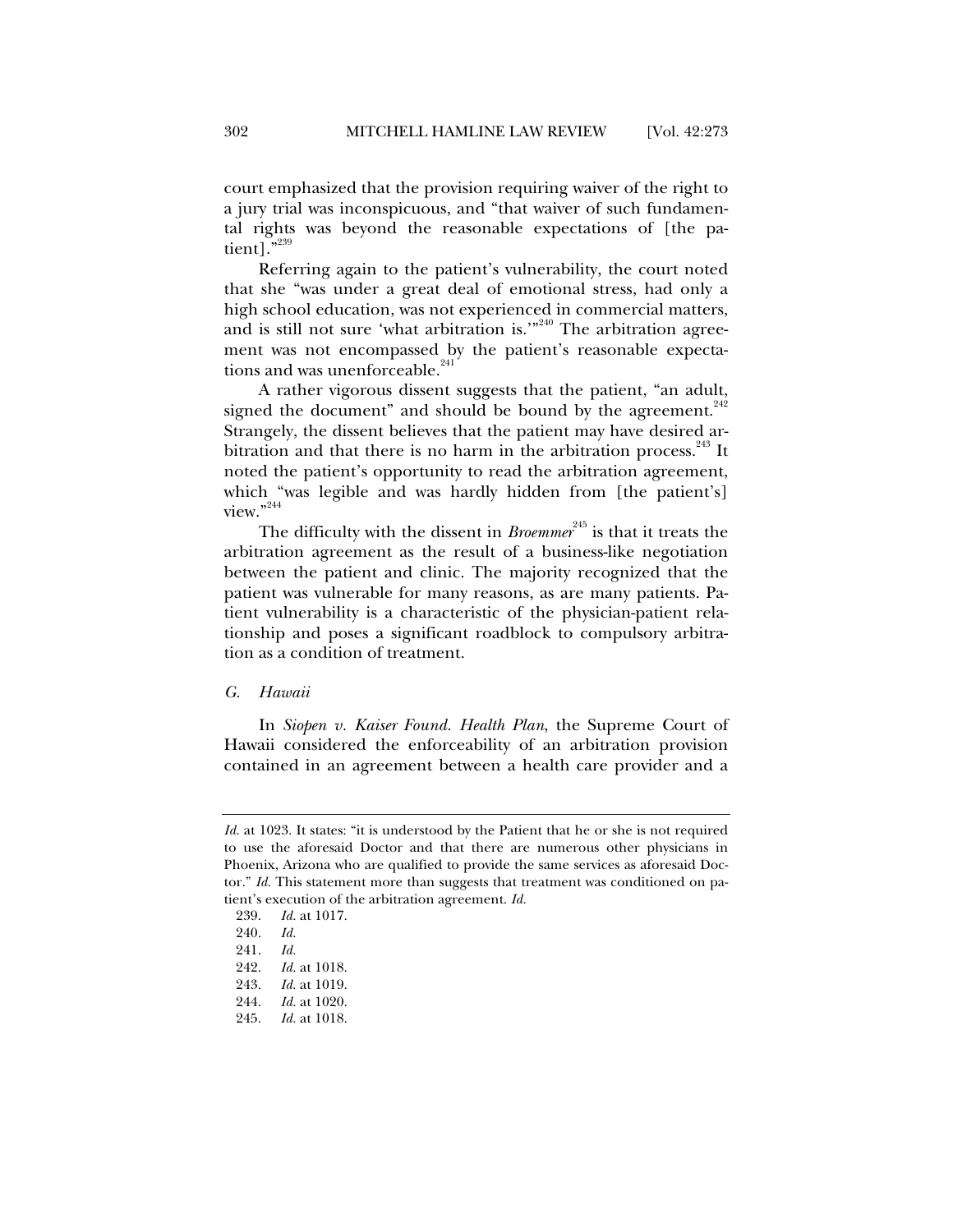patient's employer.<sup>246</sup> The patient was a public school teacher and his health insurance was provided through a union health benefits trust fund.<sup>247</sup> The trust fund contracted with Kaiser for health services.<sup>248</sup> The group agreement between Kaiser and the union contained an arbitration provision, which applied to all potential claims against Kaiser.<sup>249</sup> The arbitration provision contained limitations on discovery, $250$  noted that arbitration decisions were "final and binding"<sup>251</sup> and noted a waiver of the right to trial before a jury or court.<sup>252</sup> Kaiser claimed that it was the employer's responsibility to make the group agreement available to the employees to review.<sup>253</sup>

The pertinent medical facts involve the patient's "persistent upper abdominal pain<sup> $254$ </sup> and his diagnosis with "a very rare, aggressive and fatal form of cancer"<sup>255</sup> that would be treated through Kaiser with "a complete surgical resection of [the patient's] stomach and esophagus."256 The patient sought a second opinion at a university medical center, which concluded Kaiser's diagnosis was incorrect and different treatment was required.<sup>257</sup> The patient remained there for treatment, and Kaiser refused to cover the costs.<sup>258</sup>

The patient filed suit against Kaiser based on multiple theories of liability, including medical negligence, and "sought a declaration that the mandatory arbitration requirement" was void and unenforceable claiming it "provides an adjudicatory process that is unconscionable and heavily biased in Kaiser's favor."<sup>259</sup> The patient also alleged "that the arbitration provision is a provision of adhesion for which [the patient] had neither choice nor bargaining

251*. Id.* at 874.

- 253*. Id.*
- 254*. Id.* at 875.

255*. Id. See generally* Hannah H. Wong & Peiguo Chu, *Immunohistochemical Features of the Gastrointestinal Tract Tumors*, 3 J. GASTROINTESTINAL ONCOLOGY 262 (Sept. 2012), http://www.ncbi.nlm.nih.gov/pmc/articles/PMC3418530/.

 <sup>246.</sup> Siopes v. Kaiser Found. Health Plan, Inc., 312 P.3d 869 (Haw. 2013).

<sup>247</sup>*. Id.*at 871–72.

 <sup>248.</sup> *Id.* at 872.

<sup>249</sup>*. Id.* at 872–73.

<sup>250</sup>*. Id.* at 873.

<sup>252</sup>*. Id.*

<sup>256</sup>*. Siopes,* 312 P.3d at 875.

<sup>257</sup>*. Id.* at 876.

<sup>258</sup>*. Id.*

<sup>259</sup>*. Id.*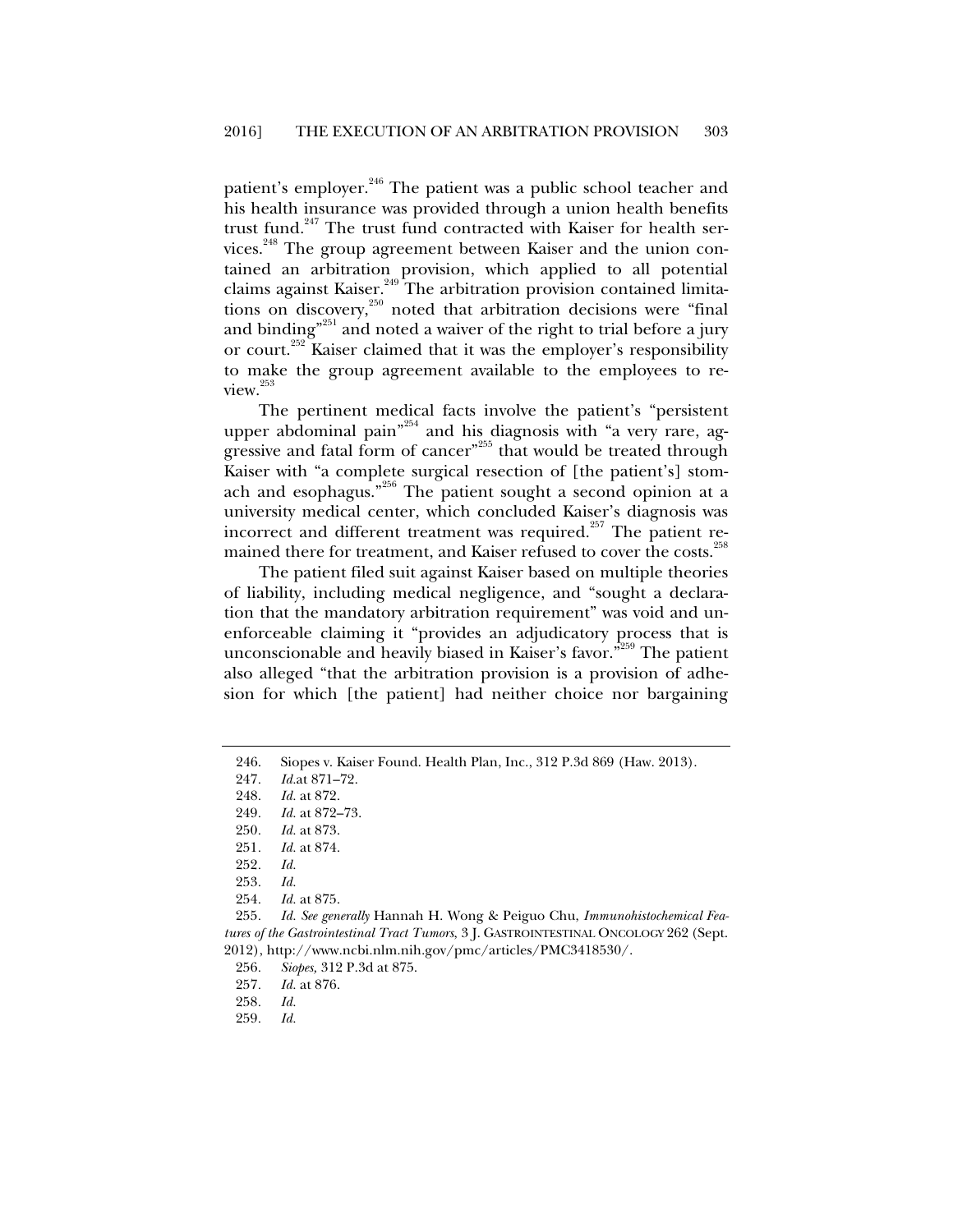power to challenge."<sup>260</sup> Kaiser responded by filing a "Motion to Compel Arbitration and Motion to Stay Discovery pending the ruling on the motion to compel."261 Essentially, the patient's position was that he was completely unaware of the arbitration provision.<sup>262</sup> The trial court disagreed with the patient and compelled arbitration.<sup>263</sup>

The Hawaii Supreme Court focused on contract formation, stating that "the issue is whether [the patient] assented to the arbitration provision in the first instance, when he enrolled in the Kaiser plan by signing the Enrollment Form.<sup>264</sup> The court found an absence of mutual assent, reasoning the patient was uninformed of the arbitration provision or that it would be binding upon him, ruling he could not be compelled to participate in arbitration.<sup>205</sup>

Finally, the court noted that the trial court erred by not considering the unconscionability issue. The court vacated the trial court's orders with respect to arbitration and sent the case back to the trial court for further proceedings.<sup>266</sup>

## *H. What Have We Learned So Far?*

Having surveyed the judicial opinions of various states on the issue of the compulsory arbitration of medical negligence claims, a rather simple, unhelpful fact is apparent. Courts, primarily using a basic contract law analysis, may find compulsory arbitration agreements covering medical negligence claims enforceable or unenforceable. If forming the physician-patient relationship is seen as a business transaction, a court will be more likely to enforce an arbitration agreement on the theory that the agreement is legible, not hidden, and furthers the policy of the state in preferring arbitration as an efficient and cost-conscious method of alternative dispute resolution. The physician-patient relationship, however, does not derive from an arm's-length business negotiation. Some courts have recognized the vulnerability of patients, including potential literacy issues. Patients are likely to execute whatever documents are necessary in order to receive treatment. Courts may understand

<sup>260</sup>*. Id.* at 876–77.

<sup>261</sup>*. Id.* at 877.

 <sup>262.</sup> *Id.* 

 <sup>263.</sup> *Id.* 

<sup>264</sup>*. Id.* at 880.

<sup>265</sup>*. Id.* at 885.

<sup>266</sup>*. Id.*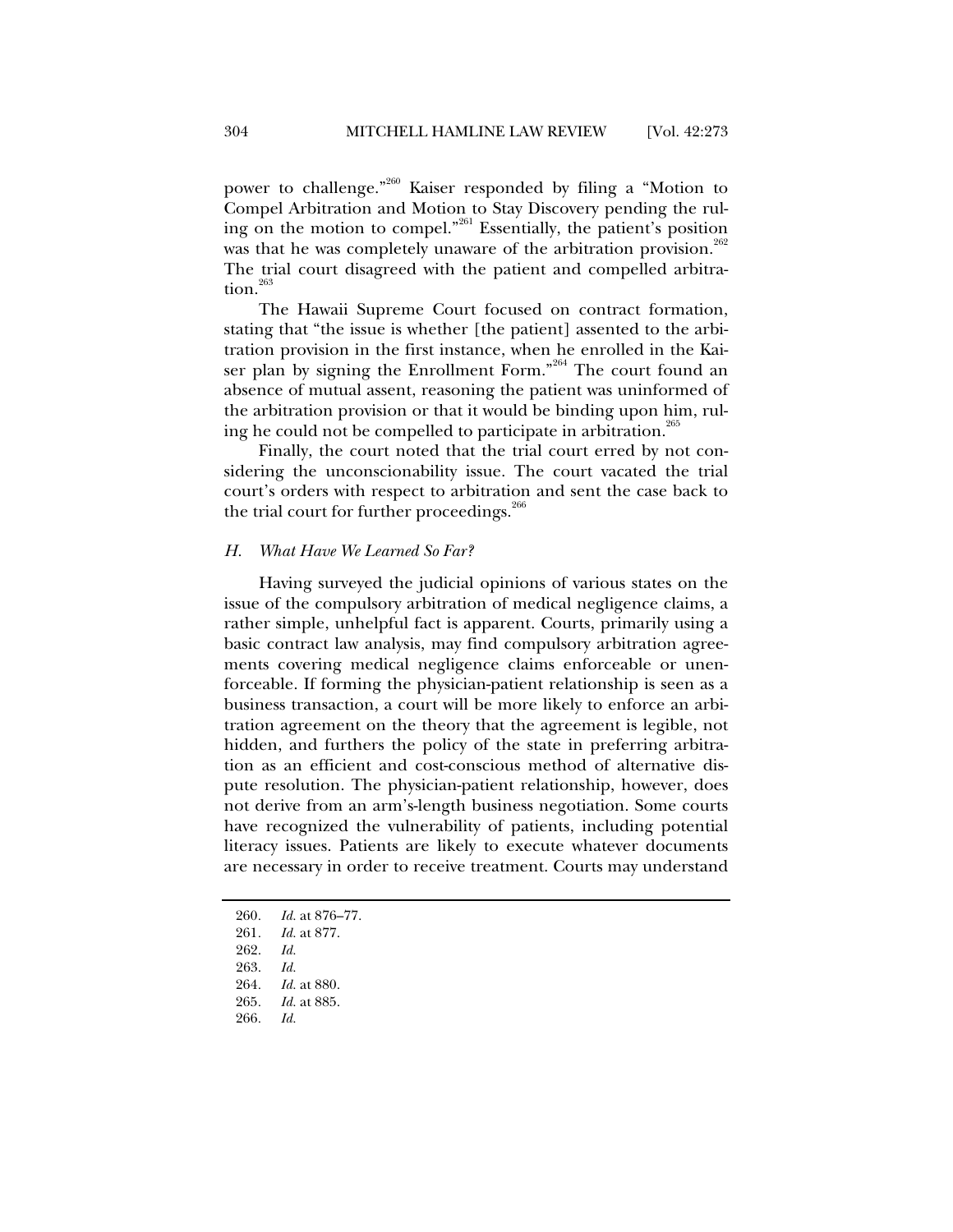basic principles of contract law but, in my estimation, they typically neither understand medicine nor seek to learn about it when this knowledge can usefully inform judicial decision making.<sup>267</sup>

Medicine should provide some helpful information about compulsory arbitration. The remainder of this paper will search medicine in an effort to discover why medicine encourages patients to execute arbitration agreements as a condition of treatment and whether this practice is medically ethical.

# VIII. THE MEDICAL PROFESSION HAS SUPPORTED BINDING ARBITRATION OF MEDICAL LIABILITY CLAIMS

I do not profess to know when a patient was first asked to execute an arbitration agreement as a condition of treatment or when a physician first thought to engage in this practice. It is, however, possible to trace physician support for binding arbitration of medical liability claims to 1975. In April of 1975, the president of the American Society of Internal Medicine (ASIM), Glenn Molyneaux, M.D., provided "Testimony on Medical Liability" to the Senate Subcommittee on Health.<sup>268</sup> This testimony, undoubtedly related to tort reform, emphasized that some "undesirable [medical] outcomes follow appropriate medical care" and that the legal system fails to distinguish these events from medical negligence.<sup>269</sup> The ASIM proposed legislative "reform of the entire legal process as it relates to medical liability," and suggested "that some form of arbitration would be the most equitable for all parties concerned." $270$  In fact, in this testimony, the ASIM suggested binding arbitration as a substitute for the jury trial. $^{271}$  The testimony did not address medi-

 <sup>267.</sup> This is a problem to which I have previously alluded. *See supra* notes 204– 11 and accompanying text; *see also* Jackson v. Pollion, 733 F.3d 786, 790 (7th Cir. 2013) (providing Judge Posner's commentary on a court's understanding of medicine).

<sup>268.</sup> See AM. SOC'Y INTERNAL MED., TESTIMONY ON MED. LIAB., 94<sup>th</sup> Cong., at 1 (1975), https://www.acponline.org/acp\_policy/testimony/medical\_liability \_testimony\_before\_subcommitte\_health\_us\_senate\_1975.pdf ("[The] ASIM is a federation of 51 component societies of internal medicine. It has more than 13,500 members who, by training and practice standards, are recognized as specialists in internal medicine. Most are private practice internists delivering primary care, subspecialty care or both.") (statement of Glenn Molyneaux, President, Amer. Soc. Internal Med.).

 <sup>269.</sup> *Id.*

 <sup>270.</sup> *Id*.

 <sup>271.</sup> *Id*. at 3.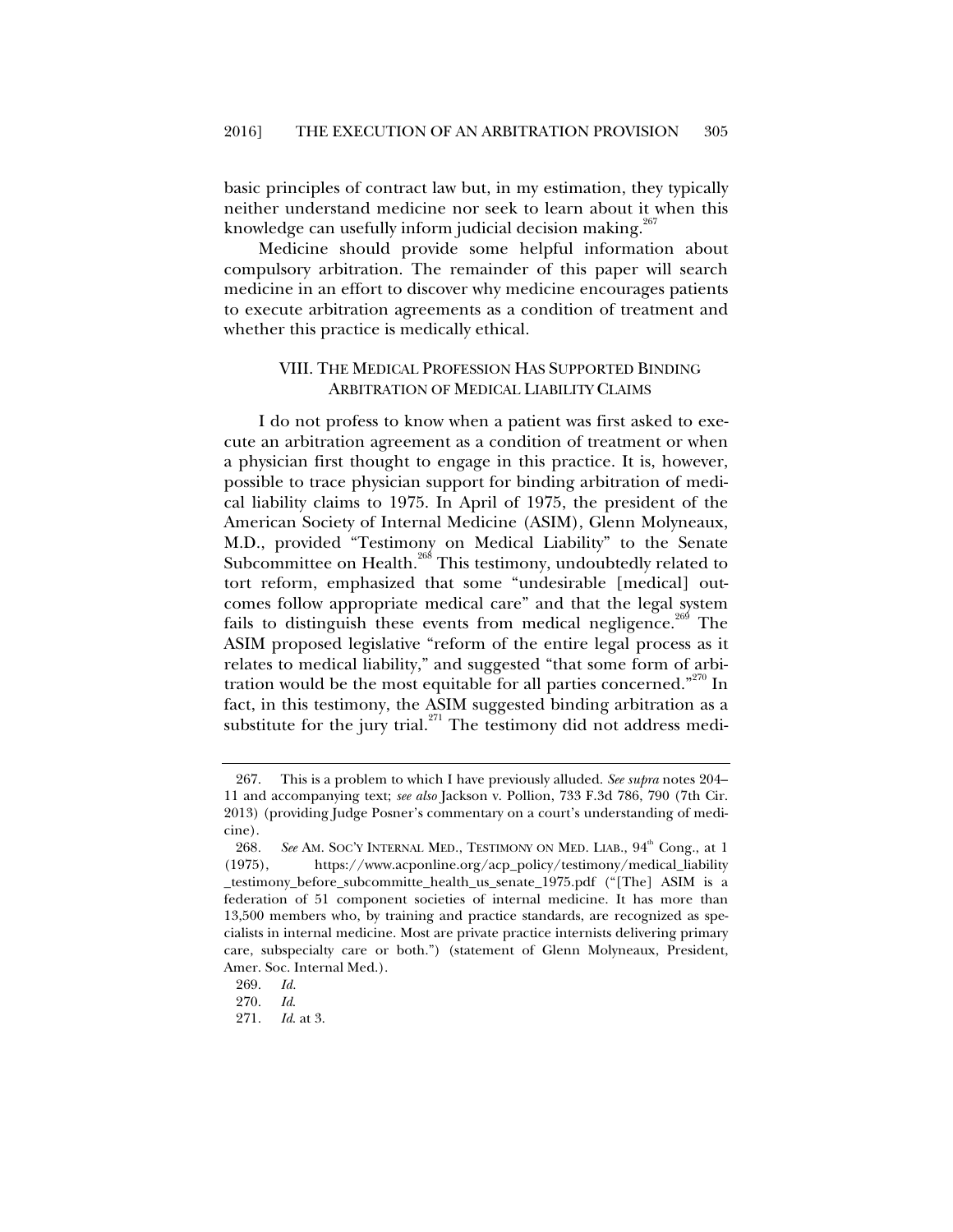cal treatment conditioned on the patient's execution of an arbitration agreement.

The American College of Physicians  $(ACP)^{272}$  has rather vigorously supported voluntary arbitration for medical liability claims. Its informational paper from March 1989, on "Medical Professional Liability" supported "voluntary binding arbitration" as a component of tort reform.273 This informational paper was followed by the ACP's position paper, "Restructuring The Medical Professional Liability System," which similarly supported arbitration as a tort reform measure.274 The ACP's 2003 position paper, "Reforming The Medical Professional Liability Insurance System" endorsed federal tort reform legislation, which included authorizing the Secretary of Health and Human Services "to make grants to states for the development and implementation of ADR programs."<sup>275</sup> The ACP reiterated this recommendation in  $2006^{276}$  and  $2014$ .<sup>277</sup> In 2014, the American College of Surgeons  $\left( \text{ACS} \right)^{278}$  commented on arbitration of medical liability claims. It published Surgeons and Medical Liability: A Guide to Understanding Medical Liability Reform, a "primer to inform ACS fellows about the history of medical liability as well as alternative, innovative reform approaches to the status quo of tort law in the U.S."279 In this publication, the ACS referred to,

 274. AMERICAN COLLEGE OF PHYSICIANS, RESTRUCTURING THE MEDICAL PROFESSIONAL LIABILITY SYSTEM at 3, 4, 5, 16, 17 (1986).

 275. AMERICAN COLLEGE OF PHYSICIANS, REFORMING THE MEDICAL PROFESSIONAL LIABILITY INSURANCE SYSTEM at 11 (2003).

 276. AMERICAN COLLEGE OF PHYSICIANS, EXPLORING THE USE OF HEALTH COURTS—ADDENDUM TO "REFORMING THE MEDICAL PROFESSIONAL LIABILITY SYSTEM" at 4 (2006).

 277. AMERICAN COLLEGE OF PHYSICIANS, MEDICAL LIABILITY REFORM: INNOVATIVE SOLUTIONS FOR A NEW HEALTH CARE SYSTEM at 5, 15 (2014).

 279. KATHLEEN M. O'NEILL ET AL., THE AMERICAN COLLEGE OF SURGEONS, SURGEONS AND MEDICAL LIABILITY: A GUIDE TO UNDERSTANDING MEDICAL LIABILITY

 <sup>272.</sup> *See* AM. COLL. PHYSICIANS, http://www.acponline.org/about\_acp/who \_we\_are (last visited Jan 30, 2016) ("[The ACP] is a national organization of internists" and "is the largest medical-specialty organization and second largest physician group in the United States.").

 <sup>273.</sup> AM. COLL. PHYSICIANS, MEDICAL PROFESSIONAL LIABILITY at 4 (1986), http://www.acponline.org/acp\_policy/policies/medical\_professional\_liability\_19 84.pdf (last visited Oct.18, 2015).

 <sup>278.</sup> AMERICAN COLLEGE OF SURGEONS, http://www.facs.org/about-acs (last visited October 2, 2015) ("The American College of Surgeons (ACS) is a scientific and educational association of surgeons that was founded in 1913 to improve the quality of care for the surgical patient by setting high standards for surgical education and practice").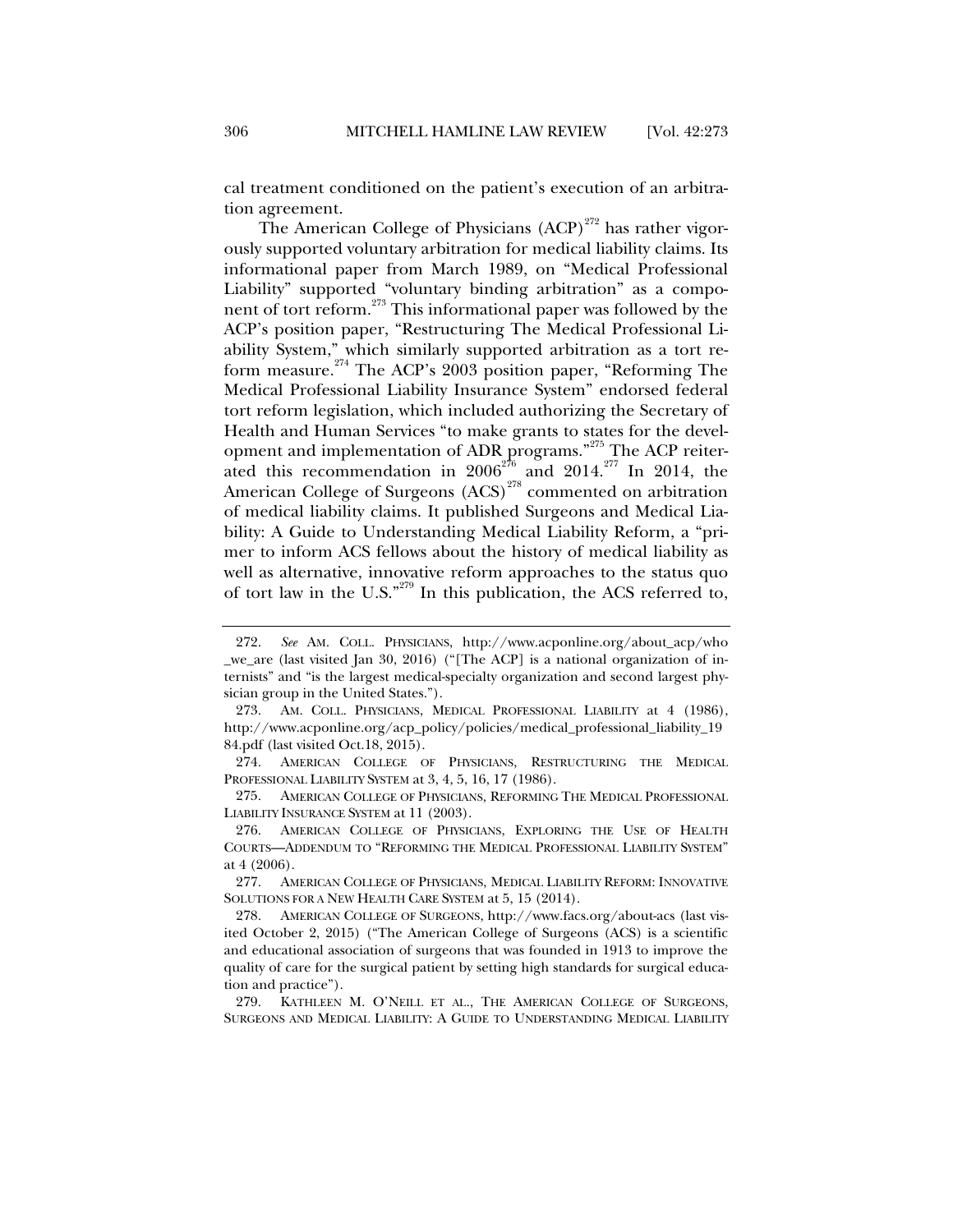but did not recommend, mandatory pre-dispute binding arbitration, stating that "the American Arbitration Association . . . does not endorse mandatory [pre-dispute] binding arbitration for medical liability cases. They [sic] do not believe a sick patient has a fair amount of bargaining power when deciding whether or not to accept the arbitration contract."280 Indeed, it seems that the ACS desires that physicians and patients understand that alternative dispute resolution is an option.<sup>281</sup>

The American Congress of Obstetricians and Gynecologists  $(ACOG)$ ,<sup>282</sup> through its Committee on Professional Liability, issued a Committee opinion entitled "Predispute, Voluntary, Binding Arbitration" in 2014.<sup>283</sup> ACOG's opinion appears supportive of arbitration of medical liability claims, but steadfastly emphasizes the need for "voluntariness"<sup>284</sup> and that the physician cannot refuse treatment to a patient who refuses to execute the arbitration agreement.<sup>285</sup> This is a laudable position, as it respects the vulnerability of patients and the environment surrounding the physician-patient relationship, including the initial patient visit.<sup>286</sup>

At this juncture, it is fair to state that some courts have enforced arbitration agreements executed by patients as a condition of treatment. Furthermore, influential professional medical associations have advocated the use of arbitration agreements covering potential medical liability claims. In my estimation, this is regretta-

REFORM 4 (2014).

 <sup>280.</sup> *Id.* at 17 (citing Erik Moller, Elizabeth Rolph & John Rolph, *Arbitration Agreements in Health Care: Myths and Reality*, 60 L. & CONTEMP. PROBS. at 153 (1997).

 <sup>281.</sup> O'NEILL ET AL., *supra* note 279, at 41.

 <sup>282.</sup> The American Congress of Obstetricians and Gynecologists' objectives are "to foster and stimulate improvements in all aspects of the health care of women; to establish and maintain the highest standards of practice; to promote high ethical standards; to establish and promote policy positions on issues affecting the specialty of obstetrics and gynecology; and to promote, represent, and advance the professional and socioeconomic interests of its members." AM. CONG. OF OBSTETRICIANS AND GYNECOLOGISTS, BYLAWS 1 (2015).

 <sup>283.</sup> THE AMERICAN CONGRESS OF OBSTETRICIANS AND GYNECOLOGISTS COMMITTEE ON PROFESSIONAL LIABILITY, *Predispute, Voluntary, Binding Arbitration,* 583 COMMITTEE OPINION 1 (Jan. 2014).

 <sup>284.</sup> *Id.* at 2.

 <sup>285.</sup> *Id.*

 <sup>286.</sup> *See* David H. Sohn, *Negligence, Genuine Error, and Litigation*, 6 INT'L J. GEN. MED. 49, 53 (2013) (noting that the practice of requiring the execution of an arbitration agreement as a condition of treatment may lead to an awkward discussion of "adversarial postures during the initial physician-patient visit").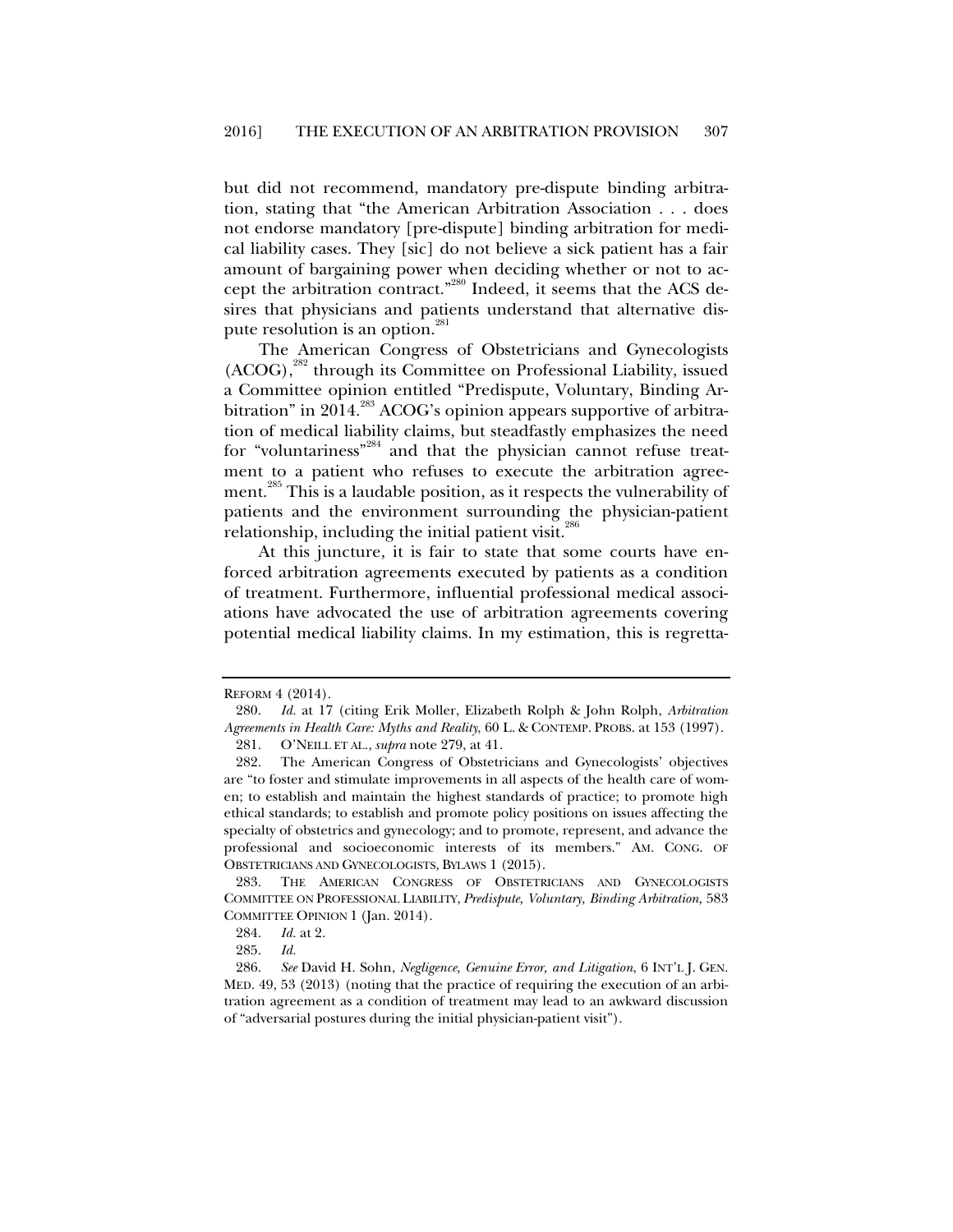ble but should not end the inquiry. Recognizing that the patients who are asked to execute arbitration agreements may be ill, in pain, medicated, fearful, unwilling to confront a physician, and simply incapable of understanding the gravity of the arbitration agreement, another inquiry remains: is the practice of requiring patients to execute arbitration agreements as a condition of treatment medically ethical?

# IX. IS THE PRACTICE OF REQUIRING PATIENTS TO EXECUTE ARBITRATION AGREEMENTS AS A CONDITION OF TREATMENT MEDICALLY ETHICAL?

# *A. The Hippocratic Oath*

I swear by Apollo Physician and Asclepius and Hygieia and Panaceia and all the gods and goddesses, making them my witness, that I will fulfill according to my ability and judgment this oath and this covenant:

To hold him who has taught me this art as equal to my parents and to live my life in partnership with him, and if he is in need of money to give him a share of mine, and to regard his offspring as equal to my brothers in male lineage and to teach them this art—if they desire to learn it without fee and covenant; to give a share of precepts and oral instruction and all the other learning to my sons and to the sons of him who has instructed me and to pupils who have signed the covenant and have taken an oath according to the medical law, but to no one else.

I will apply dietetic measures for the benefit of the sick according to my ability and judgment; I will keep them from harm and injustice.

I will neither give a deadly drug to anybody if asked for it, nor will I make a suggestion to this effect. Similarly I will not give to a woman an abortive remedy. In purity and holiness I will guard my life and my art.

I will not use the knife, nor even on sufferers from stone, but will withdraw in favor of such men as are engaged in this work.

Whatever house I may visit, I will come for the benefit of the sick, remaining free of all intentional injustice, of all mischief and in particular sexual relations with both female and male persons, be they free or slaves.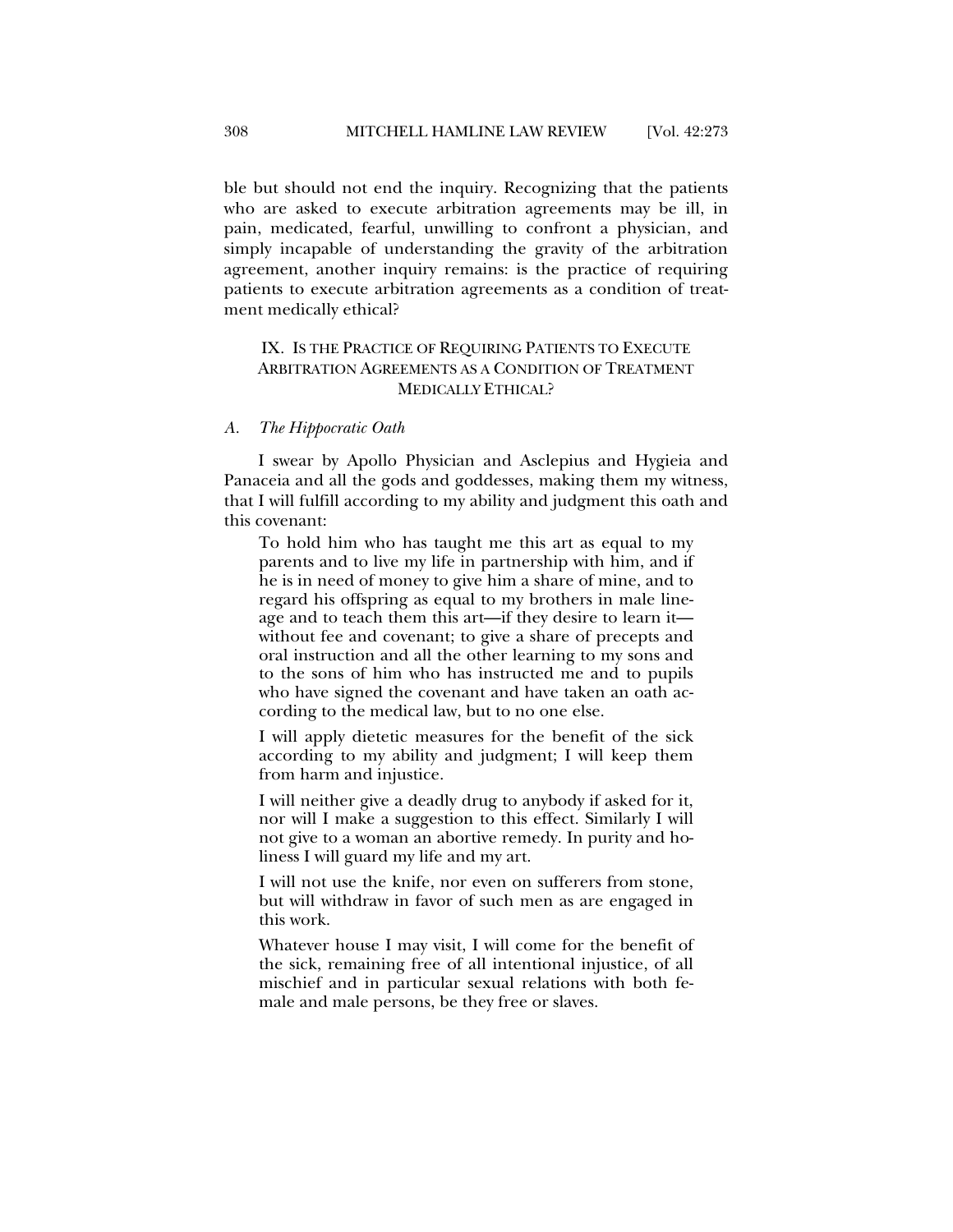Whatever I may see or hear in the course of the treatment in regard to the life of men, which on no account one must spread abroad, I will keep to myself holding such things shameful to be spoken about.

If I fulfill this oath and do not violate it, may it be granted to me to enjoy life and art, being honored with fame among all men for all time to come; if I transgress it and swear falsely, may the opposite of all this be my lot.<sup>2</sup>

It has been well noted that "[t]he Hippocratic Oath has stood as a major document of medical ethics from antiquity to the current day."288 The Oath is routinely administered to medical students.289 Abundant scholarship makes clear that "there is no such thing as a single, fixed Hippocratic Oath"290 and the original author of the Oath is unknown.<sup>291</sup> If the Oath has continued traction for medical ethics, does it at all assist in determining if the practice of requiring a patient to execute an arbitration agreement as a condition of treatment is medically ethical?

An examination of the Oath immediately reveals a problem with its ethical depth. It focuses on the physician and only minimally speaks to the rights of patients, by nominal references to "injustice."<sup>292</sup> The historically recent value attached to patient autonomy and informed consent is not expressed in classical versions of the Oath.<sup>293</sup> Also absent are "commitments to patient rights."<sup>294</sup>

Insofar as the Oath compels physicians to "keep [patients] from harm and injustice, $n^{295}$  it seems to me that the Oath speaks to a broad ethical principle—that a physician should avoid using his or her position of power to take advantage of a vulnerable patient.

 <sup>287.</sup> Lisa R. Hasday, *The Hippocratic Oath as Literary Text: A Dialogue Between Law and Medicine*, 2 YALE J. HEALTH POL'Y L. & ETHICS 299, 299 (2002) (citing Ludwig Edelstein, THE HIPPOCRATIC OATH 3 (1943)).

 <sup>288.</sup> Hasday, *supra* note 287 at 301.

 <sup>289.</sup> *Id.* at 302. *See also* Lisa Keränen, *The Hippocratic Oath as Epideictic Rhetoric: Reanimating Medicine's Past for Its Future*, 22 J. MED. HUMANITIES 55, 57 (2001); Emily Woodbury, *The Fall of the Hippocratic Oath: Why the Hippocratic Oath Should Be Discarded in Favor of a Modified Version of Pellegrino's Precepts*, 6 GEO. U. J. HEALTH SCIS. 9 (2012); Samuel J. Huber, *The White Coat Ceremony: A Contemporary Medical Ritual*, 29 J. MED. ETHICS 364, 364 (2003).

 <sup>290.</sup> Keränen, *supra* note 289, at 56.

 <sup>291.</sup> *Id*. at 57.

 <sup>292.</sup> Hasday, *supra* note 287, at 302–03.

 <sup>293.</sup> Keränen,.*supra* note 289, at 60.

 <sup>294.</sup> *Id.*

 <sup>295.</sup> Hasday, *supra* note 287, at 299.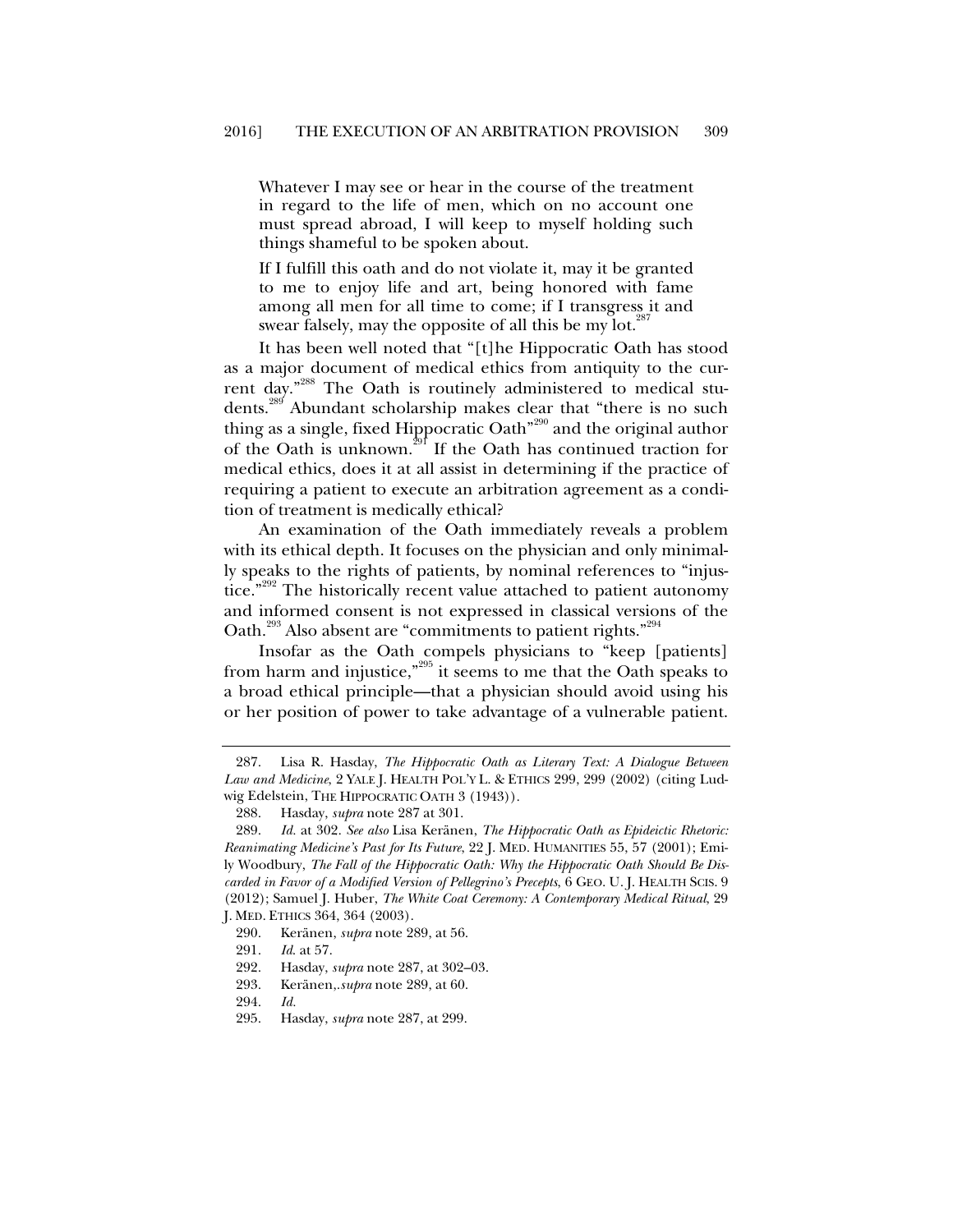Vulnerable patients include those who are ill, medicated, scared, intimidated by their circumstances—including those who are literally on the precipice of treatment—and those challenged by issues of literacy to understand what they are told and what they are asked to read and sign. "Injustice" is an ominous and broad concept. Requiring a patient to execute an arbitration agreement as a condition of treatment may very well constitute an "injustice."

More modern versions of the Oath are the subject of comment in medical literature. It is significant that a more modern version of the Oath may "include assurances of . . . protection of patients' autonomy, and informed consent or assistance with decision making."296 This ethical commitment may very well be at odds with requiring a patient to execute an arbitration agreement as a condition of treatment.

If the Oath, at least implicitly, is inconsistent with the practice of requiring the execution of the arbitration agreement as a condition of treatment, could it have legal significance? In other words, does the Oath have the force of law?

Unquestionably, courts recognize the existence of the Oath in various contexts.<sup>297</sup> However, courts also recognize that ethical standards and codes "are aspirational in nature and not enforceable by law"<sup>298</sup> and "that ethical standards levied within the medical community are not binding on courts."299 If a court is not bound by a statement of medical ethics, then might a court take such an ethical standard into account as an unconscionability factor or as evidence of the medical professional's standard of care? If so, that a medical ethical principle or standard is not "the law" would not prohibit its consideration in determining the enforceability of the

 <sup>296.</sup> Howard Markel, *"I Swear by Apollo"—On Taking the Hippocratic Oath*, 350 N. ENG. J. MED. 2026, 2028 (2004); Robert D. Orr et al., *Use of the Hippocratic Oath: A Review of Twentieth Century Practice and a Content Analysis of Oaths Administered in Medical School in the U.S. and Canada in 1993*, 8 J. CLINICAL ETHICS 377, 382 (1997).

 <sup>297.</sup> *See, e.g.,* Wollschlaeger v. Governor of Fla., 760 F.3d 1195 (11th Cir. 2014) (Physician inquiry into patient private matters); O'Rear v. R.H., 69 So. 3d 106 (Ala. 2011) (Sexual contact with patient); Acosta v. Richter, 671 So. 2d 149 (Fla. 1996); Morrison v. Malmquist, 62 So. 2d 415 (Fla. 1953) (Disclosure of privileged information); Finucan v. Md. Bd. Physician Quality Servs., 846 A.2d 377 (Md. 2004) (Physician not to engage in sexual relationship with patient); Bryson v. Tillinghast, 749 P.2d 110 (Okla. 1988) (Disclosure of confidences); Steinberg v. Jensen, 534 N.W.2d 361 (Wis. 1995) (Confidentiality).

 <sup>298.</sup> *Bryson*, 749 P.2d at 114.

 <sup>299.</sup> Caldwell v. Chauvin, 464 S.W.3d 139, 156 (Ky. 2015).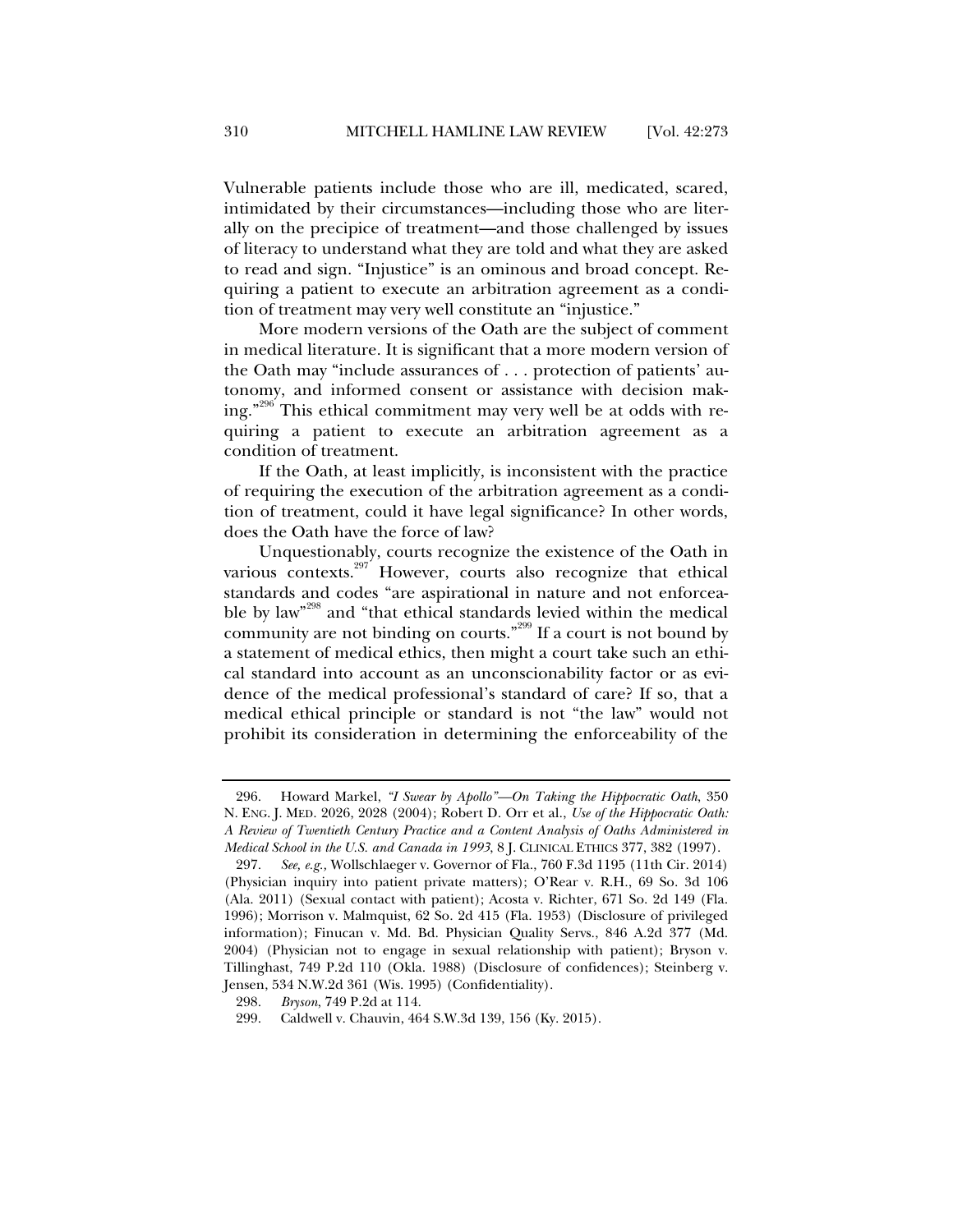arbitration agreement executed by the patient as a condition of treatment. Therefore, an examination of various codes of medical ethics is warranted.

# *B. American Medical Association (AMA) Code of Medical Ethics*

The  $AMA<sup>300</sup>$  has published a Code of Medical Ethics, $301$  which contains principles of medical ethics and opinions of the Council on Ethical and Judicial Affairs.<sup>302</sup> The following principles and opinions may have relevance to the practice of requiring patients to execute arbitration agreements as a condition of treatment:

*Preamble* 

The medical profession has long subscribed to a body of ethical statements developed primarily for the benefit of the patient. As a member of this profession, a physician must recognize responsibility to patients first and foremost, as well as to society, to other health professionals, and to self. The following Principles adopted by the American Medical Association are not laws, but standards of conduct that define the essentials of honorable behavior for the physician. . . .

VI. A physician shall, in the provision of appropriate patient care, except in emergencies, be free to choose whom to serve, with whom to associate, and the environment in which to provide medical care. . . .

IX. A physician shall support access to medical care for all people.<sup>30</sup>

## *Opinion 8.0501—Professionalism and Contractual Relations*

 <sup>300.</sup> The AMA, established in 1847, is a voluntary medical association that "has promoted scientific advancement, improved public health, and invested in the doctor and patient relationship." *See Our History*, AM. MED. ASS'N*,* http://www.ama-assn.org/ama/pub/about-ama/our-history.page (last visited Jan 30, 2016). In 2012, the AMA had 224,503 members. AM. MED. ASS'N, REPORT ON PERFORMANCE, ACTIVITIES, AND STATUS IN 2012, 9 (2013).

 <sup>301.</sup> AM. MED. ASS'N, CODE OF MEDICAL ETHICS (2014).

 <sup>302. &</sup>quot;The Council on Ethical and Judicial Affairs (CEJA) is one of three components of the Ethics Group of the American Medical Association," which "has two key responsibilities: To maintain and update the . . . Code of Medical Ethics," and "[t]o promote adherence to the professional ethical standards set out in the Code though its judicial function." *Council on Ethical and Judicial Affairs*, AM. MED. ASS'N, http://www.ama-assn.org/ama/pub/about-ama/our-people/ama-councils /council-ethical-judicial-affairs.page (last visited Oct. 2, 2015).

 <sup>303.</sup> CODE OF MEDICAL ETHICS, *supra* note 301 at xv.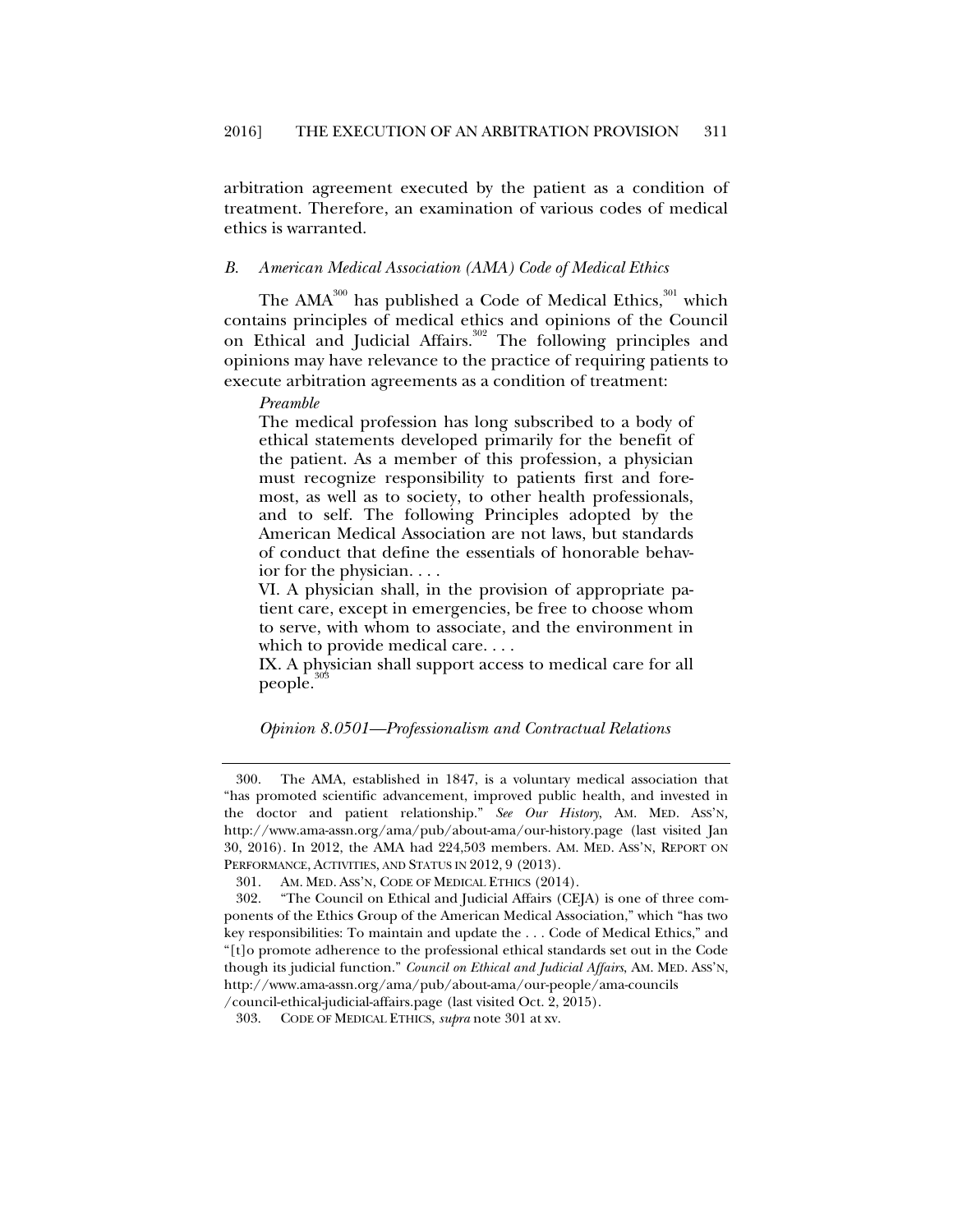Physicians are free to enter into a wide range of contractual arrangements. However, physicians should not sign contracts containing provisions that may undermine their ethical obligation to advocate for patient welfare. Therefore, before entering into contractual agreements to provide services that directly or indirectly impact patient care, physicians should negotiate the removal of any terms, such as financial incentives or administrative conditions, that are known to compromise professional judgment or integrity. Particularly, when contractual compensation varies according to performance (see Opinion 8.054, "Financial Incentives and the Practice of Medicine"), physicians should beware of incentives that may adversely impact patient care.  $(VI, VIII)$ <sup>30</sup>

# *Opinion 9.06—Free Choice*

Free choice of physicians is the right of every individual. One may select and change at will one's physicians, or one may choose a medical care plan such as that provided by a closed panel or group practice or health maintenance or service organization. The individual's freedom to select a preferred system of health care and free competition among physicians and alternative systems of care are prerequisites of ethical practice and optimal patient care.

In choosing to subscribe to a health maintenance or service organization or in choosing or accepting treatment in a particular hospital, the patient is thereby accepting limitations upon free choice of medical services.

The need of an individual for emergency treatment in cases of accident or sudden illness may, as a practical matter, preclude free choice of a physician, particularly where there is loss of consciousness.

Although the concept of free choice ensures that an individual can generally choose a physician, likewise a physician may decline to accept that individual as a patient. In selecting the physician of choice, the patient may sometimes be obliged to pay for medical services that might otherwise be paid by a third party.  $\text{(VI)}^{\text{305}}$ 

*Opinion 9.0651—Financial Barriers to Health Care Access* 

 <sup>304.</sup> *Id.* at 246.

 <sup>305.</sup> *Id.* at 355.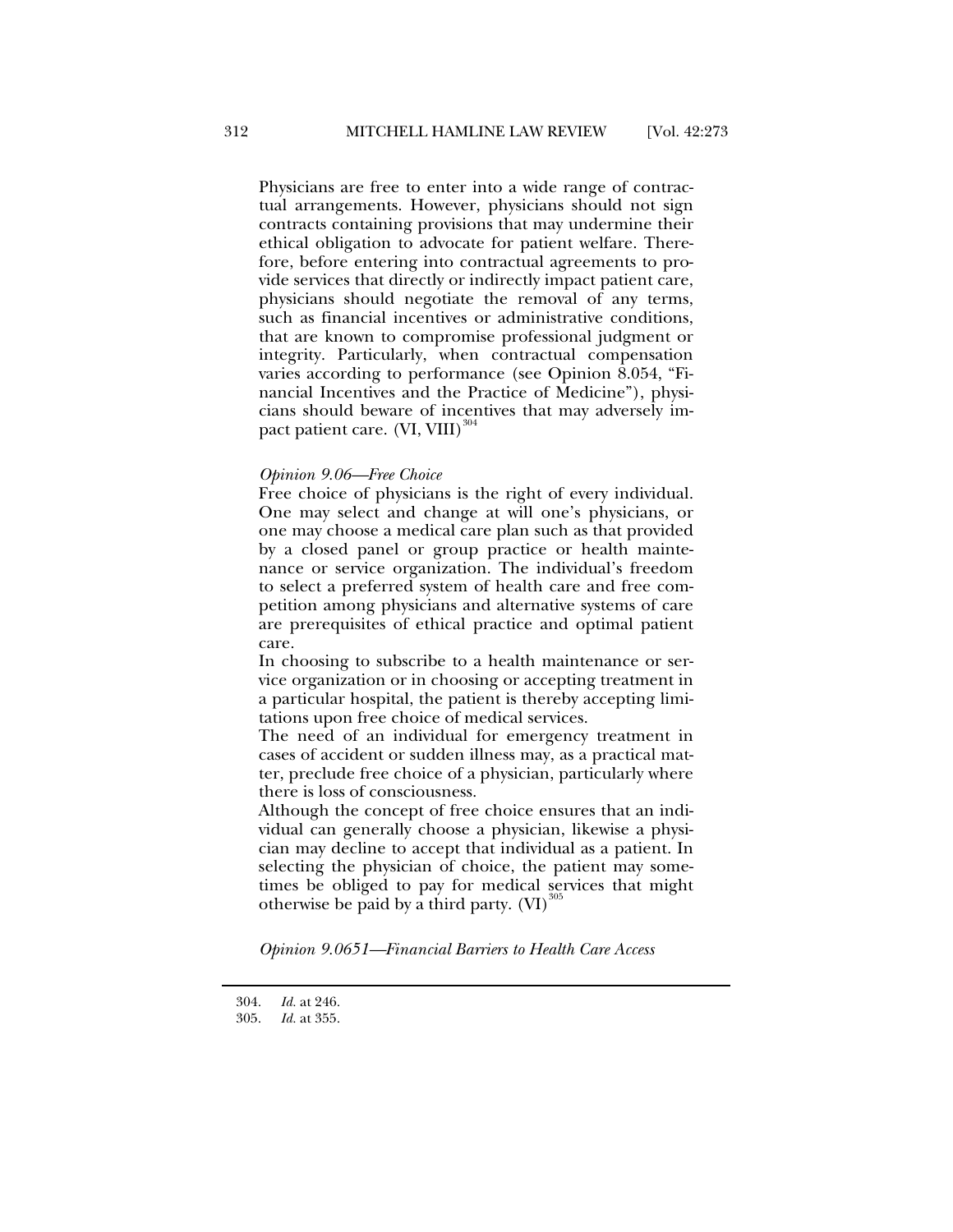Health care is a fundamental human good because it affects our opportunity to pursue life goals, reduces our pain and suffering, helps prevent premature loss of life, and provides information needed to plan for our lives. As professionals, physicians individually and collectively have an ethical responsibility to ensure that all persons have access to needed care regardless of their economic means. In view of this obligation:

(1) Individual physicians should take steps to promote access to care for individual patients.

(2) Individual physicians should help patients obtain needed care through public or charitable programs when patients cannot do so themselves.

(3) Physicians, individually and collectively through their professional organizations and institutions, should participate in the political process as advocates for patients (or support those who do) so as to diminish financial obstacles to access health care.

(4) The medical profession must work to ensure that societal decisions about the distribution of health resources safeguard the interests of all patients and promote access to health services.<sup>306</sup>

# *Opinion 9.12—Patient-Physician Relationship: Respect for Law and Human Rights*

The creation of the patient-physician relationship is contractual in nature. Generally, both the physician and the patient are free to enter into or decline the relationship. A physician may decline to undertake the care of a patient whose medical condition is not within the physician's current competence. However, physicians who offer their services to the public may not decline to accept patients because of race, color, religion, national origin, sexual orientation, gender identity, or any other basis that would constitute invidious discrimination. Furthermore, physicians who are obligated under pre-existing contractual arrangements may not decline to accept patients as provided by those arrangements.  $(I, III, V, VI)^T$ 

#### *Opinion 10.05—Potential Patients*

(1) Physicians must keep their professional obligations to

 <sup>306.</sup> *Id.* at 361.

 <sup>307.</sup> *Id.* at 379.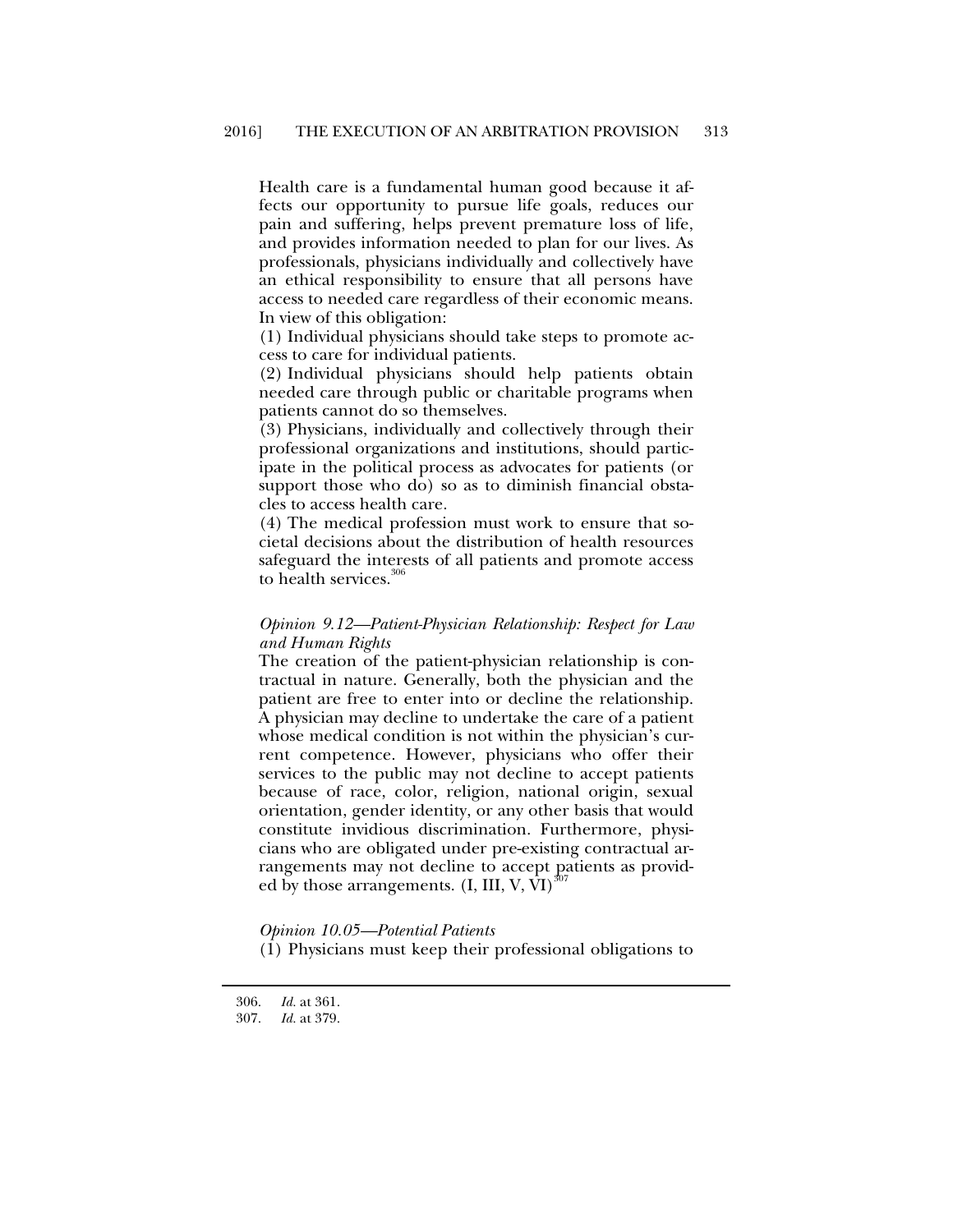provide care to patients in accord with their prerogative to choose whether to enter into a patient-physician relationship. . . .

(4) Physicians, as professionals and members of society, should work to ensure access to adequate health care (Opinion 10.01, "Fundamental Elements of the Patient-Physician Relationship"). Accordingly, physicians have an obligation to share in providing charity care (Opinion 9.065, "Caring for the Poor") but not to the degree that would seriously compromise the care provided to existing patients. When deciding whether to take on a new patient, physicians should consider the individual's need for medical service along with the needs of their current patients. Greater medical necessity of a service engenders a stronger obligation to treat.  $(I, VI, VIII, IX)^3$ 

Distilled from the aforementioned principles and opinions are a few common threads, sometimes laudable, sometimes conflicting. The AMA clearly promotes patient access to healthcare and freedom of contract. Patients should be able to choose their physicians but physicians are not obligated to accept all patients. Contracts entered into by physician should not contain "provisions that may undermine their ethical obligation to advocate for patient welfare."<sup>309</sup> Here, the AMA may not have contemplated the ethical ramifications of arbitration provisions but the required execution of these provisions is arguably not in the best interests of patients.

## *C. American College of Physicians (ACP) Ethics Manual*

The ACP "is a national organization of internists,"310 "the largest medical-specialty organization and second-largest physician group in the United States."<sup>311</sup> The ACP's Ethical Manual, Sixth Edition, was published in 2012.

The introductory portion of the ethics manual provides that "[c]urrent understanding of medical ethics is based on the principles from which positive duties emerge."312 Included in these ethi-

 <sup>308.</sup> *Id.* at 422.

 <sup>309.</sup> *Id.* at 246.

 <sup>310.</sup> AM. COLLEGE OF PHYSICIANS, http://www.acponline.org/about\_acp /who\_we\_are (last visited Oct. 15, 2015).

 <sup>311.</sup> *Id*; *see also* Charles S. Bryan, *The Art of Medicine*—*Osler Redux: the American College of Physicians* at 100, 385 LANCET 1720 (2015).

 <sup>312.</sup> Lois Snyder, *American College of Physicians Ethics Manual*, 156 ANNALS INTERNAL MED. 73, 74 (2012).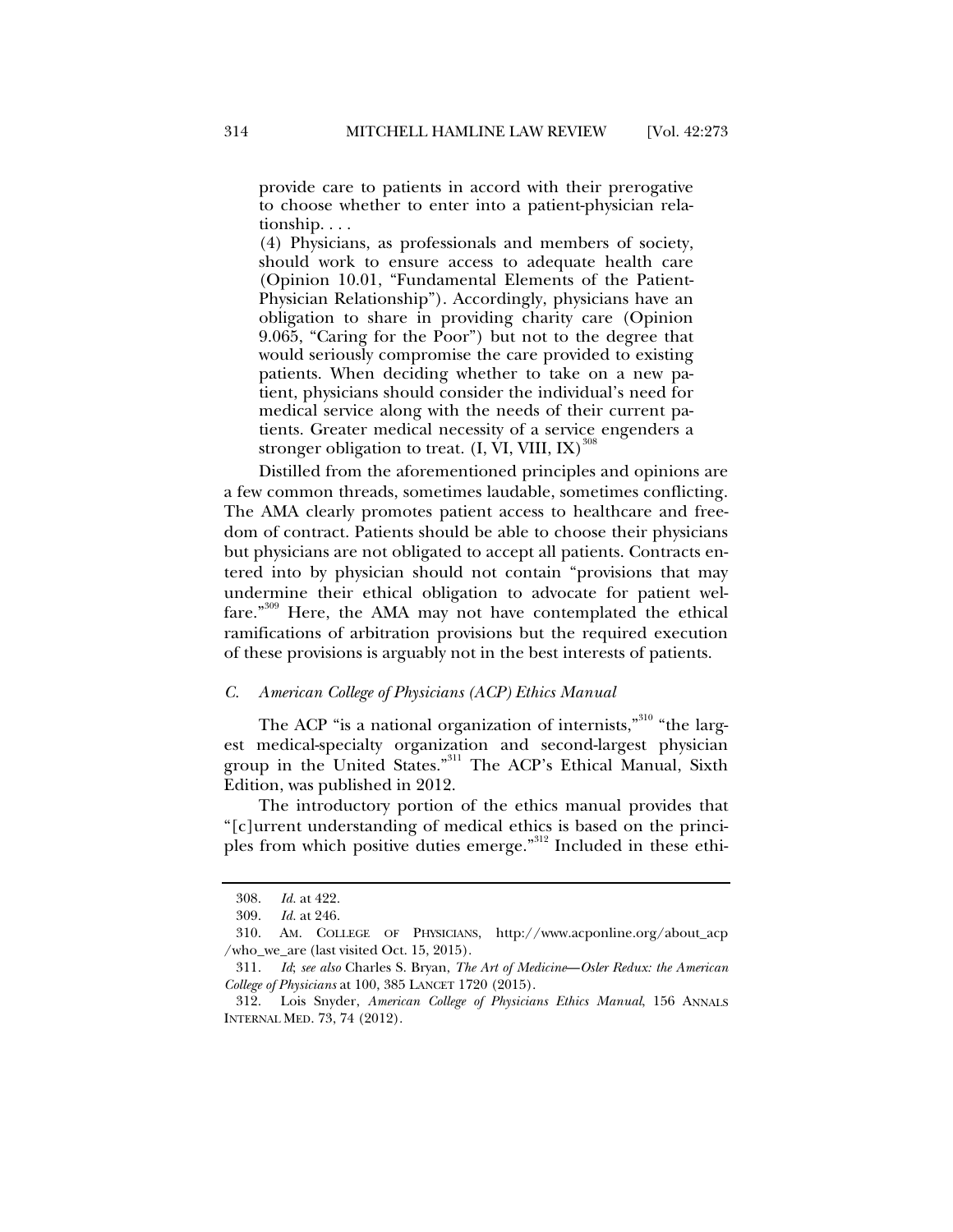cal principles "is respect for patient autonomy—the duty to protect and foster a patient's free, uncoerced choices."313 The practice of requiring the execution of an arbitration agreement as a condition of treatment appears coercive and inconsistent with this principle.

The section of the manual entitled "The Physician and the Patient" recognizes "the imbalance of power between patient and physician."<sup>314</sup> The imbalance of power relates to patient vulnerability, a topic previously discussed in this article, which should be considered by courts in determining the unconscionability of an arbitration agreement.

The section of the manual entitled "Initiating and Discontinuing the Patient-Physician Relationship" requires the physician to "work toward an understanding of the patient's health problems, concerns, goals and expectations. . . . The physician has a duty to promote patient understanding and should be aware of barriers, including health literacy issues for the patient."315 Should a patient expect to execute an arbitration agreement that the patient does not understand? I believe the answer is a resounding, "No."

Finally, in the section of the manual entitled "The Changing Practice Environment," the physician is admonished that the physician is the patient's health care agent and must advocate "through the necessary avenues to obtain treatment that is essential to the individual patient's care regardless of the barriers that may discourage the physician from doing so."316 The practice of requiring the execution of an arbitration agreement as a condition of treatment appears inconsistent with the duty of patient advocacy and with an agent's classic duty of loyalty.<sup>317</sup>

# *D. American Academy of Orthopedic Surgeons (AAOS) Code of Ethics and Professionalism for Orthopedic Surgeons*

The AAOS "is the preeminent provider of musculosketal education to orthopaedic surgeons and others in the world."318 It has published a "Code of Ethics and Professionalism for Orthopedic

 <sup>313.</sup> *Id*.

 <sup>314.</sup> *Id.* at 75.

 <sup>315.</sup> *Id.*

 <sup>316.</sup> *Id.* at 87.

 <sup>317.</sup> *See* WILLIAM A. GREGORY, THE LAW OF AGENCY AND PARTNERSHIP, § 68 (3d ed. 2001).

 <sup>318.</sup> AMERICAN ACADEMY OF ORTHOPEDIC SURGEONS, *About the AAOS,* http://www.aaos.org/about/about.asp (last visited Oct. 15, 2015).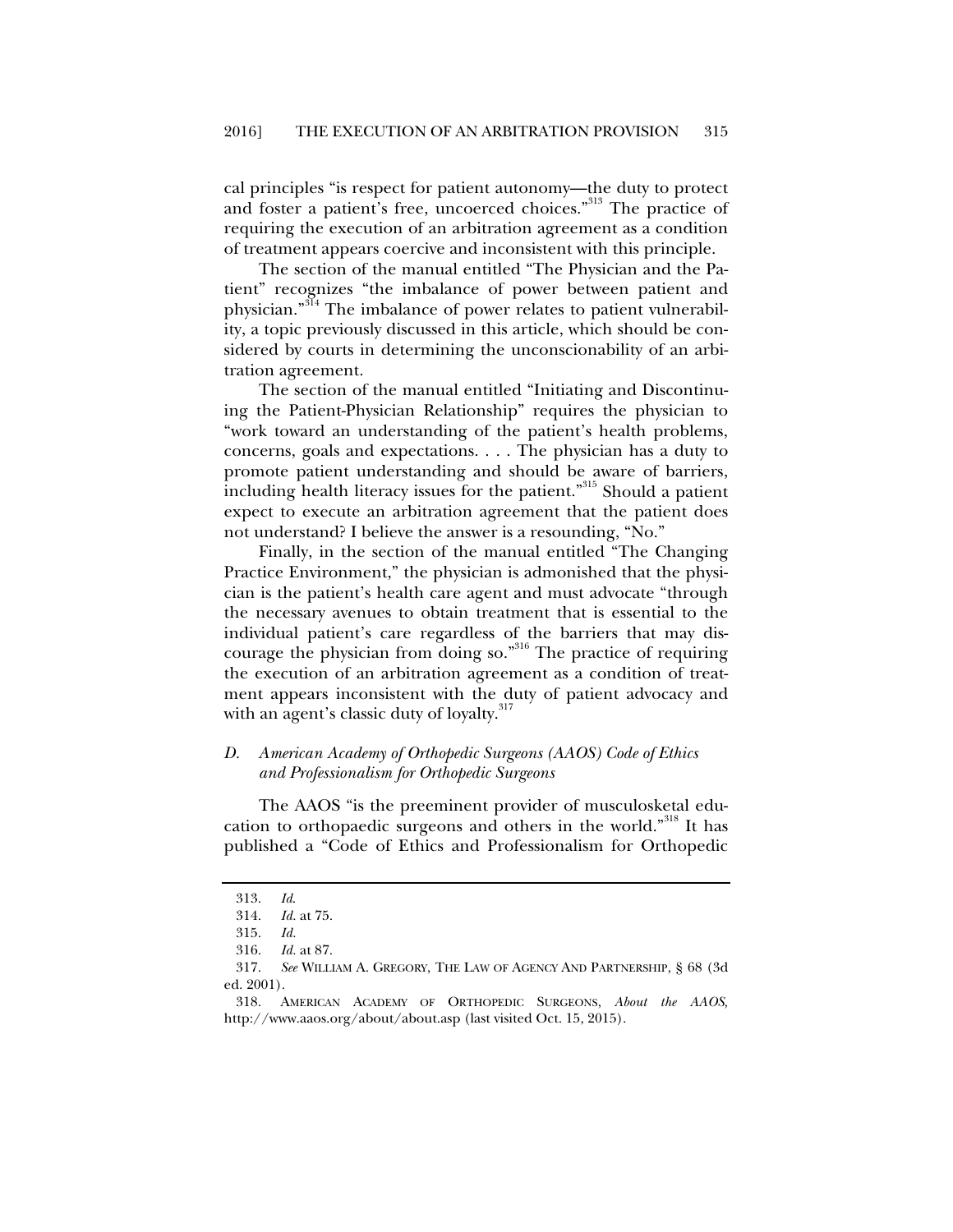Surgeons," "primarily for the benefit of . . . patients"<sup>319</sup> and orthopedic surgeons, and to "serve as guides for conduct of the physician in the physician-patient relationship."320 The following are excerpts of the AAOS Code:

*The Physician-Patient Relationship*

A. The orthopaedic profession exists for the primary purpose of caring for the patient. The physician-patient relationship is the central focus of all ethical concerns.

B. The physician-patient relationship has a contractual basis and is based on confidentiality, trust, and honesty. Both the patient and the orthopaedic surgeon are free to enter or discontinue the relationship within any existing constraints of a contract with a third party. . . .

C. The orthopaedic surgeon may choose whom he or she will serve. . . .

*Relationship to the Public* 

. . . .

D. The orthopaedic surgeon may enter into a contractual relationship with a group, a prepaid practice plan, or a hospital. The physician has an obligation to serve as the patient's advocate and to ensure that the patient's welfare remains the paramount concern.<sup>321</sup>

These principles are quite similar to those previously discussed. They reveal the inherent conflict between the autonomy of the physician and the physician's duty to serve and advocate for the patient. Again, the practice of requiring patients to execute arbitration agreements as a condition of treatment seems at odds with the duty to advocate on behalf of vulnerable patients.

# X. PATIENT LITERACY

A brief mention of literacy is appropriate here. Much has been written about health literacy and general literacy in the population. It is not an understatement to suggest that it is a challenge for patients to communicate with their physicians and to understand health related information they are given.<sup>322</sup> Laypersons with limited literacy are unlikely to understand medicine. This problem is

 <sup>319.</sup> AMERICAN ACADEMY OF ORTHOPEDIC SURGEONS, *Code of Ethics and Professionalism for Orthopedic Surgeons,* http://www.aaos.org/about/papers/ethics /code.asp (last visited Oct. 15, 2015).

 <sup>320.</sup> *Id.* 

 <sup>321.</sup> *Id.*

 <sup>322.</sup> Williams, *supra* note 126*.*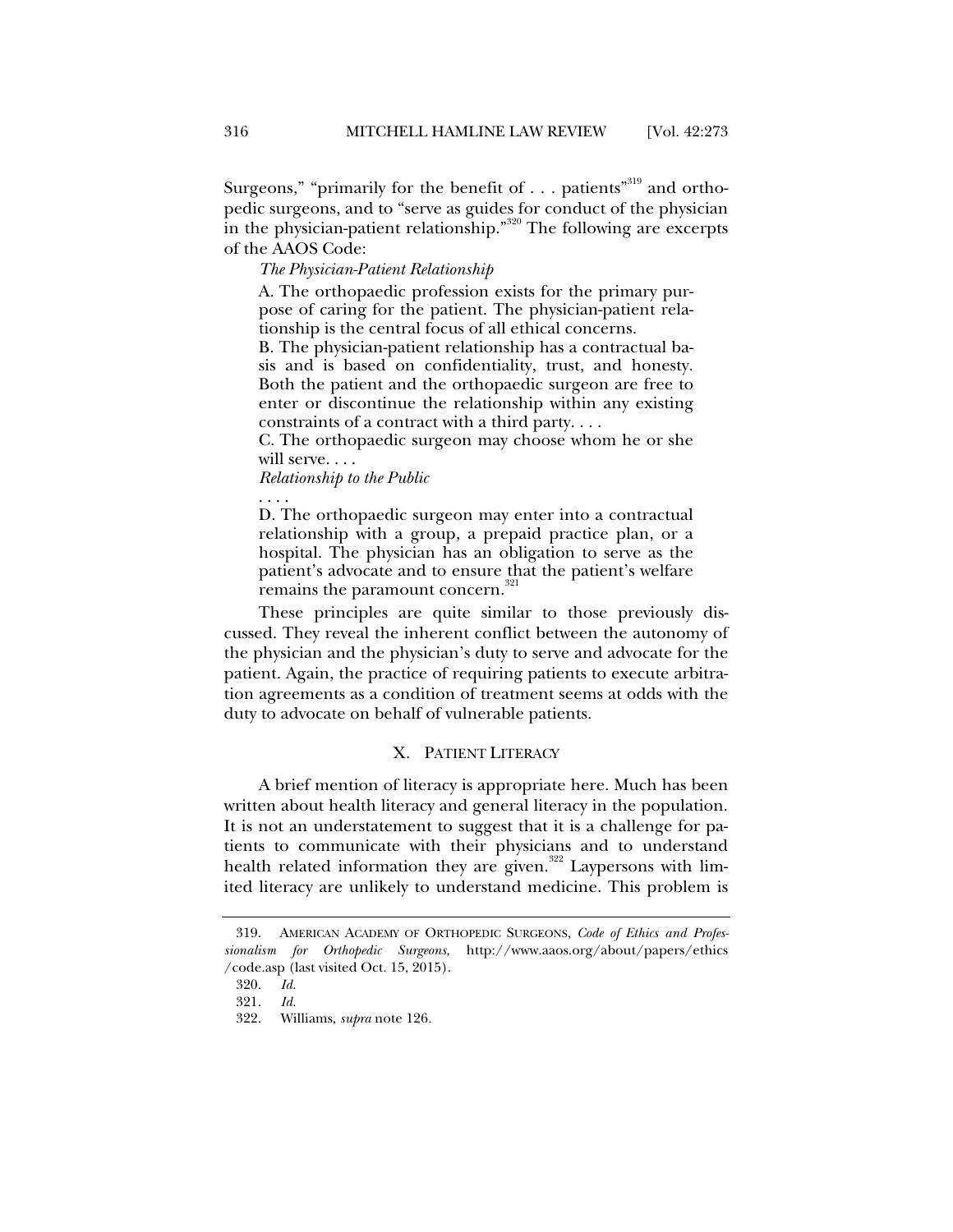exacerbated when a patient is given an arbitration agreement to execute. What is the likelihood that a patient will understand a legal document of such significance?<sup>323</sup> Here, neither the physician nor the physician's office can meaningfully advocate for the patient. As non-lawyers, they cannot advise the patient of the legal impact of executing the agreement. Patient literacy should constitute a component of the unconscionability discussion. I suggest that challenges to patient literacy support a presumption that arbitration agreements covering medical liability claims, executed as a condition of treatment, are unconscionable.

# XI. CONCLUSION

# *Physicians Should Abandon the Practice of Requiring Patients to Execute Arbitration Agreements as a Condition of Treatment: Courts Should Hold These Agreements Unconscionable*

Forcing a patient to execute an arbitration agreement as a condition of treatment is simply an unfortunate, and possibly unethical, aspect of medical practice. Physicians must recognize that patients are not consumers involved in commercial transactions. I am not advocating consumer arbitration of disputes in other contexts. My point is that the patient is different than the classic consumer in significant respects, well described recently by Goldstein and Bowers as follows:

[A]n individual's use of the health care system is likely to be involuntary and, in this sense, necessary. . . . As compared to other marketplace transactions, this results in an almost powerless buyer. . . . Envisioning the individual as a consumer might result in a more business-like attitude towards the interaction on the part of the physician. . . . Instead of a collaborative decision-making process, the interactions could become adversarial.<sup>324</sup>

As mentioned earlier in this paper, patients are ill, anxious, frightened, dependent, in need of treatment, often medicated, and often challenged with literacy issues. Patients, in general, are unlikely to understand arbitration agreements, will not likely have the wherewithal, resources or time necessary to seek an attorney's opinion on the agreement, and will likely sign whatever documents are

 <sup>323.</sup> Boyd, *supra* note 124.

 <sup>324.</sup> Melissa M. Goldstein & Daniel G. Bowers, *The Patient as Consumer: Empowerment or Commodification?*,43 J. L., MED. & ETHICS 162, 163 (2015).